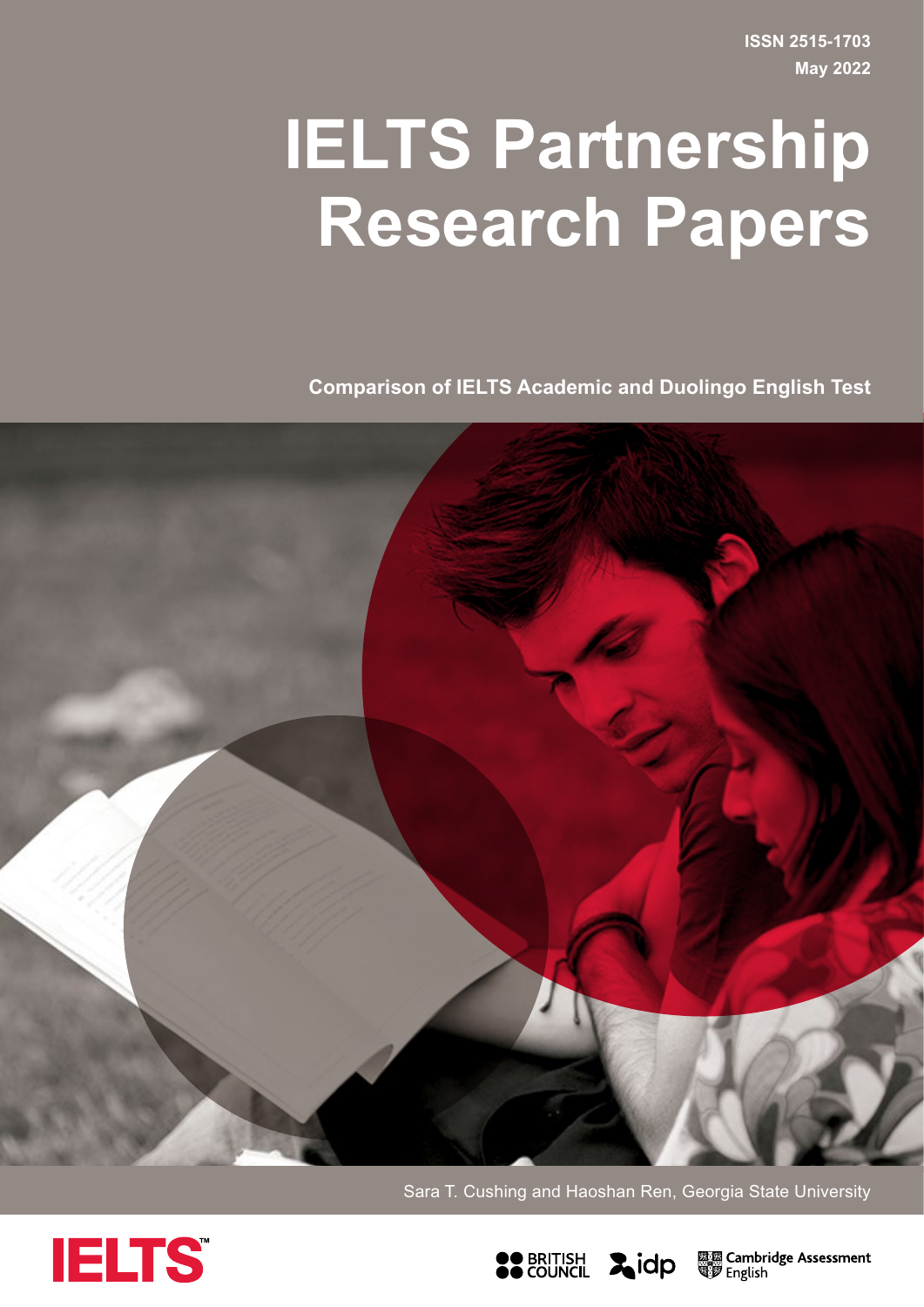# <span id="page-1-0"></span>**Foreword**

This report provides an in-depth comparison between IELTS Academic and the Duolingo English Test (DET), based on a review of publicly available documentation and published scholarship on each test. We follow the analytical framework found in Taylor and Chan (2015), who employed and expanded on the socio-cognitive framework (SCF) for test validation introduced by Weir (2005). This paper is framed by the six components of the SCF: test taker characteristics, cognitive validity, context validity, scoring, consequences, and criterion-related validity.

In terms of test taker characteristics, our analysis of published demographic data suggests that the population of test-takers for each test are approximately equivalent in overall proficiency. While IELTS Academic is specifically designed for use in educational settings, DET was originally designed as a general proficiency test. However, some recent Duolingo publications have stated that its main purpose is for admissions decisions.

To compare cognitive and context validity of the two tests, our analysis focuses on the four main language skills (reading, listening, speaking, and writing) and the specific test tasks targeting each skill. For all four skills, IELTS tasks elicit a wider range of cognitive processes than the DET tasks, and the DET items are generally less oriented to academic skills required in higher education contexts. In terms of scoring validity, despite large differences in the way scores are calculated, both tests appear to be scored reliably and to demonstrate internal consistency, and both testing organizations seem to have in place sufficient procedures for monitoring test performance. Our analysis of criterion-related validity suggests that there is a relationship between scores on the two tests; however, this relationship needs to be interpreted with caution. In particular, we were unable to find any publicly available information about how DET mapped its scores onto the CEFR. Finally, by analyzing available online discussions about the two tests, we discuss their consequential validity. Given that many test takers are focused on getting the highest possible scores on tests, our analysis suggests that the test preparation strategies recommended for IELTS may be more applicable to future academic work than those for DET.

In conclusion, we found that, compared to IELTS, DET test tasks under-represent the construct of academic language proficiency as it is commonly understood, i.e., the ability to speak, listen, read, and write in academic contexts. Most of the DET test tasks are heavily weighted towards vocabulary knowledge and syntactic parsing rather than comprehension or production of extended discourse. Scores on the two tests are correlated, which might suggest that DET could be a reasonable substitute for IELTS, given its accessibility and low cost. However, even though knowledge of lexis and grammar are essential enabling skills for higher-order cognitive skills, a test that focuses exclusively on these lower-level skills is probably more useful for making broad distinctions between low, intermediate, and high proficiency learners rather than for informing high-stakes decisions such as university admissions.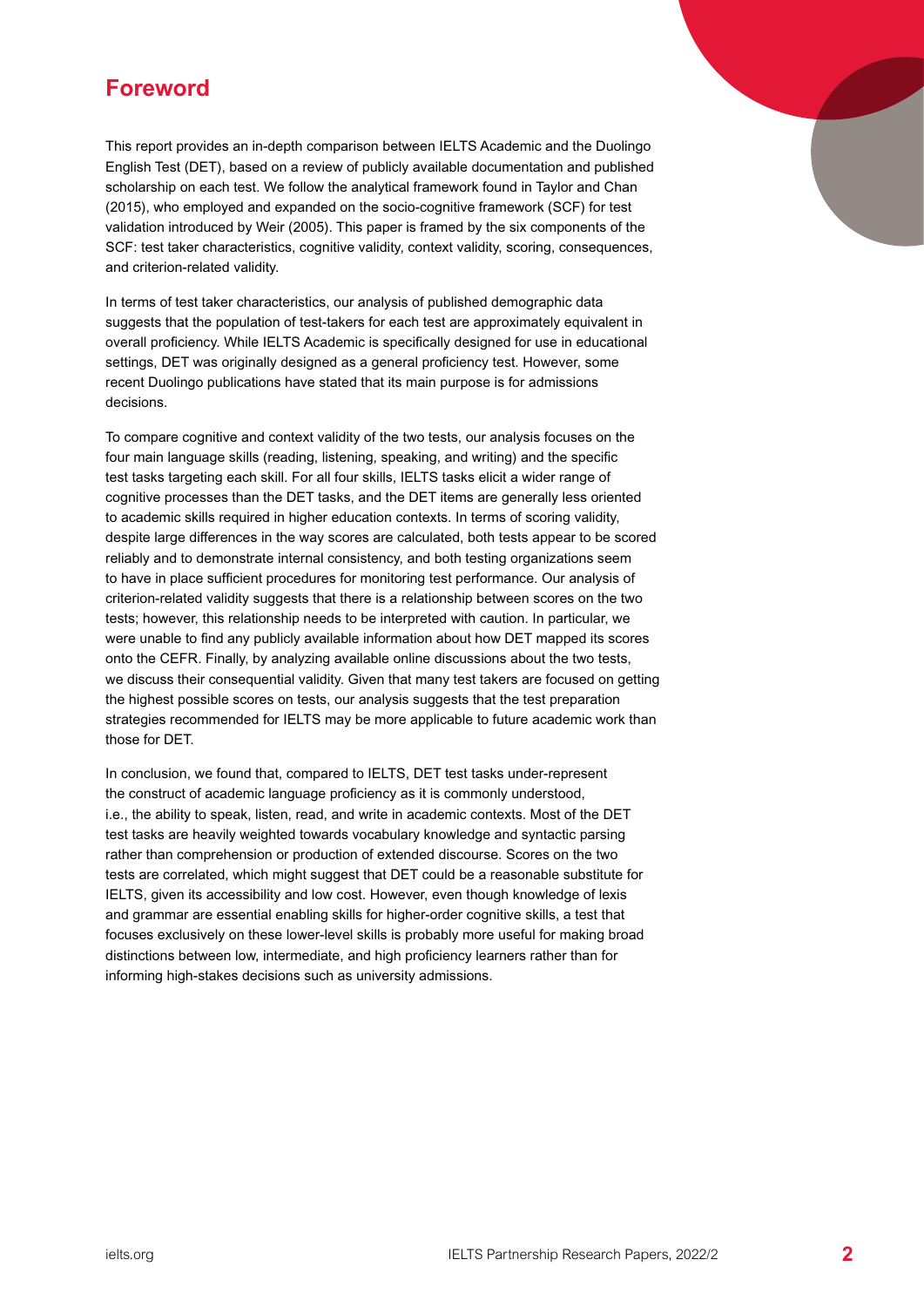# <span id="page-2-0"></span>**Comparison of IELTS Academic and Duolingo English Test**

## **Funding**

This research was funded by the British Council and supported by the IELTS Partners: British Council, Cambridge Assessment English and IDP: IELTS Australia.

## **Publishing details**

Published by the IELTS Partners: British Council, Cambridge Assessment English and IDP: IELTS Australia © 2021.

This publication is copyright. No commercial re-use. The research and opinions expressed are of individual researchers and do not represent the views of IELTS. The publishers do not accept responsibility for any of the claims made in the research.

## **How to cite this paper**

Cushing, S. T., & Ren, H. (2022). Comparison of IELTS Academic and Duolingo English Test. *IELTS Partnership Research Papers, 2021/1*. IELTS Partners: British Council, Cambridge Assessment English and IDP: IELTS Australia. Available at <https://www.ielts.org/for-researchers/research-reports>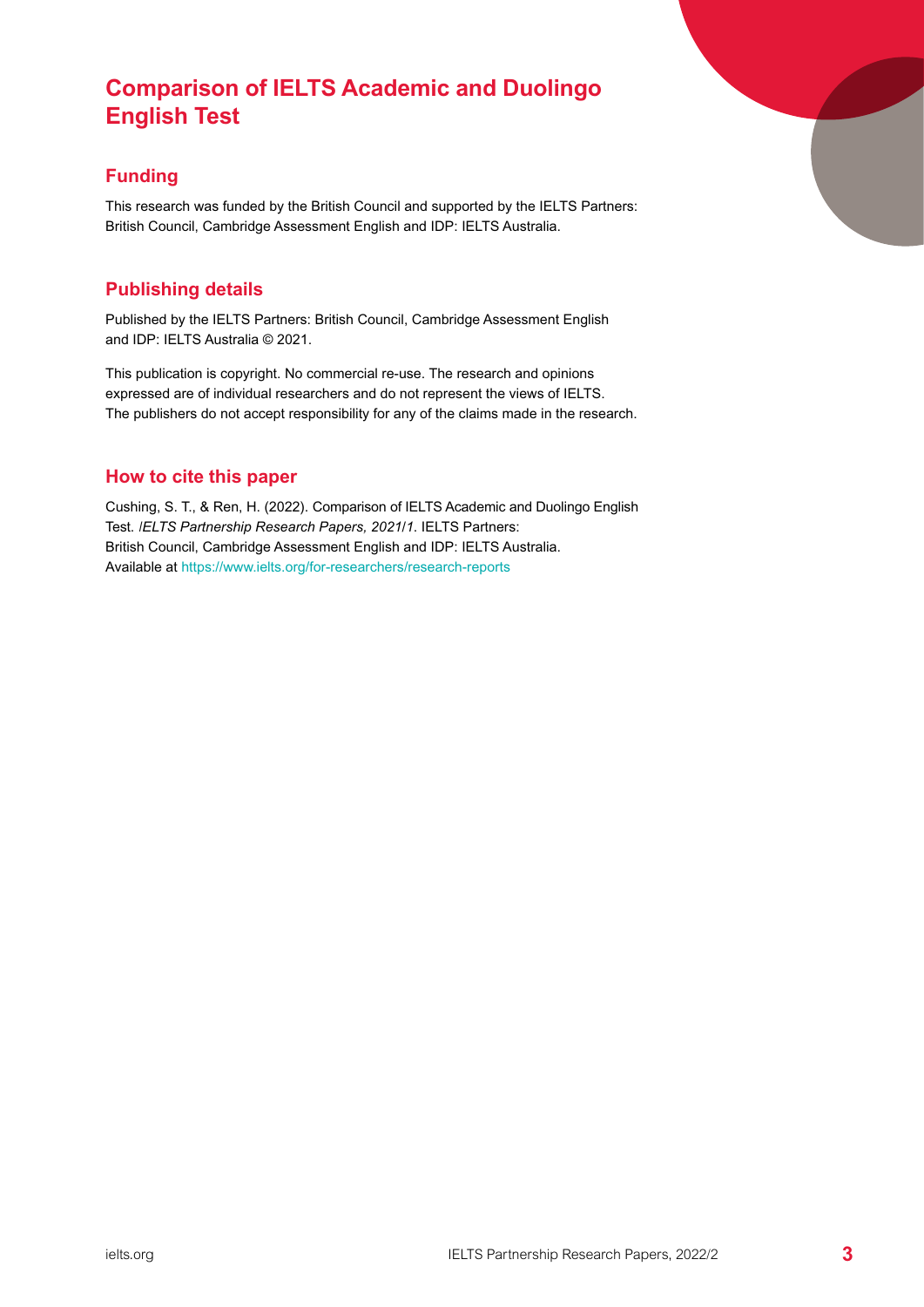# <span id="page-3-0"></span>**Authors' biodata**

#### **Sara T. Cushing**

Sara Cushing is a Professor of Applied Linguistics at Georgia State University. She has published research in the areas of assessment, second language writing, and teacher education and has been invited to speak and conduct workshops on second language writing assessment throughout the world, most recently in Vietnam, Colombia, Thailand, and Norway. Her most recent publications focus on the intersections between corpus linguistics and assessment.

#### **Haoshan Ren**

Haoshan (Sally) Ren is a Ph.D. candidate in the Department of Applied Linguistics and English as a Second Language at Georgia State University. Her research interests include language assessment, corpus linguistics, and sociolinguistics, using both qualitative and quantitative methods.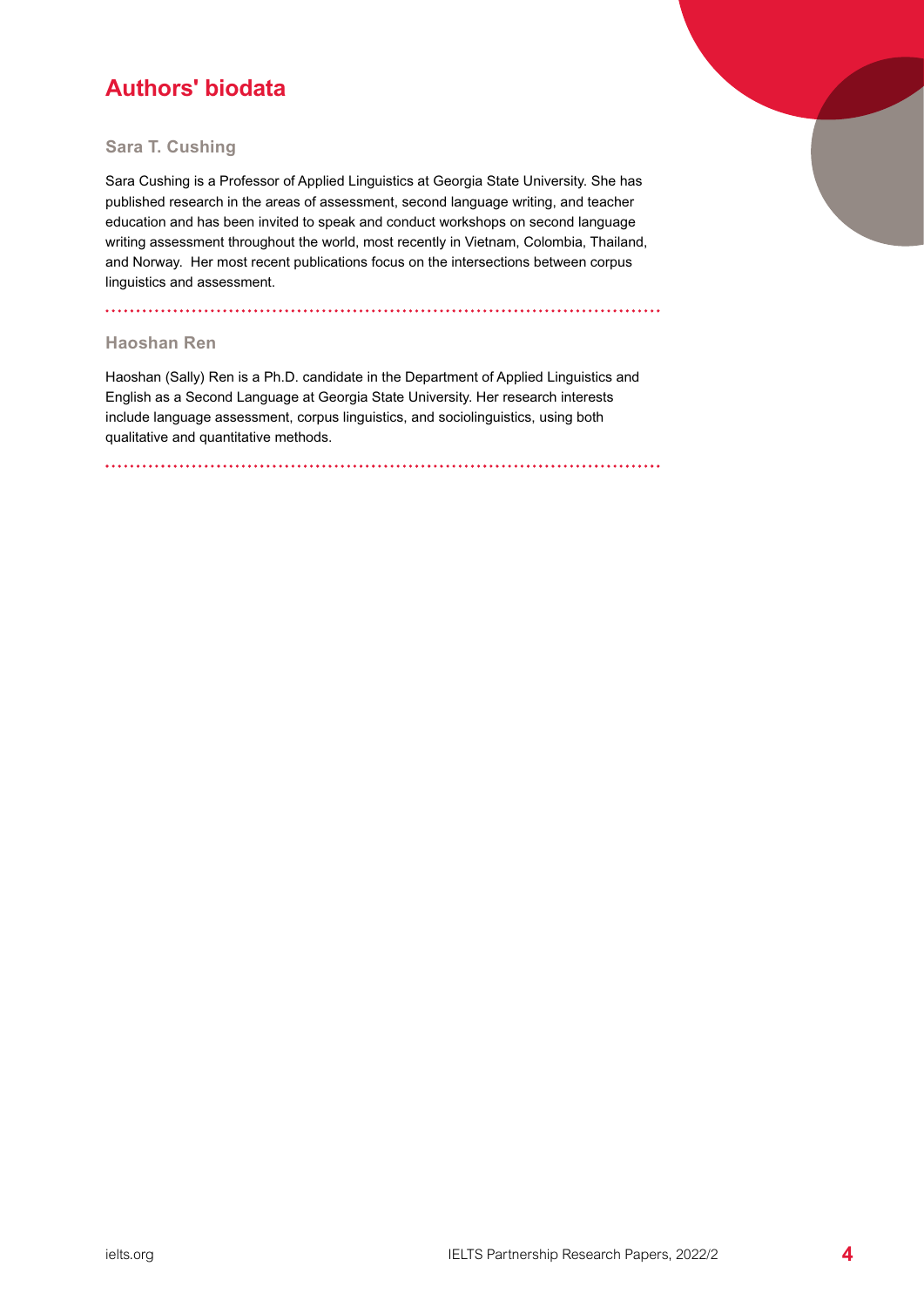# **Contents**

| ı.   |  |
|------|--|
| Ш.   |  |
|      |  |
|      |  |
| Ш.   |  |
| IV.  |  |
|      |  |
|      |  |
|      |  |
|      |  |
|      |  |
|      |  |
|      |  |
|      |  |
|      |  |
|      |  |
|      |  |
|      |  |
| V.   |  |
| VI.  |  |
| VII. |  |
|      |  |
|      |  |
|      |  |
|      |  |
|      |  |
|      |  |
|      |  |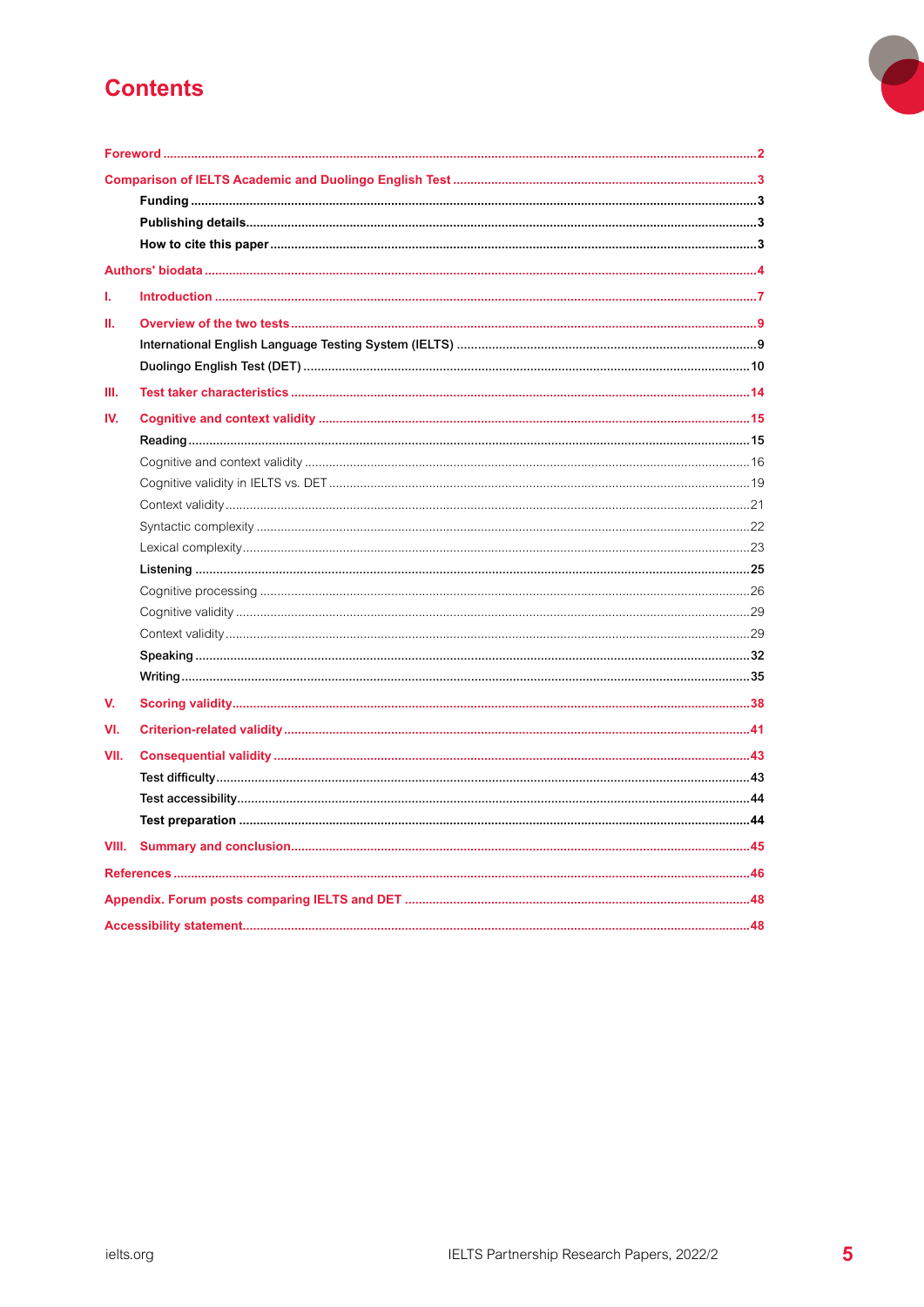# **Tables and Figures**

| Table 1. |                                                                                                                  |  |
|----------|------------------------------------------------------------------------------------------------------------------|--|
| Table 2. |                                                                                                                  |  |
| Table 3. |                                                                                                                  |  |
|          |                                                                                                                  |  |
| Table 4. |                                                                                                                  |  |
|          |                                                                                                                  |  |
|          |                                                                                                                  |  |
| Table 5. |                                                                                                                  |  |
| Table 6. |                                                                                                                  |  |
| Table 7. | Vocabulary range of DET C-test passages (distribution of word frequencies for total passages and                 |  |
| Table 8. |                                                                                                                  |  |
| Table 9. |                                                                                                                  |  |
|          | Figure 5. Model of lower-level processes in listening, from Field (2013), drawing upon Cutler and Clifton (1999) |  |
|          |                                                                                                                  |  |
|          |                                                                                                                  |  |
|          |                                                                                                                  |  |
|          |                                                                                                                  |  |
|          | Table 12. Analysis of context validity variables for listening on both tests (input as recorded material)  31    |  |
|          |                                                                                                                  |  |
|          | Table 14. Cognitive processing model of speaking ability (Taylor & Chan, 2015, adapted from Field, 2011,         |  |
|          |                                                                                                                  |  |
|          |                                                                                                                  |  |
|          |                                                                                                                  |  |
|          |                                                                                                                  |  |
|          |                                                                                                                  |  |
|          |                                                                                                                  |  |
|          |                                                                                                                  |  |
|          |                                                                                                                  |  |
|          |                                                                                                                  |  |
|          |                                                                                                                  |  |
|          |                                                                                                                  |  |

 $\overline{\phantom{a}}$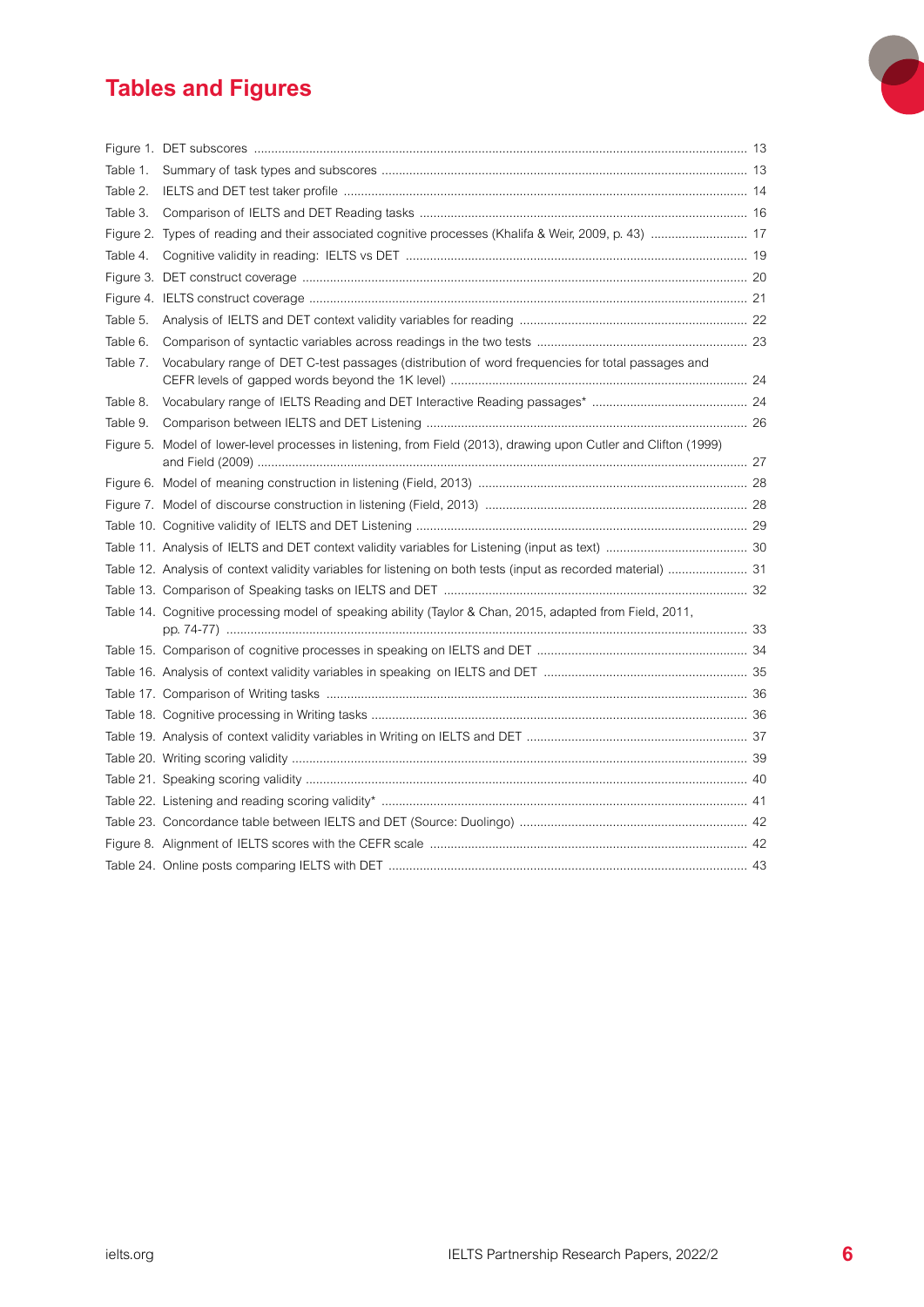<span id="page-6-0"></span>

For decades, universities and other educational institutions have relied on large-scale English proficiency tests to assess whether prospective students coming from other countries have sufficient English proficiency to meet the listening, speaking, reading, and writing demands of an academic curriculum.

In a high-stakes testing situation such as academic admissions, test developers must balance competing concerns in offering a valid and secure test to a heterogenous international population of test takers. Most assessment professionals agree that it is important to sample the relevant domain of target language use widely and to develop test tasks that are broadly representative of authentic language tasks and invoke the relevant language skills. Examples of academic test tasks include answering comprehension questions based on short lectures or excerpts from textbooks, or writing formal academic essays that present and support a point of view. These can be distinguished from more general language proficiency test tasks by their focus on oral and written genres that are typical of a university setting.

At the same time, the desire to test prospective students' ability to use language in academic contexts, as opposed to testing their knowledge of specific linguistic forms, inevitably requires sufficient time for test takers to demonstrate comprehension of relatively complex materials and produce extended discourse in speaking and writing, so such tests frequently last more than two hours, leading to fatigue on the part of test takers. Furthermore, speaking and writing tasks must be evaluated, typically by human raters, which adds to both the cost and turnaround time between test and score reporting. One of the most frequently expressed critiques of large-scale tests is that they put undue burdens on students in terms of time and money (see, for example, Pearson, 2019).

The IELTS Academic test, which is one of the two most widely used proficiency tests worldwide (the other being TOEFL iBT), has a long and well-documented history of research and development justifying its use for academic admissions, though it is certainly not beyond criticism (e.g., Pearson, 2019; Pilcher & Richards, 2017). As with any high-stakes, large-scale test, the resources to develop and pilot new test items and forms, maintain test security, and provide face-to-face interviews, add to the cost of the tests discussed above.

Advances in technology such as machine learning (ML) and natural language processing (NLP) have opened up possibilities for newer tests that promise to provide useful information about prospective students' language proficiency at a lower cost and with a shorter timeline. One such test is the Duolingo English Test (DET), which was first developed in 2016. Duolingo's solution to the financial demands of tests like IELTS is to use "test item formats that can be automatically created, graded, and psychometrically analyzed using ML/NLP techniques. This solves the 'cold start' problem in language test development, by relaxing manual item creation requirements and alleviating the need for human pilot testing altogether" (Settles, LaFlair & Hagiwara, 2020). In 2020, during the COVID-19 pandemic, DET gained prominence as a temporary alternative to IELTS for university admissions when many testing centers were forced to close, due to its accessibility as a remote-proctored online test. Now, however, many institutions have questions about the usefulness of DET test scores relative to IELTS for making admissions decisions for academic study and wonder what criteria to use when determining what tests to accept as evidence of English language proficiency.

The purpose of this paper is to provide an in-depth comparison between IELTS Academic and the DET, particularly in terms of test content and important aspects of test validity. Our analysis is based on a review of publicly available documentation on each test, along with published scholarship about the two tests. For comparing test content, we relied on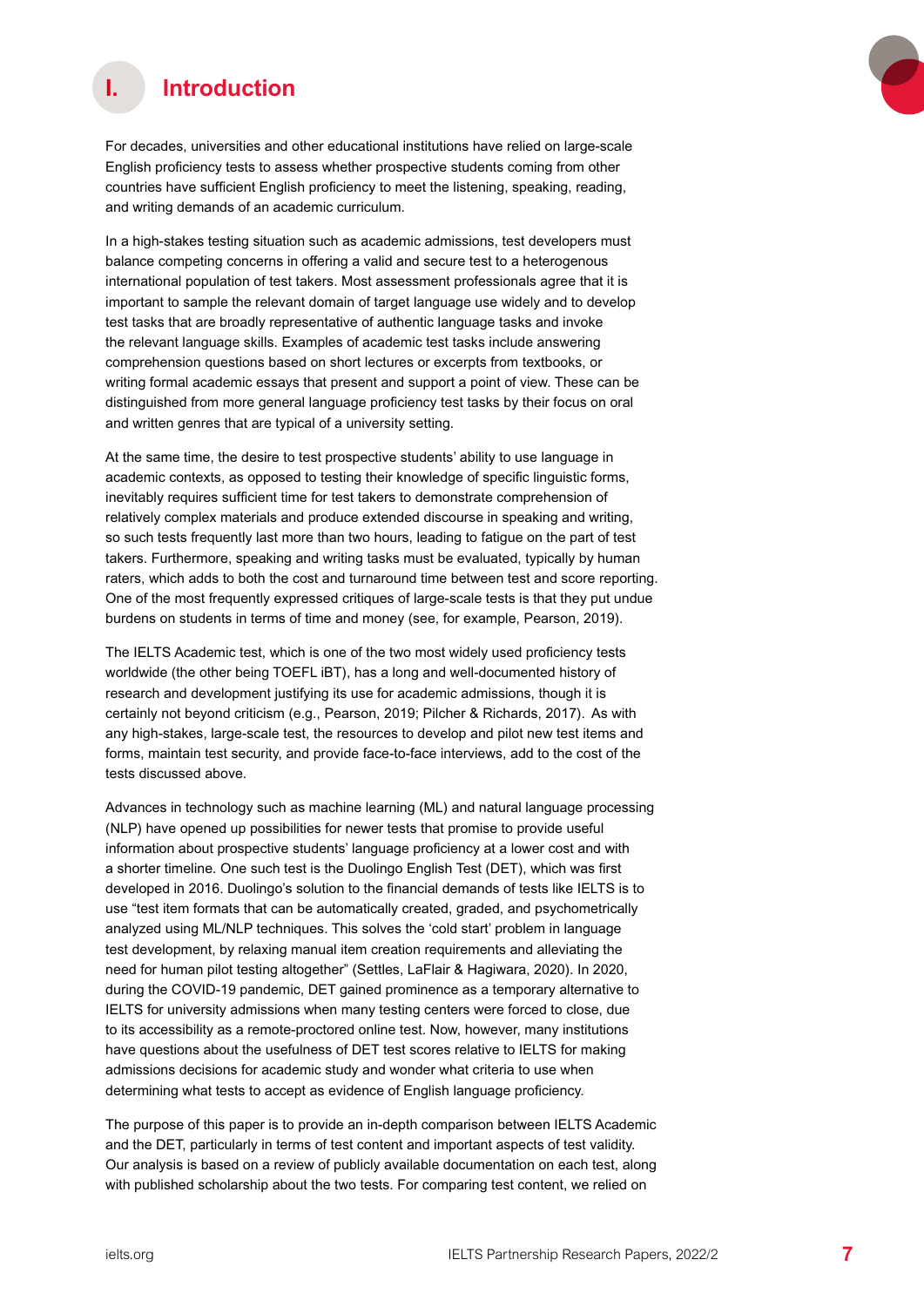sample test questions available from the official websites of the two organizations [\(IELTS.org](https://www.ielts.org/) and <https://www.englishtest.duolingo.com/home>, respectively). Since the number of published test items for DET is quite small, and there is relatively little published research on the test, the first author of this report also took two sample tests, capturing screen shots of the items presented during each practice test. Following the introduction of the new Interactive Reading task, the second author took a practice test to obtain a sample passage for this task type. Like the operational DET, items in a sample test are delivered adaptively; that is, if one question is answered incorrectly, a relatively easier item is presented next (see further discussion below). In this way it was possible to gain access to items at a variety of difficulty levels. In the first test, an attempt was made to simulate responses that would be made by a less proficient English language user, and in the second, an attempt was made to answer all items as accurately as possible.

It should be noted here that the bulk of our analysis was conducted in 2021. However, in March 2022, Duolingo published a revised technical manual and two additional reports updating the reading and writing portions of the test. Where feasible, we have incorporated these updates into this document.

In analyzing the two tests, we follow the analytical framework found in Taylor and Chan (2015), who compared several English language tests to investigate their comparability to IELTS in terms of their suitability for certifying the English language proficiency of doctors applying to work in the United Kingdom. Taylor and Chan provide in-depth analyses of the four skill areas (reading, listening, speaking, and writing) for each of the tests, employing the socio-cognitive framework (SCF) for test validation introduced by Weir (2005) and expanded by scholars at Centre for Research in English Language Learning and Assessment (CRELLA) over the past several years (see, for example, Chalhoub-Deville & O'Sullivan, 2021).

As Taylor and Chan note, this framework provides "a coherent and accessible methodology for test development and validation research" (p. 27) that can be used to analyze language tests, particularly in terms of identifying aspects of the test where the construct is under-represented or includes construct-irrelevant features. The SCF consists of the following components, each of which has a set of guiding questions that can be useful in critically evaluating tests (see [https://www.beds.ac.uk/crella/about/socio](https://www.beds.ac.uk/crella/about/socio-cognitive-framework/)[cognitive-framework/](https://www.beds.ac.uk/crella/about/socio-cognitive-framework/)):

**Test taker characteristics:** Who takes the test? Where and how do they need to use the language?

**Cognitive validity:** Do test takers engage the same cognitive processes when using language for the test as in real life?

**Context validity:** How do the tasks on the test represent the ways in which test takers will use the language?

**Scoring:** Do the scores reflect the importance of target skills? Are the scores reliable?

**Consequences:** How does the use of the test affect teaching and learning? Does use of the test benefit society?

**Criterion-related validity:** Do scores on the test match scores on other tests of the same abilities? How well does the test predict performance in real life?

We go into more detail about the components of the SCF in the relevant sections of the report, which is organized as follows. First, we present an overview of the two tests. This is followed by a discussion of test taker characteristics for both tests. Next, we look at both cognitive and context validity in terms of the four main language skills: reading, listening, writing, and speaking. We then consider scoring, consequences, and criterionrelated validity in the final section of the report.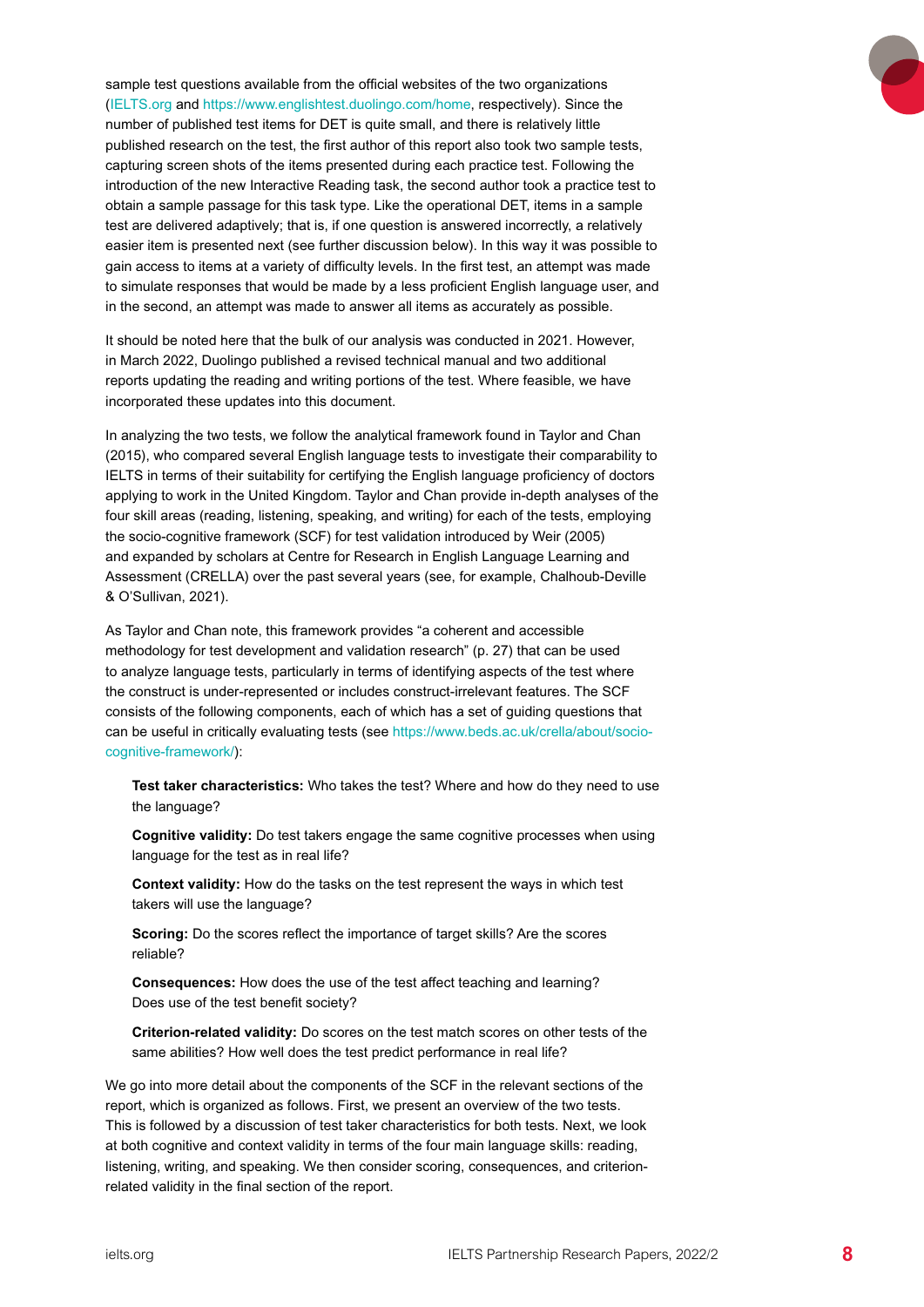

## <span id="page-8-0"></span>**International English Language Testing System (IELTS)**

The International English Language Testing System (IELTS) is a globally recognized English proficiency test for non-native English speakers who intend to work, study, or migrate to a country where English is the predominant language. It measures and reports on the four main language skills – listening, reading, speaking, and writing. IELTS scores for the whole test or, in some cases, scores on individual subskills, are accepted as evidence for English proficiency in a variety of industries, academic institutions, and immigration bodies, especially in Australia, Canada, New Zealand, and the UK. Jointly owned by The British Council, IDP: IELTS Australia, and Cambridge Assessment English, IELTS has been in operation for four decades. Along the way, IELTS has developed three modes of delivery: paper-based, computer-delivered, and online (IELTS Indicator). The task types are the same in all three modes.

The paper-based IELTS test has been the primary delivery mode since the launch of the test in 1989. Test-takers take the Reading, Listening, and Writing sections of the test in one sitting at a designated testing site, and participate in a separate face-to-face session with a certified IELTS examiner for the Speaking portion of the test. Similarly, the computer-delivered IELTS test requires test-takers to take the Reading, Listening, and Writing sections in official IELTS testing centers, and take the Speaking test face-toface separately with a certified examiner. The test report, content, timing, and structure are the same for both the paper-based and the computer-delivered test, except that the computer-delivered test has a slightly shorter time limit for its Listening section, taking into consideration that test takers do not need to manually transfer their answers to an answer sheet. IELTS Indicator is an IELTS online test developed to cope with the lockdown of IELTS testing centers during COVID-19. Test takers can take the online exam at home, and the test is designed with the same structure and content as the paper- and computerbased tests. According to the IELTS official website, the IELTS Indicator only provides an indicative score, which is accepted by a limited number of institutions.

All IELTS test scores are converted to band scores from 0–9, with 9 indicating the test taker has an expert level of the operational command of English, and 0 being assigned to test-takers who did not attempt the test. The paper-based and computer-delivered tests have two alternative versions: IELTS General Training and IELTS Academic, assessing language use for different purposes. The IELTS Indicator is only designed for academic purposes.

The two modules differ in their Reading and Writing sections, while the Listening and Speaking sections are the same. In this report we are focusing on IELTS Academic rather than IELTS General Training, since our focus is on tests for university admission.

The Listening section consists of four recorded monologues and conversations, and question types include short answer, form completion, multiple choice, matching, sentence completion, plan/map/diagram labeling and note completion.

The Academic Reading section has texts taken from books, journals, magazines and newspapers. The texts are presented to test takers at the same time as the questions, which include matching headings, multiple choice (more than one answer), identifying information, note completion, reading summary completion (selecting words from the text, or selecting from a list of words or phrases), flow-chart completion, sentence completion and matching sentence endings.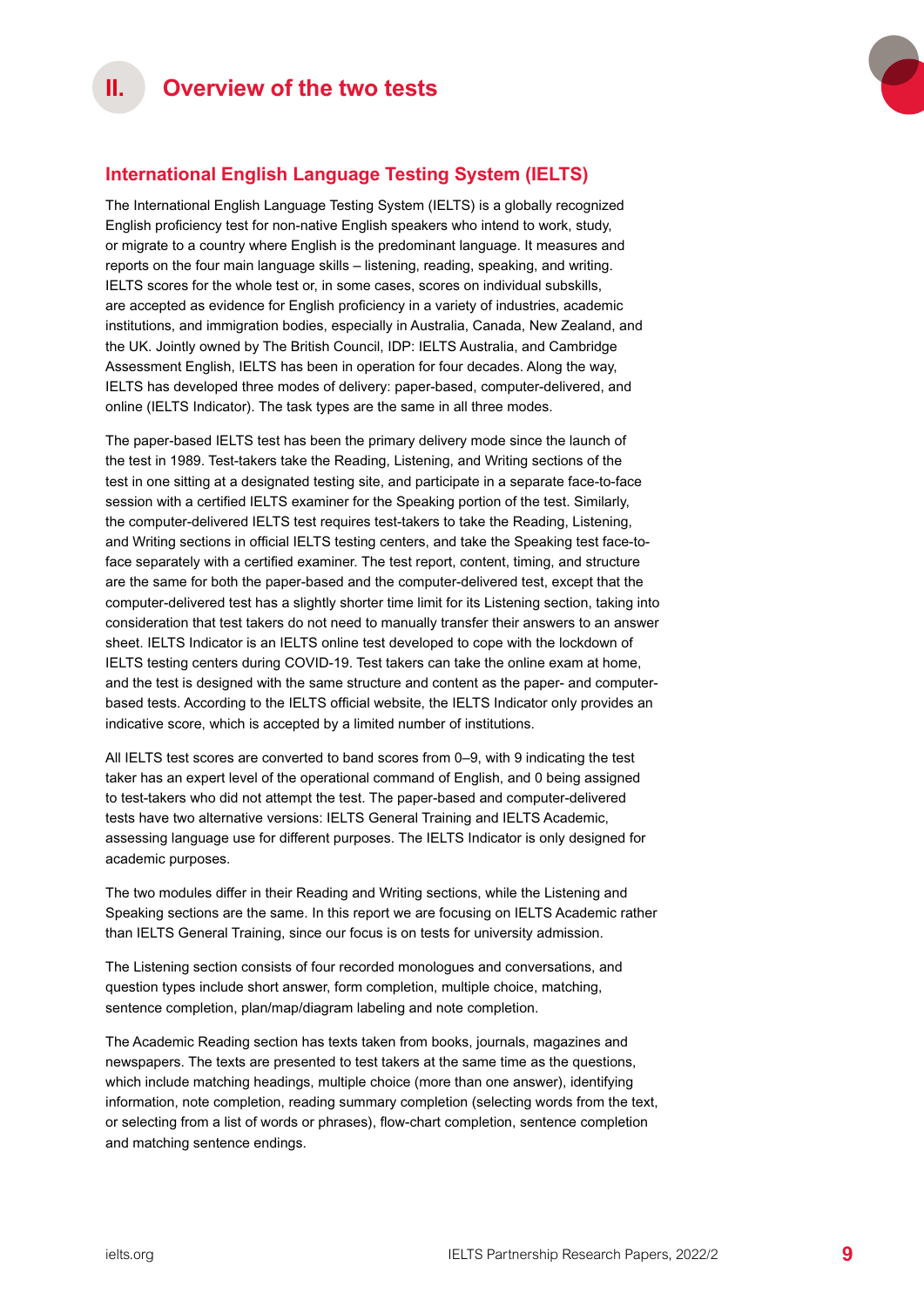<span id="page-9-0"></span>The Academic Writing section contains two parts. Part one requires test takers to describe and explain a graph, table, chart or diagram presented in the prompts. Part two requires test takers to write an essay in response to a point of view, argument or problem.

Finally, the Speaking section consists of a 3-part interview between the test taker and an examiner. Test takers are required to express opinions and communicate information on everyday topics, experiences and situations, to speak at length on a given topic (without further prompts from the examiner), and then to express and justify opinions and to analyze, discuss and speculate about issues related to the topic of the long turn. Samples of all of the task types can be found on ielts.org.

The task types are described in more detail under the relevant section headings.

Typically, test-takers receive their test results 13 days after taking a paper-based test, five days after the computer test, and seven days after taking the IELTS Indicator.

## **Duolingo English Test (DET)**

The Duolingo English Test (DET) is a computer-delivered, partially adaptive test that is described in its technical manual (Cardwell, LaFlair, & Settles, 2022 p. 3, hereinafter referred to as the DET Manual) as "a measure of English language proficiency for communication and use in English-medium." However, elsewhere it is described as a "high-stakes proficiency test that assesses English language proficiency for admission to English-medium universities" (Park, LaFlair, Attali, Runge, & Goodwin, 2022, p. 2). The test consists of both computer-adaptive (CAT) and non-CAT item types. In the five CAT types, performance on one item determines how difficult the next item will be; test takers typically encounter between four and six of each of these item types. There is a set number of non-CAT items in each administration, as described below. The five adaptive test item types are the following:

#### **A. C-test (Read and Complete)**<sup>1</sup>

The C-test task is based on the C-test developed by Raatz and Klein-Braley (1981), which is based on the notion that performance on a test with reduced redundancy (i.e., with some input missing) can provide evidence of general language proficiency (Klein-Braley, 1997). In a canonical C-test, the first and last sentences of an authentic passage are left intact, while the second half of every second word is deleted, starting with the second sentence (Klein-Braley, 1997), although McKay (2019) notes that this rule is often modified in practice. The sample items in the DET Official Guide for Test-takers<sup>2</sup> (Duolingo, 2021) and in practice tests mostly follow this canonical pattern, with some exceptions.

#### **B. Visual yes-no questions (Read and Select)**

In this item type, test takers are presented with a list of 18 words, some of which are actual English words and others not. The DET Manual calls this test "a variant of the 'yes/ no' vocabulary test", which is intended to measure receptive vocabulary size.

The range of actual words in a given set is five to 13, based on the sample items in the DET Guide. Items are presented in groups of approximately equal difficulty.

#### **C. Aural yes-no questions (Listen and Select)**

The aural yes-no questions are similar to the visual yes-no questions, except that there are only nine words in each set, and the test taker has to click on each word to listen to it. The words are spoken by a mix of female and male voices with a Standard American accent. There is no limit to the number of times a test taker can click on an individual

The names in parentheses are used in communications directed at test-takers

<sup>2</sup> Hereinafter, "DET Guide"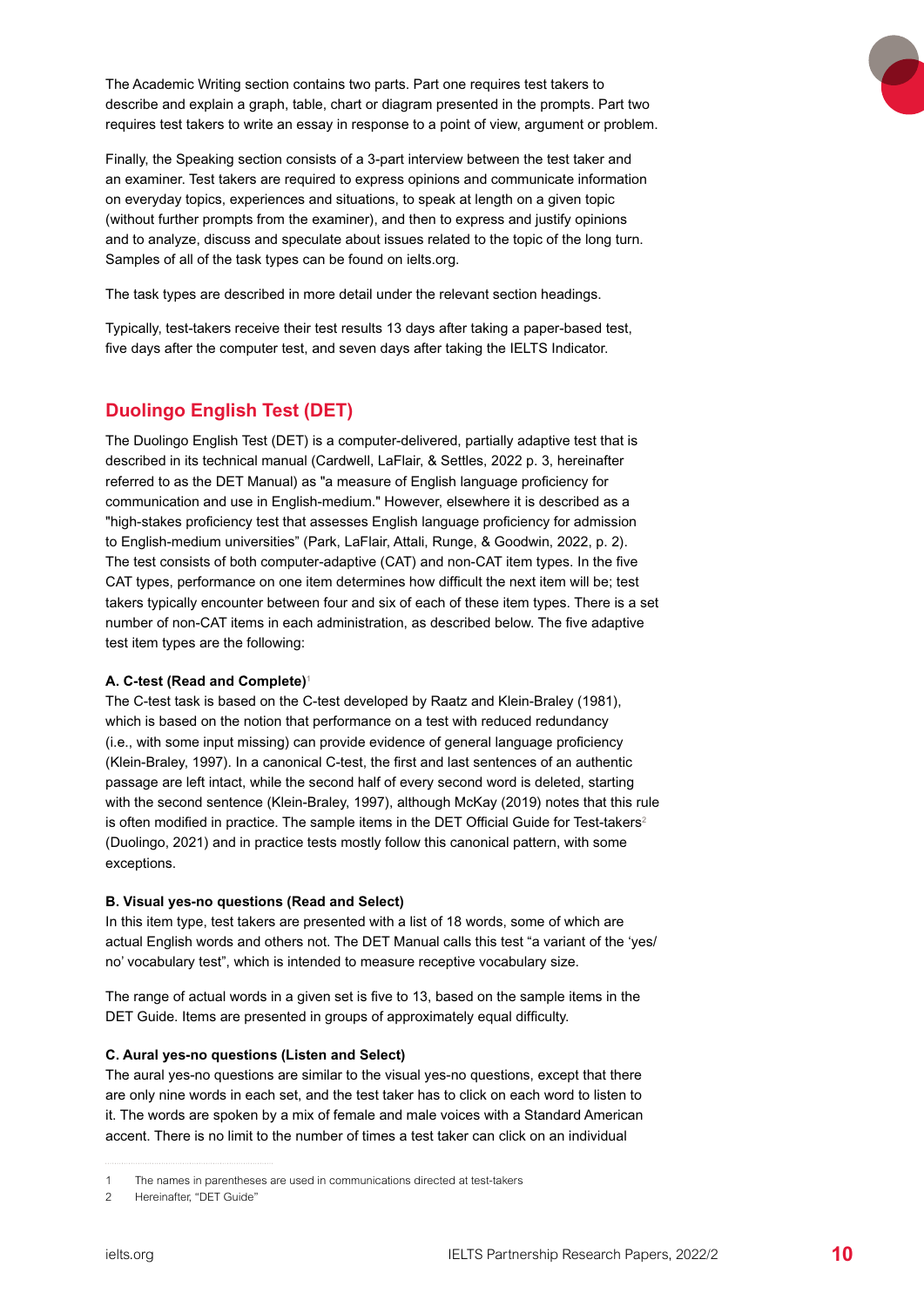

item, though each set is timed. For each set, between three and six of the nine words are actual words; distractors include non-words such as [fotogo] or [momər].

#### **D. Dictation (Listen and Type)**

This item type consists of single sentences such as "We have never spoken about work." According to the DET Manual, dictation measures "test taker ability to recognize individual words and to hold them in memory long enough to accurately reproduce them" (p. 9). Test takers have one minute to complete the task, and they may listen to the sentence up to three times. The instruction appears on screen at the same time as the first iteration of the audio starts. Test takers must type the sentence into the box below the instruction.

#### **E. Elicited Imitation (Read Aloud)**

For this item type, test takers read a printed statement out loud. This task is not technically elicited imitation, as the term is generally understood in the literature (including the papers cited in the DET Manual), which involves listening to, processing, and then reconstructing a sentence, rather than simply using rote repetition (Jessop, Suzuki, & Tomita, 2007). This test task appears to target primarily intelligibility, rather than the ability to reconstruct a sentence using one's internal grammar. The example sentences range from six to 15 words. Test takers have 20 seconds to record themselves with the computer's microphone by clicking a button on the screen. They only have one chance to record their responses, and the test will advance to the next task when the time limit is reached.

#### **The non-adaptive test types are the following:**

#### **F. Interactive Reading**

The Interactive Reading sections of DET, described in detail in Park, LaFlair, Attali, Runge, and Goodwin (2022), involves five different tasks, all based on a single paragraph-length input text. Texts are either narratives or expository passsages, and each candidate encounters one of each type. Candidates have seven to eight minutes to complete all five tasks, which are the following:

1. Complete the Sentence: This is a modified cloze-type task, where several words in the passage are gapped and test takers much choose from five options. Only the first half of the passage is used for this section.

2. Complete the Passage: In this task, the entire passage is displayed except that one sentence has been deleted from the passage. Test takers choose the best sentence from four options presented.

3. Highlight the Answer: Test takers see the entire passage and a comprehension question. Rather than answering the question, test takers highlight the portion of the text that contains the answer.

4. Identify the Idea. Test takers are given four propositions and asked to identify the one that is contained in the passage.

5. Title the Passage. Test takers are given four alternative titles and asked to select the best one for the passage.

While the tasks themselves resemble those found in many other high-stakes reading tests, one innovation in this section is that all passages and test items are automatically generated, thus obviating the need to identify and edit existing texts to fit the specifications and facilitating the rapid generation of a large number of items. All items go through a human review process, described in Park et al. (2022). However, examination of these items in practice tests reveals some issues that could benefit from additional human review. For example, in one passage we encountered, the word following "A few" is gapped, and "few" is one of the options to fill the gap. Later in the passage, the test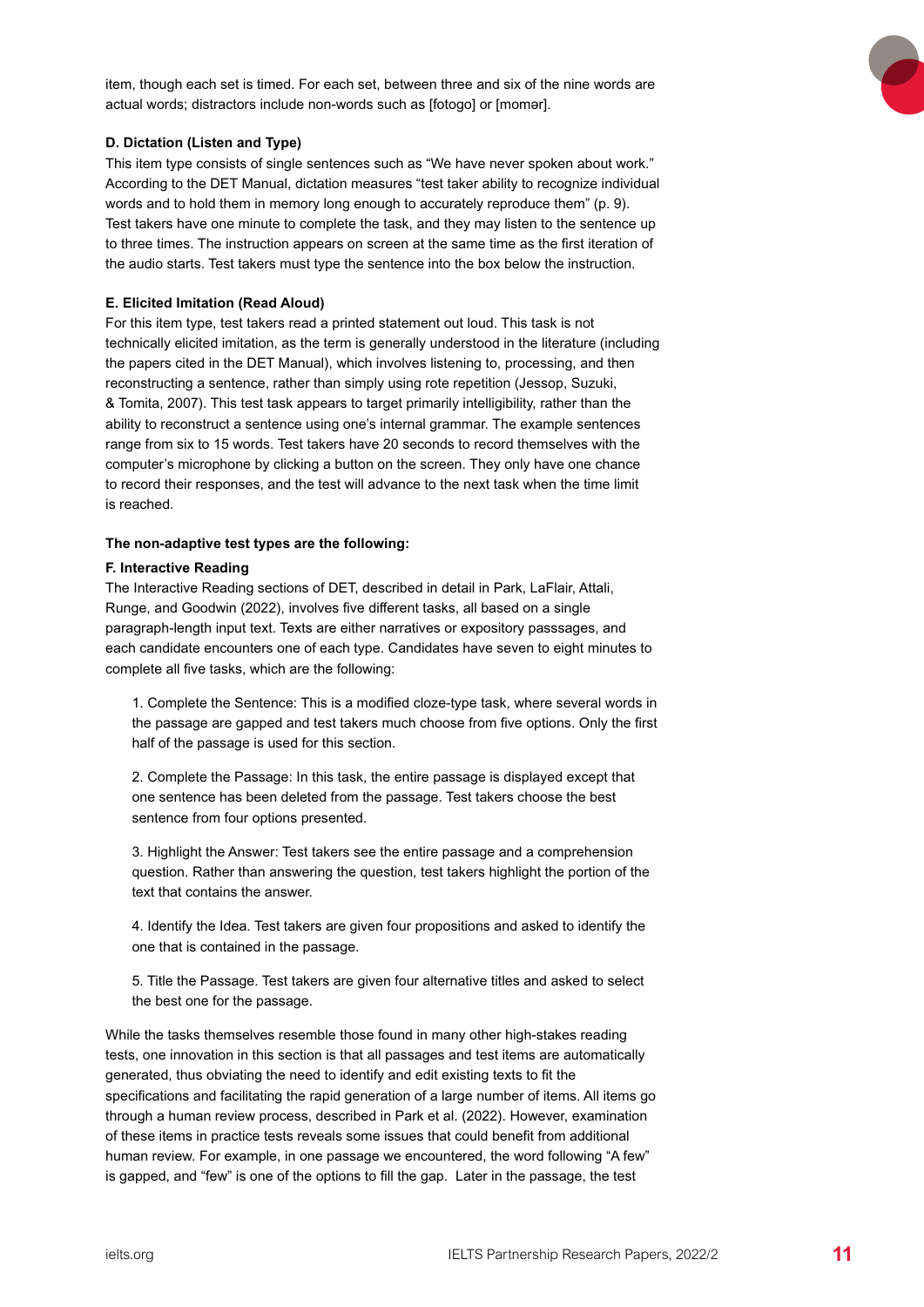

#### **G. Extended Speaking and Writing**

In addition to these CAT item types, which can vary in number from test to test, each test taker responds to four extended Speaking tasks: one picture description and three prompt-based tasks (two written and one aural). These items are calibrated for low, intermediate, and high proficiency, so that items of the appropriate difficulty can be delivered to test-takers based on their estimated ability from the CAT items. The Speaking items provide 20 seconds for preparation, and test takers are required to speak for at least 30 seconds, with a maximum of 90 seconds. Test takers also respond to an additional ungraded speaking prompt. This response is made available to institutions along with test scores.

In the extended Writing tasks, each test taker responds to three picture description tasks and one prompt-based task. The picture description tasks instruct test takers to write at least one sentence, and the prompt-based task requires at least 50 words. Test takers have five minutes to write and must produce at least 50 words before being able to submit the answer. In addition, test takers respond to an additional writing prompt, which instructs them to write for three to five minutes on the topic provided. Prior to 2022, this task was unscored and simply served as a writing sample to be provided to institutions; however, now it is scored and contributes to the overall score, while still being made available to institutions. Note that, for both the extended Speaking and Writing tasks, the number of tasks is fixed per test, unlike the computer-adaptive tasks.

All items are scored automatically. The items are not weighted in the traditional sense or combined to provide a total score; rather, the difficulty of each item is calibrated based on its lexical and syntactic characteristics, and performance on each item in the adaptive portion of the test contributes to an estimate of ability. When enough items have been administered to stabilize this estimate within given parameters, the final estimate is converted to the ability scale, which goes from 10 to 160 and is reported in intervals of 5 (see Settles et al., 2020 for further details).

Recently, Duolingo began reporting subscores on the same scale as the overall scale. Rather than reporting scores by skill (i.e., speaking, listening, reading, writing), Duolingo reports the following subscores: Conversation, Literacy, Comprehension, and Production, each subscore combining two of the traditional four skills according to the scheme in Figure 1 below. For example, any task that involves listening contributes to both the conversation and the comprehension score. According to LaFlair (2020), these subscales derive from a multi-dimensional scaling of more than 100,000 tests, along with a factor analysis of the same data, resulting in a general language factor and two dimensions, along which the test tasks can be placed (see Figure 1, adapted from LaFlair, 2020).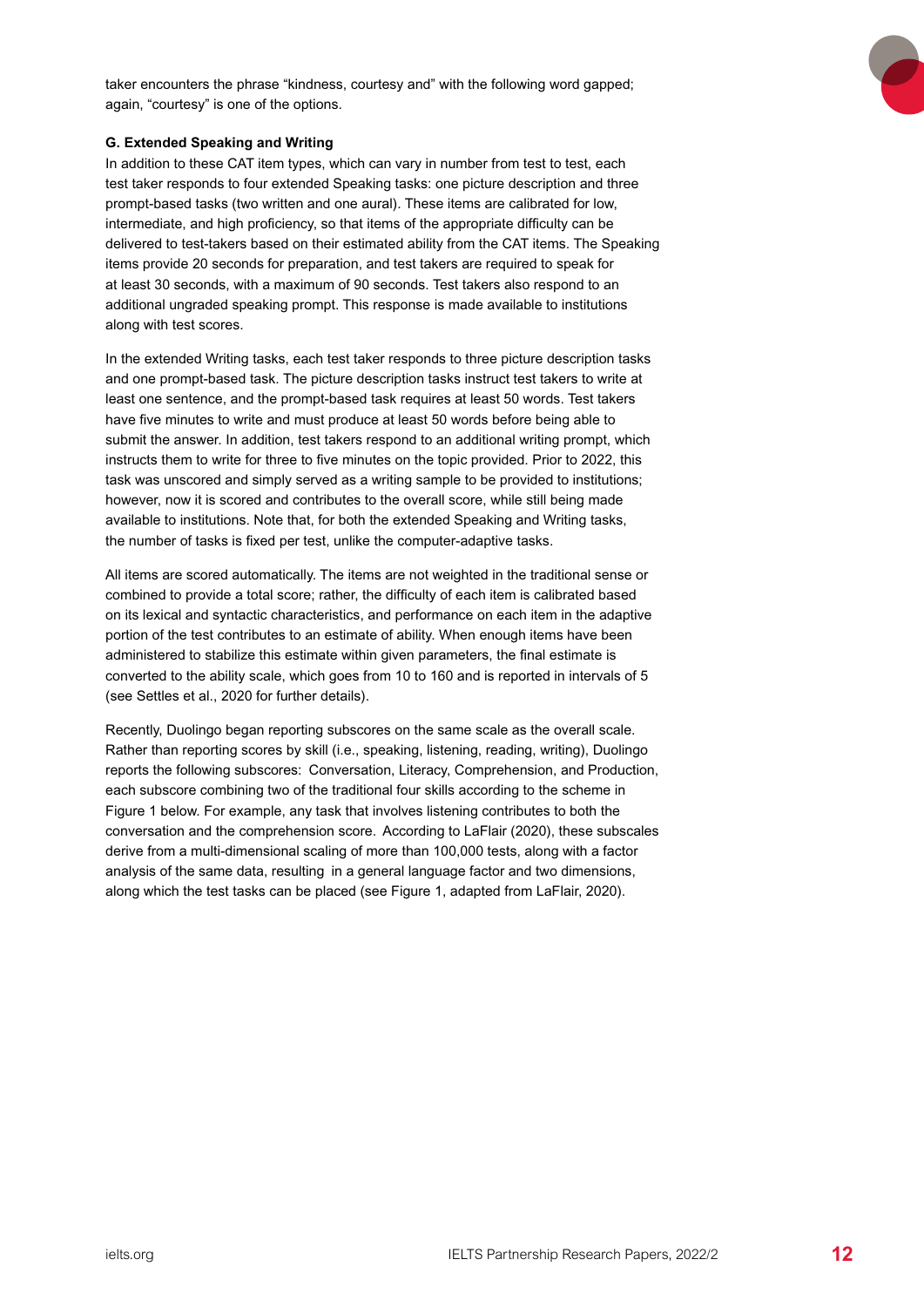#### <span id="page-12-0"></span>**Figure 1.** *DET subscores*



Table 1 below summarizes the contribution of each task type to these subscores.<sup>3</sup> Note that each task contributes to two subscores, depending on whether the modality (receptive vs. productive) or the channel (aural vs. visual) is invoked. As the table shows, more emphasis is placed on comprehension than production, and on the aural channel than the visual one, at least in terms of the task types.

#### **Table 1.** *Summary of task types and subscores*

|                                | <b>Format</b>            | <b>Literacy</b><br>(ability to read<br>and write) | <b>Comprehension</b><br>(ability to read<br>and listen) | <b>Conversation</b><br>(ability to listen<br>and speak) | <b>Production</b><br>(ability to write<br>and speak) |
|--------------------------------|--------------------------|---------------------------------------------------|---------------------------------------------------------|---------------------------------------------------------|------------------------------------------------------|
| C-test                         | Adaptive                 | ☑                                                 | ☑                                                       |                                                         |                                                      |
| <b>Visual yes-no questions</b> | Adaptive                 | ☑                                                 | ☑                                                       |                                                         |                                                      |
| <b>Aural yes-no questions</b>  | Adaptive                 |                                                   | $\triangledown$                                         | $\triangledown$                                         |                                                      |
| <b>Dictation</b>               | Adaptive                 |                                                   | ☑                                                       | ☑                                                       |                                                      |
| <b>Elicited imitation</b>      | Adaptive                 |                                                   | $\triangledown$                                         | $\triangledown$                                         |                                                      |
| Interactive reading            | Fixed number<br>of tasks | ☑                                                 | ☑                                                       |                                                         |                                                      |
| <b>Extended Speaking</b>       | Fixed number<br>of tasks |                                                   |                                                         | $\triangledown$                                         | $\triangledown$                                      |
| <b>Extended Writing</b>        | Fixed number<br>of tasks | ☑                                                 |                                                         |                                                         | $\triangledown$                                      |

We now turn to an examination of the validity of the two tests.

<sup>3</sup> While Park et al. (2022) state on p. 5 that Interactive Reading contributes to these subscores, the same document later states that it will "ultimately be included" (p. 13) pending additional analyses.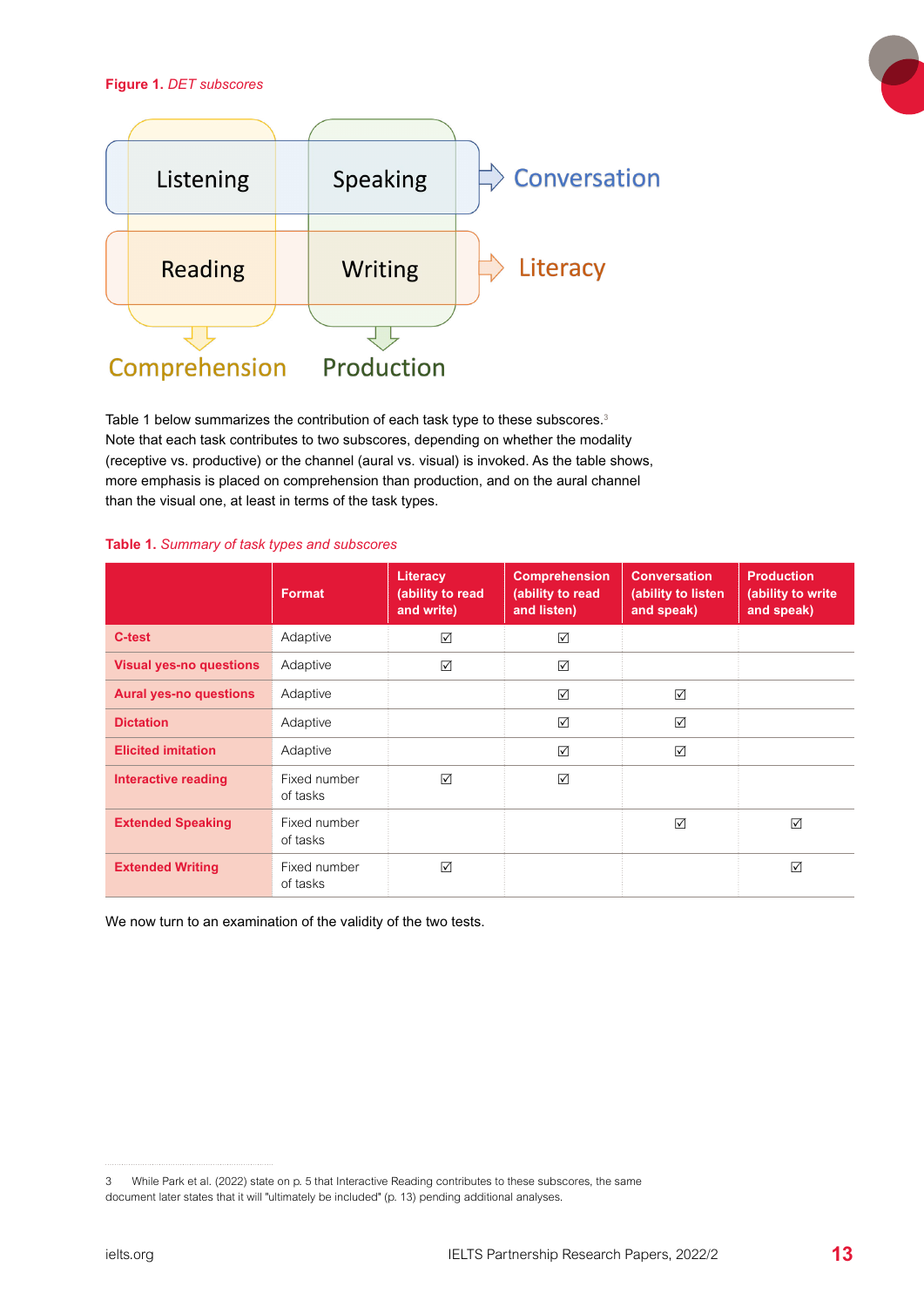# <span id="page-13-0"></span>**III. Test taker characteristics**

As noted earlier, an important consideration in the SCF is the test taker population: what their demographic and personal characteristics are, their purpose for taking a test, and how they intend to use the language. Data about population (test taker, score user) for both tests were collected from published materials and the tests' official websites.

For IELTS Academic, the test takers are those who want to "study in an English-speaking environment or university (higher education)"; one can also take IELTS Academic "for professional registration purposes" (see ielts.org). IELTS Academic scores have been used for admission purposes by more than 11,000 academic institutions mainly in Australia, Canada, New Zealand, and the UK.

According to the DET Manual, scores on the DET "are intended to be interpreted as reflecting test taker English language ability and used in a variety of settings, including for university admissions decisions" (p. 3). The DET has gained increasing popularity among test takers who wish to study and work in English-speaking countries, as it is less expensive and can be taken at home online. Many test takers have used it as an alternative to IELTS after the IELTS testing centers closed due to COVID-19.

Table 2 lists the general information about the test-takers and score users of the two tests, taken from the tests' respective websites.

|                                                                                                                                                                                                                                                      | <b>IELTS Academic</b>                                                                                                                                                                           | <b>DET</b>                                                                                                                                                                                                                           |
|------------------------------------------------------------------------------------------------------------------------------------------------------------------------------------------------------------------------------------------------------|-------------------------------------------------------------------------------------------------------------------------------------------------------------------------------------------------|--------------------------------------------------------------------------------------------------------------------------------------------------------------------------------------------------------------------------------------|
| <b>Target levels (CEFR)</b>                                                                                                                                                                                                                          | $A1-C2$                                                                                                                                                                                         | $A1-C2$                                                                                                                                                                                                                              |
| <b>Purpose of test</b>                                                                                                                                                                                                                               | To demonstrate readiness for academic study<br>in the English medium                                                                                                                            | General proficiency, though marketed primarily<br>as an admissions test for higher education                                                                                                                                         |
| <b>Test taker demographics</b>                                                                                                                                                                                                                       | (2019 data*)<br>Most frequent L1s: Arabic, Indonesian,<br>Singhalese, Azeri, Chinese<br>Total number of L1 not available<br>Test taker age information not available                            | (2022 data**)<br>149 L1s<br>Most frequent L1s: Mandarin, Spanish, English,<br>Telugu, Arabic, Hindi, and Portuguese<br>81% of the DET takers are between 16 and 30<br>years of age<br>Administered to test takers from 213 countries |
| Score use                                                                                                                                                                                                                                            | The IELTS Academic test is suitable for those<br>wanting to study in an English-speaking<br>environment or university (higher education), as<br>well as for professional registration purposes. | The test scores are intended to be interpreted<br>as reflecting test taker English language ability<br>and used in a variety of settings, including for<br>university admissions decisions.                                          |
| IELTS is accepted by 9,736 educational<br><b>Number of institutions</b><br>institutions (including universities, colleges, and<br>accepting score<br>training programs) worldwide, according to its<br>website. Detailed breakdown is not available. |                                                                                                                                                                                                 | 1,936 undergrad schools<br>1,055 grad schools<br>483 secondary schools<br>424 other institutions                                                                                                                                     |

#### **Table 2.** *IELTS and DET test taker profile*

\*Summarized from source data on the Test Statistics page on the IELTS official site: [https://www.ielts.org/for](https://www.ielts.org/for-researchers/test-statistics)[researchers/test-statistics](https://www.ielts.org/for-researchers/test-statistics)

\*\*Summarized from the DET Manual

Duolingo reports test performance by subscore and total score, including mean, standard deviation, and the 25th, 50th, and 75th percentile, respectively. There is no breakdown of scores by gender, first language, or other relevant demographic characteristics. IELTS, on the other hand, reports mean scores only, providing breakdowns by gender, nationality, and first language but not an overall mean score. There is no easy way to compare the performance on the two tests, except that the mean score on DET tests administered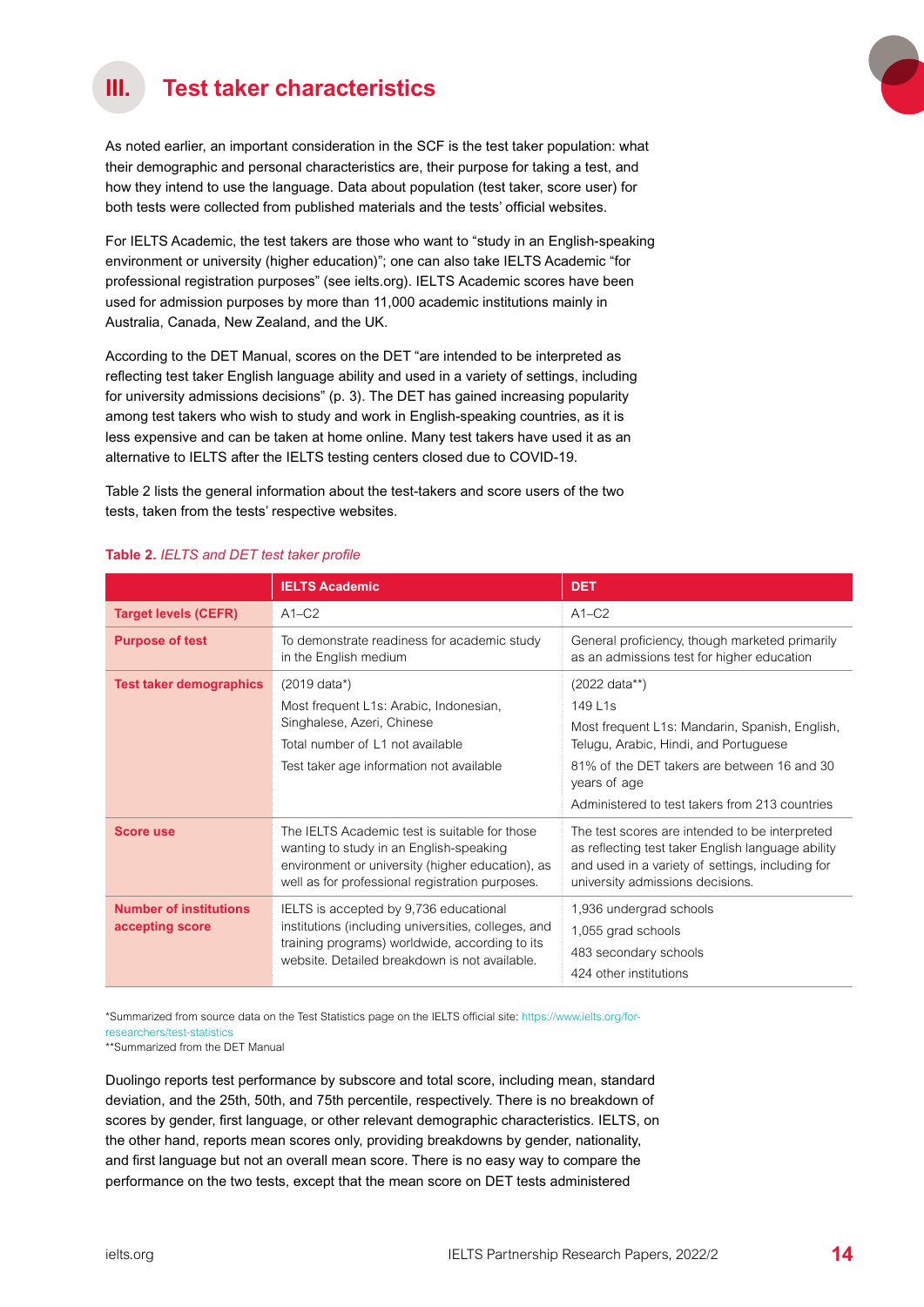<span id="page-14-0"></span>over a recent one-year period is 108.79, four points higher than reported in LaFlair & Settles (2020) and the mean on IELTS is approximately 6.07<sup>4</sup>. According to Duolingo's concordance table (to be discussed in greater detail later in this report) this suggests that the two test taker populations are approximately equivalent in overall proficiency, with 50% of DET scorers scoring between 95 and 125, which represents bands 6 through 7.5 on IELTS. IELTS does not provide any information about the range of scores, however, so it is difficult to assess how similar the two populations are except for by comparing the mean scores.



# **IV. Cognitive and context validity**

In this section of the report, we look at the four main language skills (reading, listening, speaking, and writing) as they are assessed in the two tests. We are combining cognitive and context validity in this section, as the contextual variables are often determinative of the kinds of cognitive processes elicited by test tasks. As noted earlier, IELTS has sections dedicated to each skill, while DET tasks are intended to measure integrated skills, as defined by Duolingo. For each section, we outline the cognitive processes involved in successful language use, and the most relevant contextual variables that mediate these processes. We then provide a comparison of these variables between the two tests.

In our analysis, we have tried to follow closely the process set forth by Taylor and Chan (2015) in comparing five different tests. For each skill area, they developed a pro-forma template, which was filled out for each test. Our tables below are adapted from their pro-formas (found in appendices 5 through 8 of their report), and in the case of IELTS, we have relied on much of their analysis.

## **Reading**

As noted earlier, we are focusing our comparison on the IELTS Academic Reading rather than the General Reading. The main difference between the Academic and General versions of IELTS is the nature of the texts, though not the question types, encountered by test takers.

Following Taylor and Chan (2015), we provide a test task analysis based on the SCF and processing models outlined in Weir (2005) and Khalifa and Weir (2009) to determine the degree to which the cognitive processes elicited by test tasks involving reading are similar to those used in reading in non-test situations.

The IELTS Reading section consists of 40 comprehension items based on three passages, with 60 minutes to complete the section. For the purposes of this analysis, we are only considering three Duolingo tasks: C-test (Read and Complete), visual yes-no questions (Read and Select) and the new Interactive Reading; see the description above for these task types. Table 3 summarizes the tasks and the reading skills assessed by both tests. It is evident from the table that IELTS requires much more extended reading than DET and targets a wider range of reading skills and purposes. While the sample IELTS Reading passages we reviewed were all at least 250 words long, and some were more than 800 words, the longest reading passages are those in the Interactive Reading sections. Of the four passages we examined, the longest was 126 words. We go further into these issues by referencing Khalifa and Weir's framework.

<sup>4</sup> The mean for females is 6.104 and for males is 6.039; as noted, no overall mean score is reported.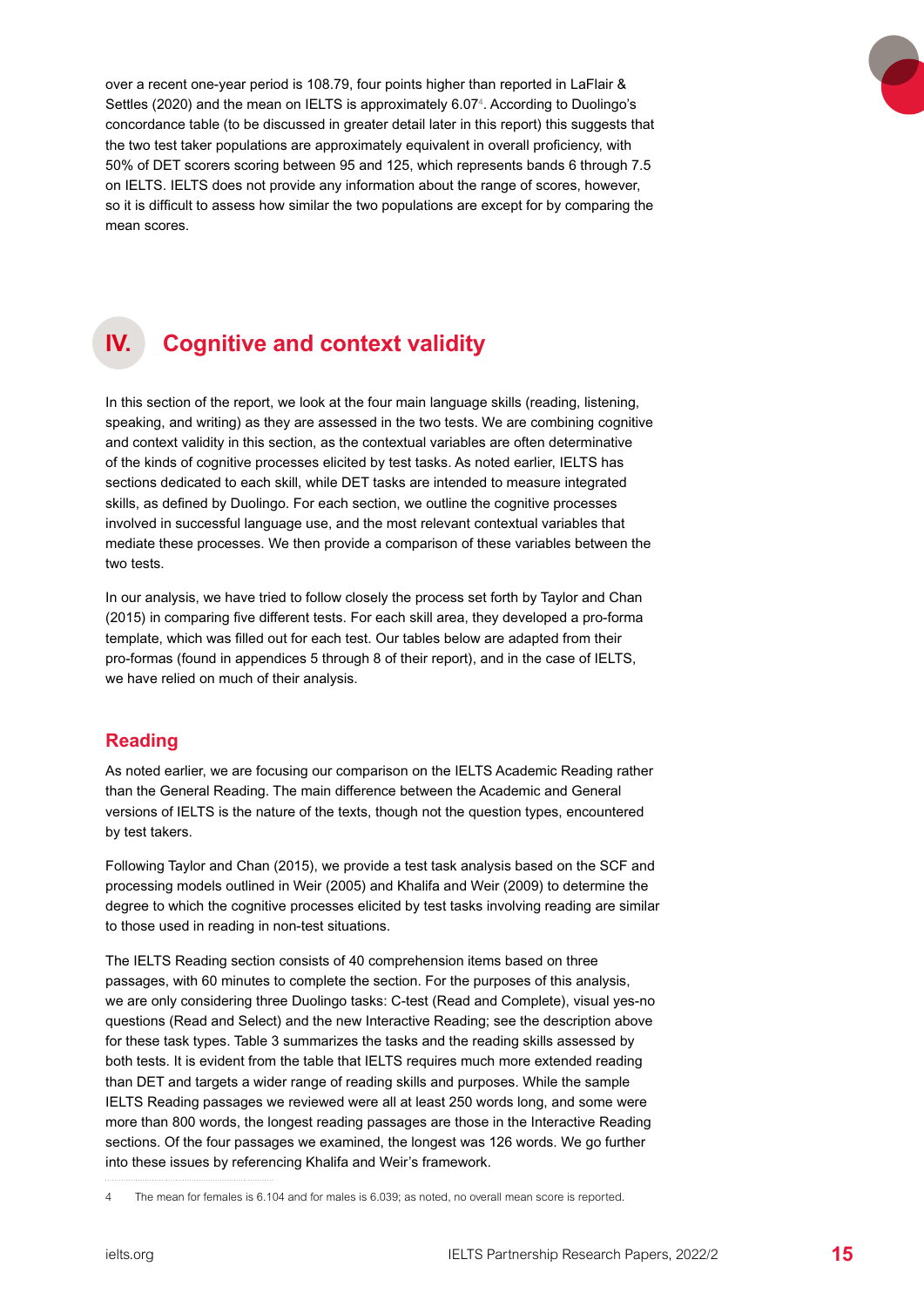

#### <span id="page-15-0"></span>**Table 3.** *Comparison of IELTS and DET Reading tasks*

|                         | <b>IELTS</b>                                                                                                                                                                                                                                                                | <b>DET</b>                                                                                                                                                                                                                                                                                                                                                                                                                                                              |
|-------------------------|-----------------------------------------------------------------------------------------------------------------------------------------------------------------------------------------------------------------------------------------------------------------------------|-------------------------------------------------------------------------------------------------------------------------------------------------------------------------------------------------------------------------------------------------------------------------------------------------------------------------------------------------------------------------------------------------------------------------------------------------------------------------|
| <b>Task description</b> | 40 questions based on three passages,<br>averaging approximately 800 words in length<br>Mainly selected response (multiple choice, true/<br>false/not given, some short answers, e.g., fill in<br>the blanks)                                                               | <b>Read and select:</b> Candidates determine<br>whether a string of letters is a real English word<br>or not. Words are presented in blocks of 18.<br>Read and complete: Candidates read and<br>complete a short (approximately 30-50 word)<br>modified C-test.<br>Interactive Reading: Candidates respond to<br>six item types based on a paragraph-length<br>text.                                                                                                    |
| <b>Timing</b>           | 60 minutes to read three passages and answer<br>40 questions                                                                                                                                                                                                                | <b>Read and select:</b> 1 minute per 18-word block<br>Read and complete: 3 minutes per passage<br><b>Interactive Reading:</b> 7 or 8 minutes per<br>passage                                                                                                                                                                                                                                                                                                             |
| <b>Skills focus</b>     | Items are targeted at the following skills:<br>Read for the general sense of a passage<br>Read for main ideas and details<br>Understand inferences and implied meanings<br>Recognize writer's opinions, attitudes, and<br>purposes<br>Follow the development of an argument | Read and select: Distinguish English words<br>from non-words<br><b>Read and complete:</b> Use lexical and syntactic<br>knowledge to complete gapped words in a<br>short passage<br><b>Interactive Reading:</b> Five item types as follows:<br>Complete sentences with gapped words<br>Complete paragraphs with gapped sentence<br>Locate the answer to a comprehension<br>question<br>Choose the idea that is present in the text<br>Choose the best title for the text |
| Weighting               | All items weighted equally.                                                                                                                                                                                                                                                 | Unclear; all items contribute to estimate of<br>candidate ability                                                                                                                                                                                                                                                                                                                                                                                                       |

#### **Cognitive and context validity**

In investigating the cognitive and context validity of the two tests, we first lay out the cognitive processes involved in real-world reading, and then discuss the contextual variables that mediate successful cognitive processes. Figure 2, from Khalifa and Weir (2009), outlines the types of readings, cognitive processes, and knowledge sources involved in successful reading. In presenting this model, Khalifa and Weir's goal is to identify generic reading processes that potential test candidates would engage in during real-world reading, so that these processes can be sampled in a reading test. These factors form the basis for comparing reading tasks on the two tests.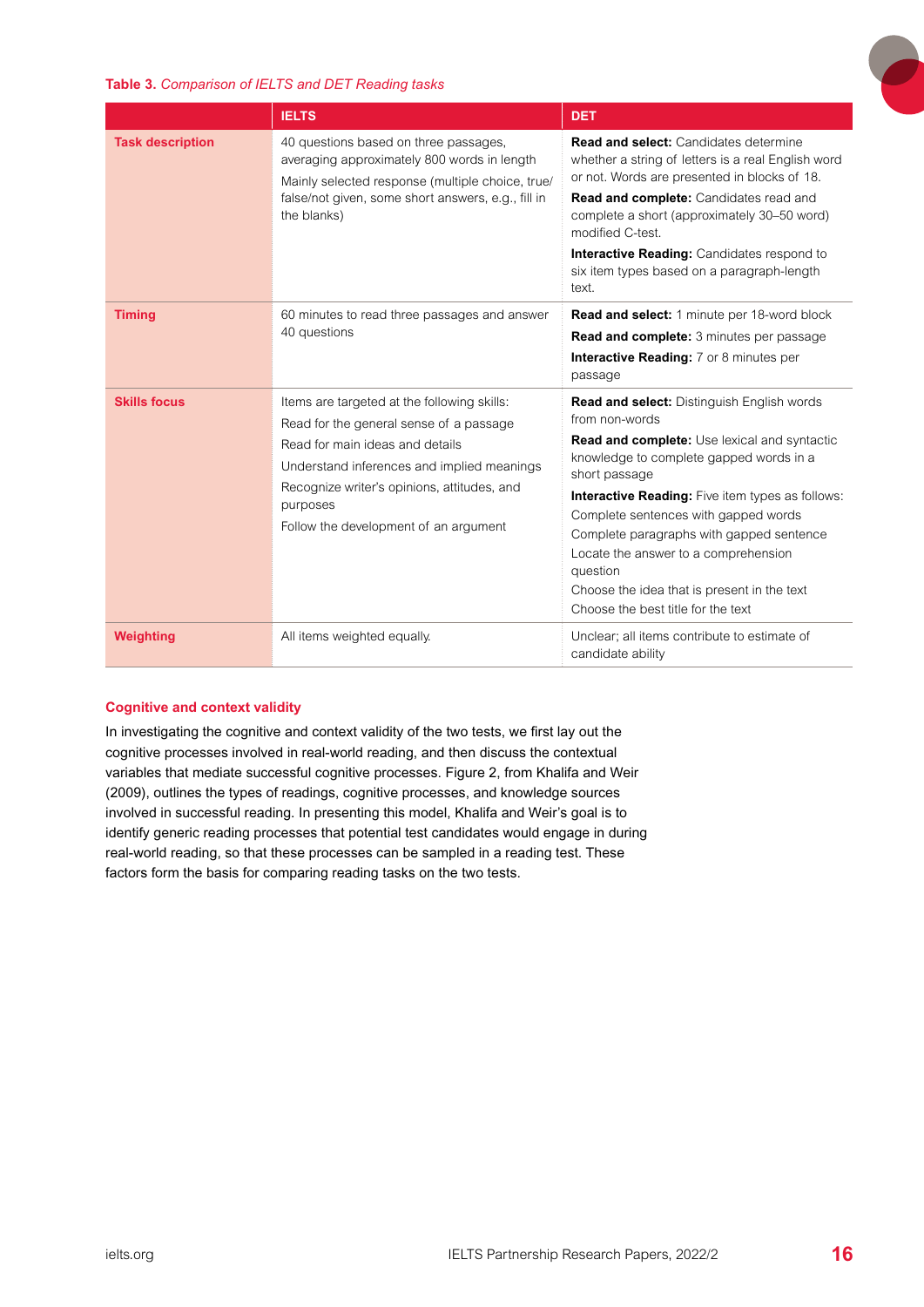<span id="page-16-0"></span>**Figure 2.** *Types of reading and their associated cognitive processes (Khalifa & Weir, 2009, p. 43)*



The leftmost column in the figure includes the metacognitive activities of goal setting. monitoring, and remediation. For our purposes, the key factor is the selection of an appropriate type of reading. Reading scholars have conceptualized reading for different purposes along two axes: expeditious vs. careful reading, and local vs. global reading. Expeditious reading involves reading a text as efficiently as possible to either get a gist of the entire text (skimming—global), to locate information on a particular topic (search reading), or to locate a specific piece of information such as a word or number (scanning—local). Careful reading, on the other hand, involves attempting to extract meaning to comprehend an entire text (global) or to establish the meaning of a single proposition within a text (local).

While most reading tests focus on careful reading for comprehension, Khalifa and Weir note that expeditious reading (reading quickly and selectively to find specific information or get a sense of the overall gist of a passage) is often more problematic for students than careful reading, and thus should not be excluded from the test construct.

The cognitive processes involved in reading are found in the center of the diagram. Local reading involves the processes of word recognition, lexical access, syntactic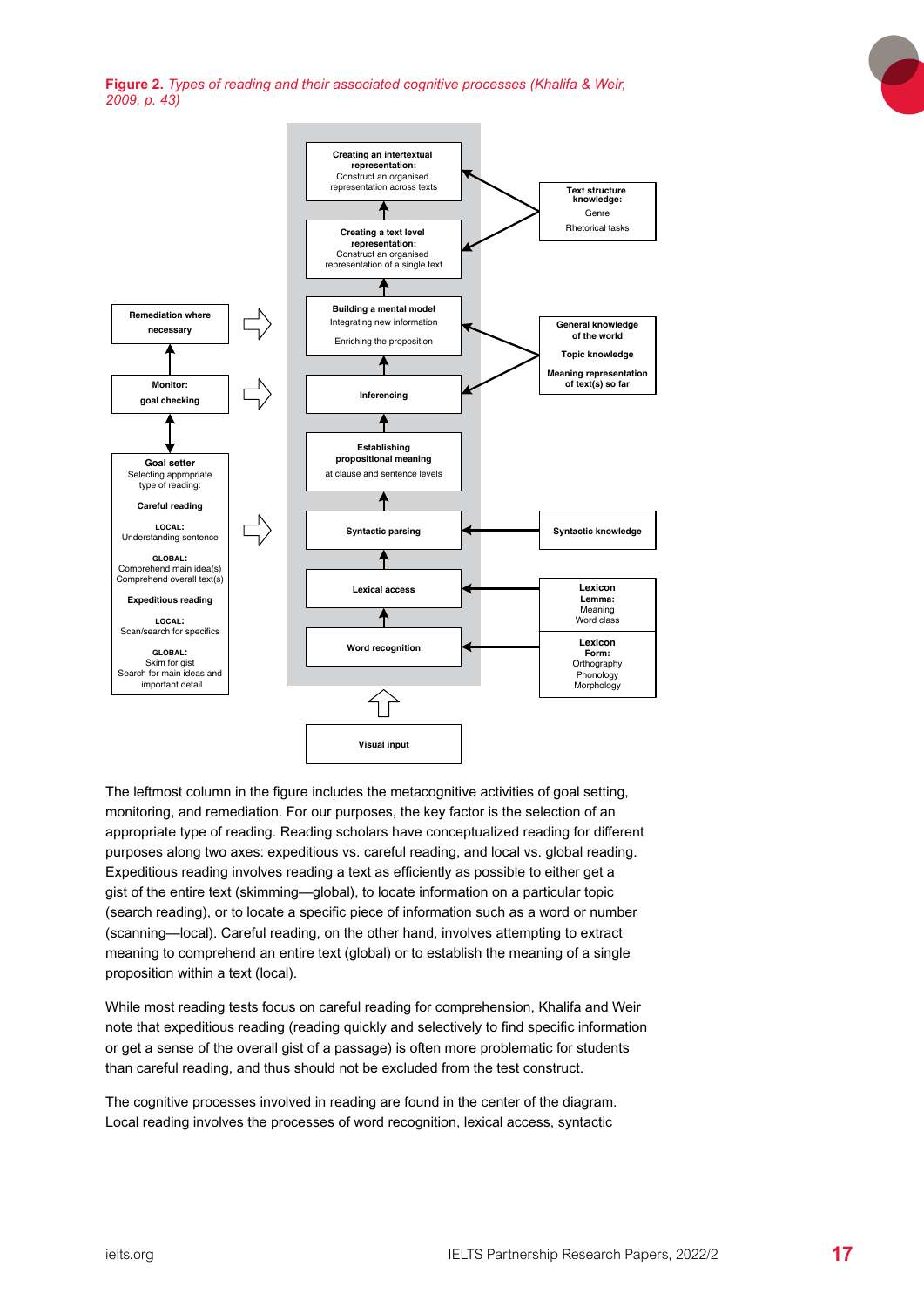

The right-hand column of the text refers to the kinds of knowledge brought to bear in reading comprehension that mediate the cognitive processes in reading. At the lowest levels, knowledge of lexis and syntax are the primary knowledge sources involved. As texts and reading tasks become more complex, readers engage their knowledge of the world, knowledge of the topic, and what they have understood from the text so far to make inferences and build a mental model of propositions in the text. To create a representation of the text as a whole, or to synthesize multiple texts, readers rely on their knowledge of how texts are ordinarily structured, both in terms of genre (e.g., email, textbook, blog post) and rhetorical task (e.g., narration, persuasion).

The parameters of a test that mediate cognitive processes and impact test performance fall under the rubric of **context validity**. Aspects of context validity that are important for reading include features of the task setting and the linguistic demands of task input (what the candidate reads) and output (the expected response to the input). Khalifa and Weir mention the following under the rubric of task setting:

- Response method (selected vs constructed responses of various sorts)
- Weighting (how different tasks or items factor into the final score, which may influence candidates' goal-setting processes)
- Knowledge of criteria (whether candidates know how items will be scored, which is perhaps less relevant for reading than for productive skills, particularly in selected response items)
- Order of items (particularly with respect to whether the order of items parallels the order of information in a text)
- Channel of presentation (this refers to whether the text includes visuals or other non-verbal information)
- Text length (longer texts allow for a wider range of reading skills, such as distinguishing main ideas from details)
- Time constraints (the speededness of the test).

Factors related to the linguistic demands of the input include the following:

- Overall text purpose (to inform, persuade, convey emotion, entertain, keep in touch)
- Writer-reader relationship
- Discourse mode (including genre and rhetorical task, e.g., inform or persuade)
- Functional resources
- Grammatical resources (complexity at the sentence level and the phrase level)
- Lexical resources (word frequency, other measures of vocabulary sophistication)
- Nature of information (concrete vs. abstract)
- Content knowledge (relationship between text content and reader's background knowledge).

We now provide a more in-depth comparison of cognitive and context validity considerations for IELTS and DET.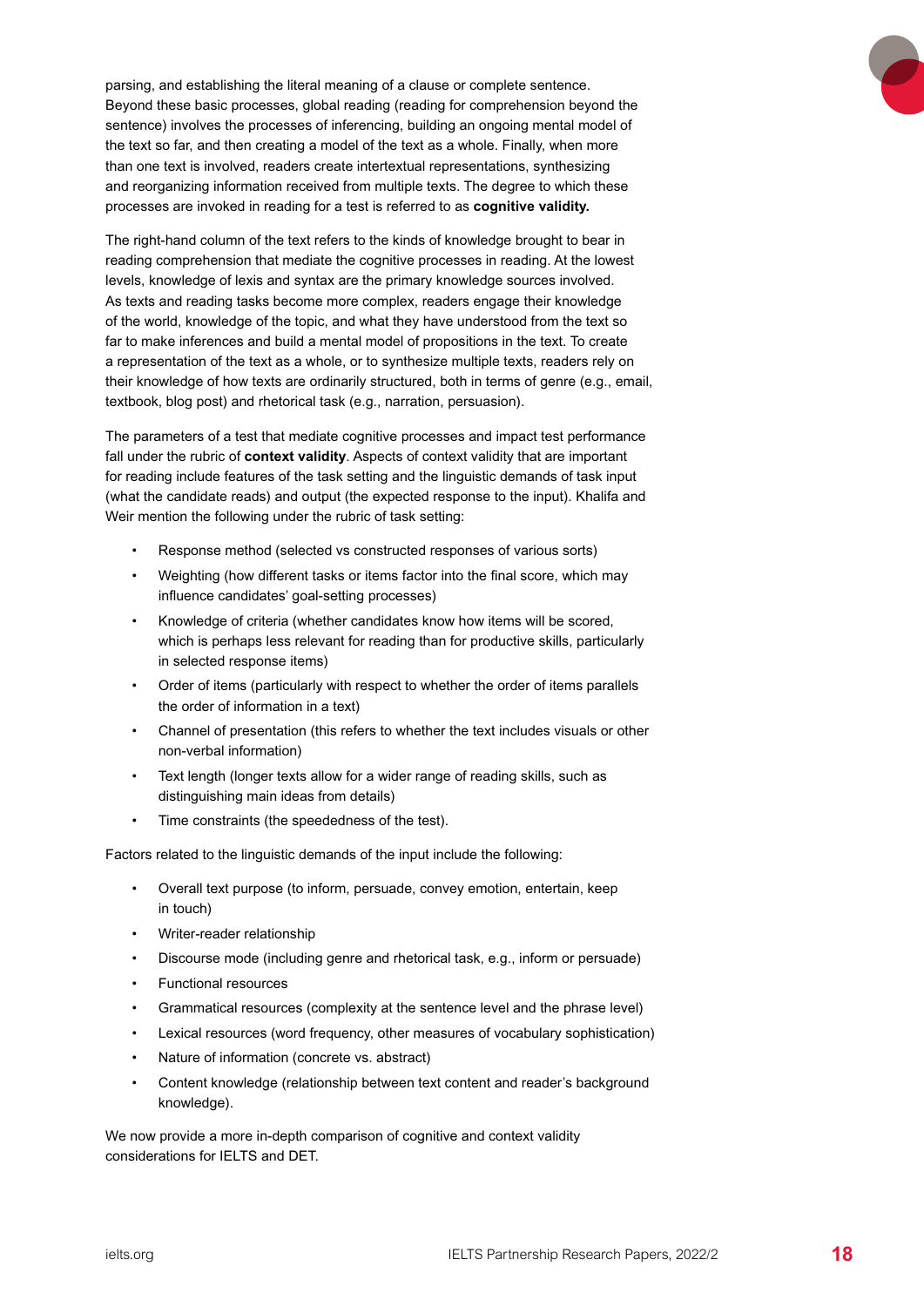#### <span id="page-18-0"></span>**Cognitive validity in IELTS vs. DET**

Table 4 provides a summary of the cognitive processes elicited by the reading tasks in the two tests. As the table shows, there are major differences between the two tests in terms of cognitive processes. IELTS test tasks elicit both expeditious and careful reading, both locally and globally, while DET requires careful reading at the local level only. To answer IELTS Reading items, candidates must establish propositional meaning, make inferences, build a mental model of the text, and create a text-level representation of passages up to several paragraphs long. The DET Interactive Reading targets similar skills, but since the texts consist of a single paragraph, the items only minimally evoke global and expeditious reading. Similarly, while test takers may need to build a mental model of a text to select the best title, this model will not be as complex as that required by IELTS passages. In contrast, correct answers to DET C-test items require only word recognition, lexical access, and syntactic parsing.

|                          | <b>IELTS</b>                                            | <b>DET</b>                                              |
|--------------------------|---------------------------------------------------------|---------------------------------------------------------|
| <b>Goal setting</b>      | <b>Expeditious reading: Local*</b>                      | Expeditious reading: Local                              |
|                          | <b>Expeditious reading: Global</b>                      | Expeditious reading: Global                             |
|                          | <b>Careful reading: Local</b>                           | <b>Careful reading: Local</b>                           |
|                          | <b>Careful reading: Global</b>                          | Careful reading: Global                                 |
| <b>Levels of reading</b> | (Word recognition)**                                    | <b>Word recognition</b>                                 |
|                          | (Lexical access)                                        | Lexical access                                          |
|                          | (Syntactic parsing)                                     | <b>Syntactic parsing</b>                                |
|                          | <b>Establishing propositional meaning</b>               | <b>Establishing propositional meaning</b>               |
|                          | Inferencing                                             | Inferencing                                             |
|                          | <b>Building a mental model</b>                          | <b>Building a mental model</b>                          |
|                          | Creating a text-level representation                    | Creating a text-level representation                    |
|                          | Creating an intertextual representation<br>(multi-text) | Creating an intertextual representation<br>(multi-text) |

#### **Table 4.** *Cognitive validity in reading: IELTS vs DET*

\*Bold face indicates the skills that are invoked in responding to test items.

\*\*Skills in parenthesis are not directly tested, but are enabling skills to complete other reading tasks.

In terms of construct coverage, therefore, we can see that IELTS covers the reading construct much more fully than DET, as illustrated in Figures 3 and 4 below.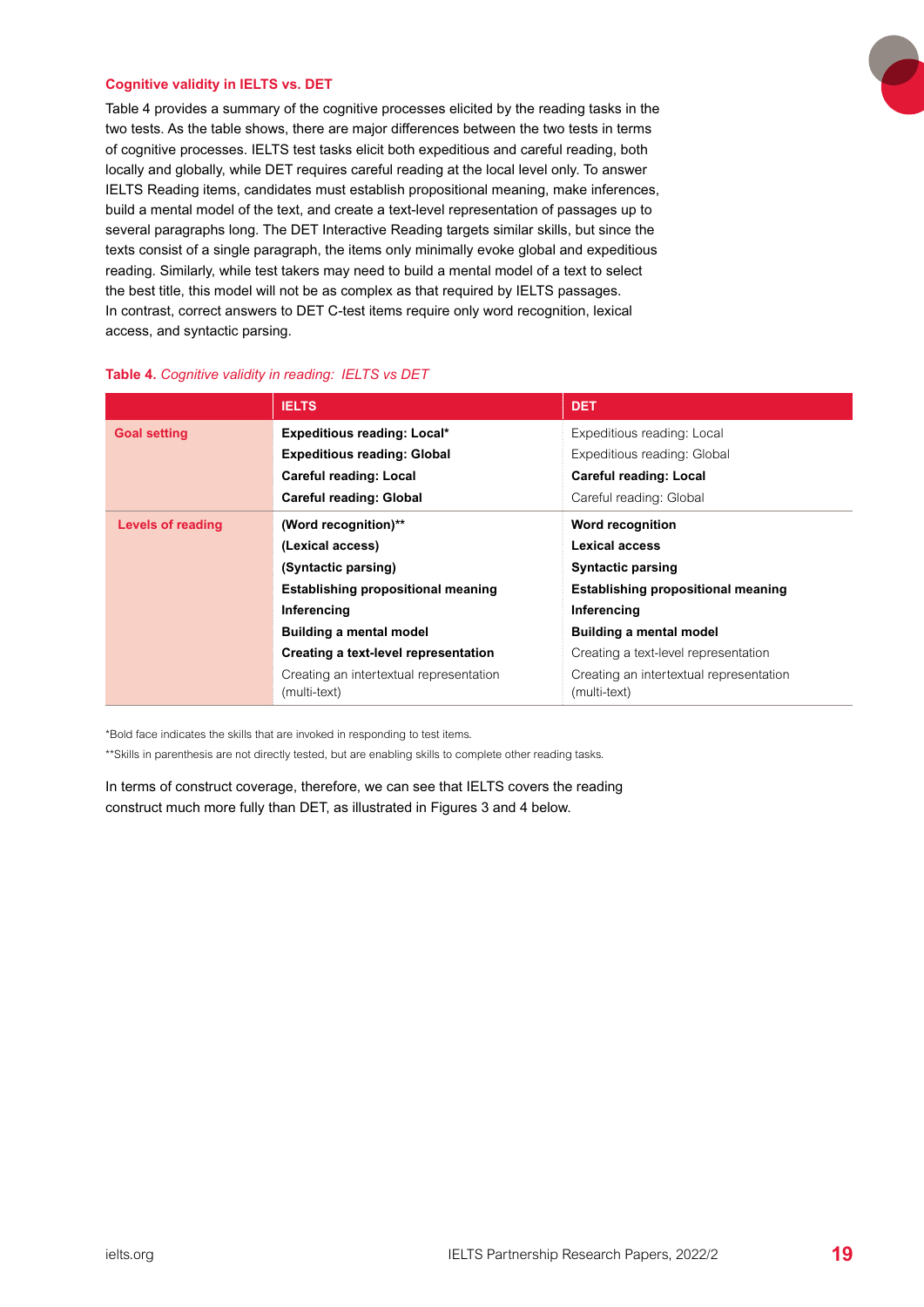

<span id="page-19-0"></span>

NOTE: The green area represents construct coverage prior to the addition of Integrated Reading; the blue area represents additional construct coverage (albeit in very short passages) with the introduction of Integrated Reading.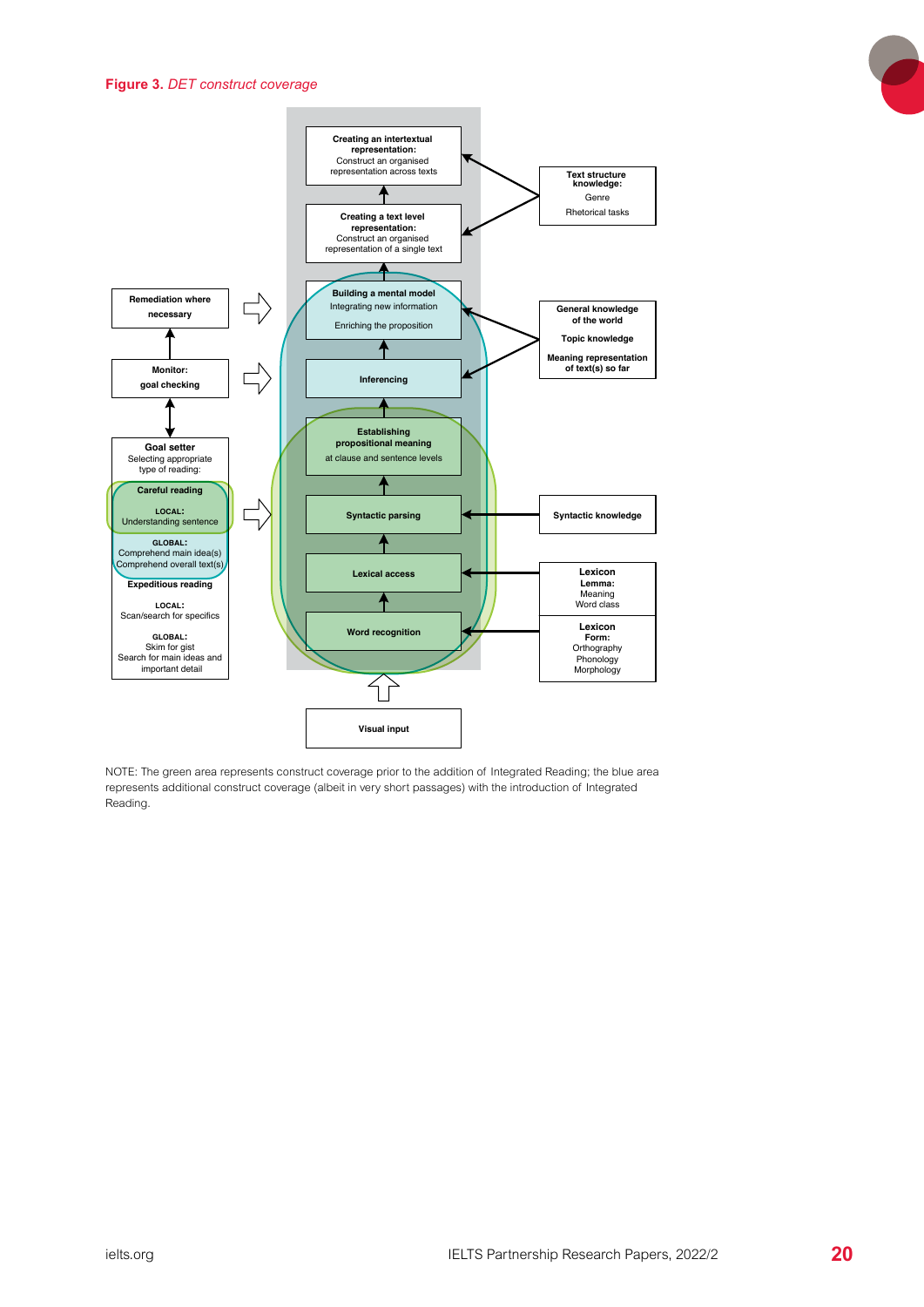

#### **Context validity**

As stated earlier, the contextual variables in a reading test mediate the cognitive variables discussed in the previous section; that is, the degree to which cognitive processing is made easier or more difficult is determined in large part by aspects of the test task. Table 5 below presents a comparison of relevant contextual variables as presented earlier. We have relied in part on Taylor and Chan's (2015) analysis for some of the factors in IELTS, confirming them with our own independent evaluation of the sample texts and items provided by IELTS. For the DET, we independently examined the C-test sample passages found in the DET Guide, along with the passages encountered in the two practice tests described earlier, and came to a consensus where there was any disagreement. The visual yes-no questions are not included in this analysis, as they consist of single words only. We also examined four Interactive Reading passages: one from the DET Manual, two from the DET Guide, and one from a practice test. However, these passages were not labeled by level so it is not clear what level of test taker they target.

#### <span id="page-20-0"></span>**Figure 4.** *IELTS construct coverage*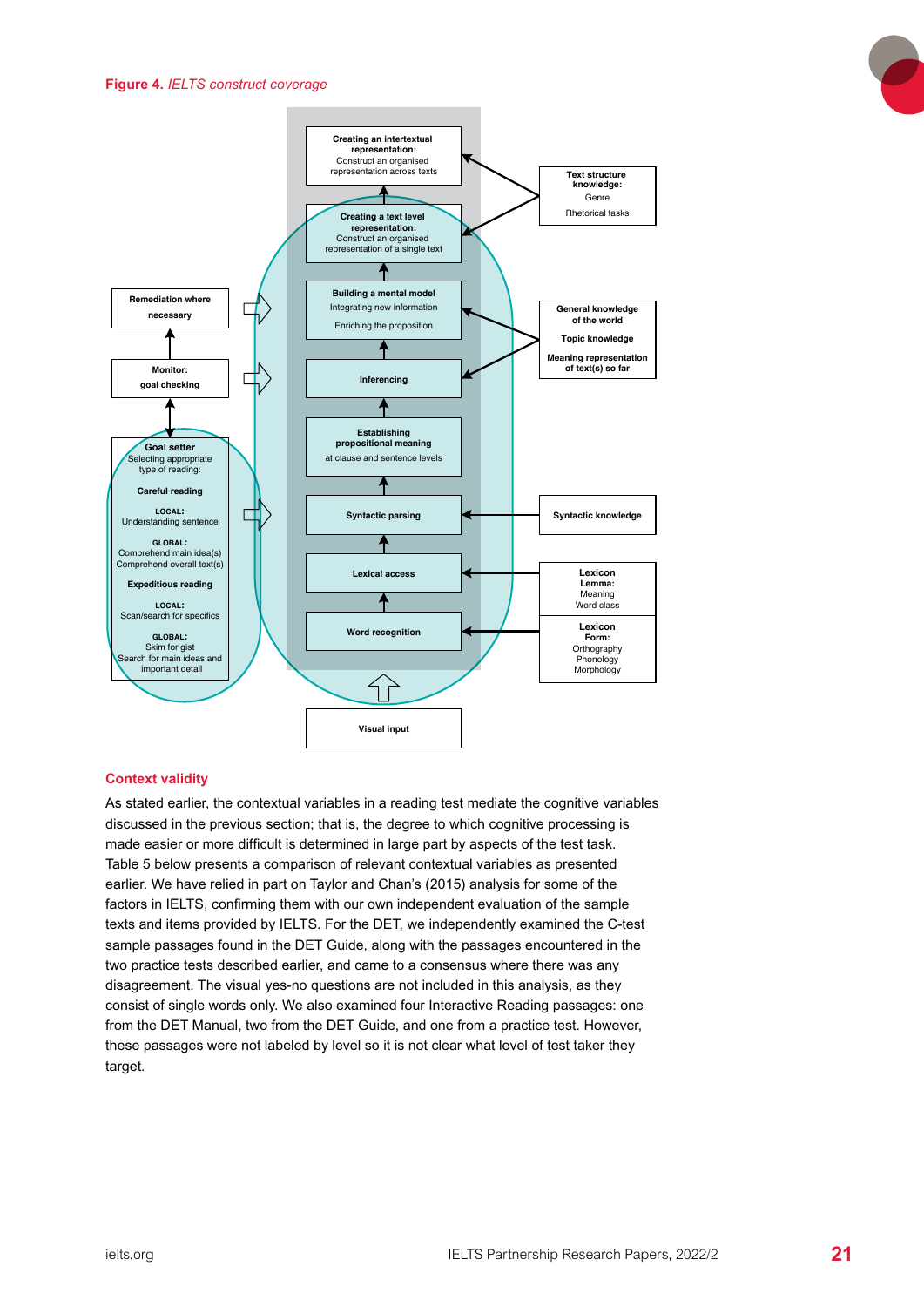<span id="page-21-0"></span>**Table 5.** *Analysis of IELTS and DET context validity variables for reading* 

|                              | <b>IELTS</b>                                             | <b>DET</b>                 |
|------------------------------|----------------------------------------------------------|----------------------------|
| <b>Domain</b>                | Social                                                   | Social                     |
|                              | Work                                                     | Work                       |
|                              | Academic                                                 | Academic                   |
| <b>Discourse mode</b>        | Descriptive                                              | <b>Descriptive</b>         |
|                              | Historical/biographical                                  | Historical/biographical    |
|                              | <b>Expository</b>                                        | <b>Expository</b>          |
|                              | Argumentative                                            | Argumentative              |
|                              | Instructive                                              | Instructive                |
| <b>Content knowledge</b>     | General                                                  | General                    |
|                              | More general than specific                               | More general than specific |
|                              | <b>Balanced</b>                                          | <b>Balanced</b>            |
|                              | More specific than general<br>More specific than general |                            |
|                              | Specific                                                 | Specific                   |
| <b>Nature of information</b> | Only concrete                                            | Only concrete              |
|                              | <b>Mostly concrete</b>                                   | Mostly concrete            |
|                              | Fairly abstract                                          | Fairly abstract            |
|                              | Mainly abstract                                          | Mainly abstract            |

As the comparison shows, the nature of the texts is somewhat more academic in IELTS, particularly in terms of the discourse mode, use of non-verbal information, and level of abstractness in the texts. For example, DET includes descriptive passages, whereas IELTS includes argumentative passages. IELTS also requires test takers to combine verbal and visual information, while DET does not.

Turning now to a discussion of linguistic variables in the two tests, we provide an analysis of the lexical and syntactic features of the input texts. Again, we are relying for this analysis on the sample IELTS passages and, for the DET, on the C-test and Interactive Reading passages described above.

#### **Syntactic complexity**

Using Lu's (2010) Syntactic Complexity analyzer, we calculated several variables related to syntactic complexity, as follows. For the DET C-tests, the three passages at each level were combined into a single text for analysis. In addition, the four C-tests that appeared in two official practice tests described above were combined into a single text, to represent the entirety of reading that is involved in a practice test. Nine IELTS Reading passages from among those provided by IELTS in their official test preparation materials were also analyzed. Unlike DET C-test passages, to the best of our knowledge, IELTS passages are not explicitly targeted at specific proficiency levels; rather, test takers at all levels encounter the same passages, some of which may be easier to read than others. To account for the wider range of texts in IELTS, we report the median, minimum, and maximum for each measure.

Selected variables related to syntactic complexity are found in Table 6. As the table shows, the IELTS passages are overall more complex, with longer sentences and clauses, and more coordinated phrases and complex nominals per T-unit, defined as a main clause with any subordinate clauses that may be attached to it (Hunt, 1964). For more detailed discussion of measures of syntactic complexity, see Lu (2010).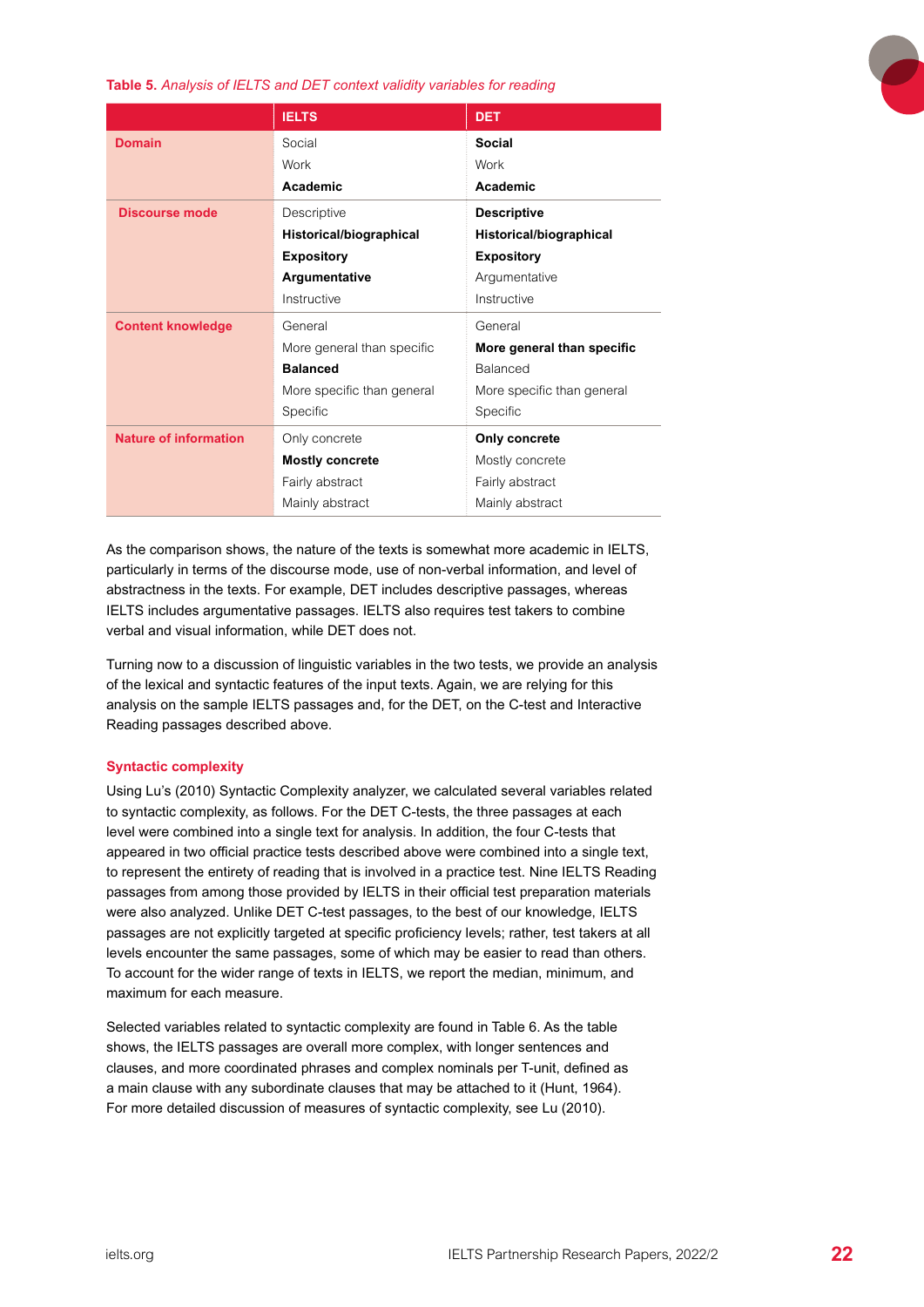<span id="page-22-0"></span>**Table 6.** *Comparison of syntactic variables across readings in the two tests*

|                                            | <b>Total</b><br>number of<br>words* | <b>Mean</b><br>length of<br>sentence | <b>Mean</b><br>length of<br>clause | <b>Clauses</b><br>per<br>sentence | <b>Complex</b><br><b>T-unit</b><br>ratio** | <b>Coordinate</b><br>phrase per<br>clause | <b>Complex</b><br>nominal<br>per clause |
|--------------------------------------------|-------------------------------------|--------------------------------------|------------------------------------|-----------------------------------|--------------------------------------------|-------------------------------------------|-----------------------------------------|
| DET Level 1 (D1)<br><b>C-test</b>          | 161                                 | 11.50                                | 8.47                               | 1.35                              | 0.27                                       | .16                                       | 0.90                                    |
| DET Level 2 (D2)<br>C-test                 | 117                                 | 11.70                                | 10.64                              | 1.10                              | 0.10                                       | .36                                       | 0.91                                    |
| DET Level 3 (D3)<br>C-test                 | 157                                 | 17.44                                | 11.21                              | 1.56                              | 0.44                                       | .14                                       | 1.79                                    |
| <b>DET Practice test</b><br>1 (DP1) C-test | 236                                 | 13.89                                | 11.90                              | 1.18                              | 0.11                                       | .35                                       | 1.65                                    |
| <b>DET Practice</b><br>test 2 (DP2) C-test | 224                                 | 14.00                                | 10.67                              | 1.31                              | 0.31                                       | .28                                       | 1.33                                    |
| <b>DET IR (Median)</b>                     | 110                                 | 16.45                                | 9.17                               | 1.80                              | 0.55                                       | 0.35                                      | 1.28                                    |
| <b>IELTS Low (IL)</b><br>C-test            | 218                                 | 21.00                                | 10.31                              | 1.38                              | 0.31                                       | .16                                       | 1.39                                    |
| <b>IELTS Median (IM)</b><br>C-test         | 434                                 | 22.79                                | 12.00                              | 1.95                              | 0.50                                       | .35                                       | 1.71                                    |
| <b>IELTS High (IH)</b><br>C-test           | 887                                 | 30.25                                | 17.39                              | 2.85                              | 0.70                                       | .47                                       | 2.51                                    |

\*For DET, the C-test passages are combined for this analysis. The average passage length is: D1 (53.67), D2 (39), D3 (52.33), DP1 (59), DP2 (56).

\*\*Complex T-unit ratio is defined as the ratio of complex T-units (T-units containing more than one clause) to total T-units, and is a measure of subordination.

As the table shows, for many of these syntactic complexity indices, the Level 3 DET C-test passages fall between the lowest and the median for IELTS passages. The mean length of sentence is shorter for all DET C-test passages than for the IELTS passages. The results for the DET Interactive Reading are similar. This finding suggests that IELTS candidates, on average, will encounter and need to parse and comprehend sentences of higher complexity than DET candidates.

#### **Lexical complexity**

There are numerous ways to describe the words in a given text: some of the most frequent measures have to do with word frequency, lexical density, and other measures of word sophistication. We look here at these factors in the texts encountered by IELTS and DET test takers. For the lexical analysis, we put the same texts as described above into the VocabProfiler [\(https://www.lextutor.ca/vp/eng/\)](https://www.lextutor.ca/vp/eng/) to check the overall lexical level of the texts. This tool analyzes the words in a text according to whether they appear in the most frequent 1,000 word families of English (K1), the second 1,000 (K2), the Academic Word List (AWL) compiled by Coxhead (2000), or not on any of these three lists (off-list).

Furthermore, because the DET C-test involves completing targeted gapped words, we wanted to analyze the vocabulary level of the gapped words. We therefore did a further investigation of these words in the sample passages, and those presented in the two practice tests. Using the output from VocabProfiler, we entered each gapped word beyond the K1 level into the American version of the English Profile [\(https://www.](https://www.englishprofile.org/american-english) [englishprofile.org/american-english\)](https://www.englishprofile.org/american-english) to find its CEFR level (i.e., where learners begin to use it productively). Some words were not found in the English Profile; in all cases, however, these words are repeated elsewhere in the passage, so test takers do not need to recall them from memory. As Table 7 shows, the vocabulary gets consistently more sophisticated from Level 1 to Level 3; in the two practice tests, the number of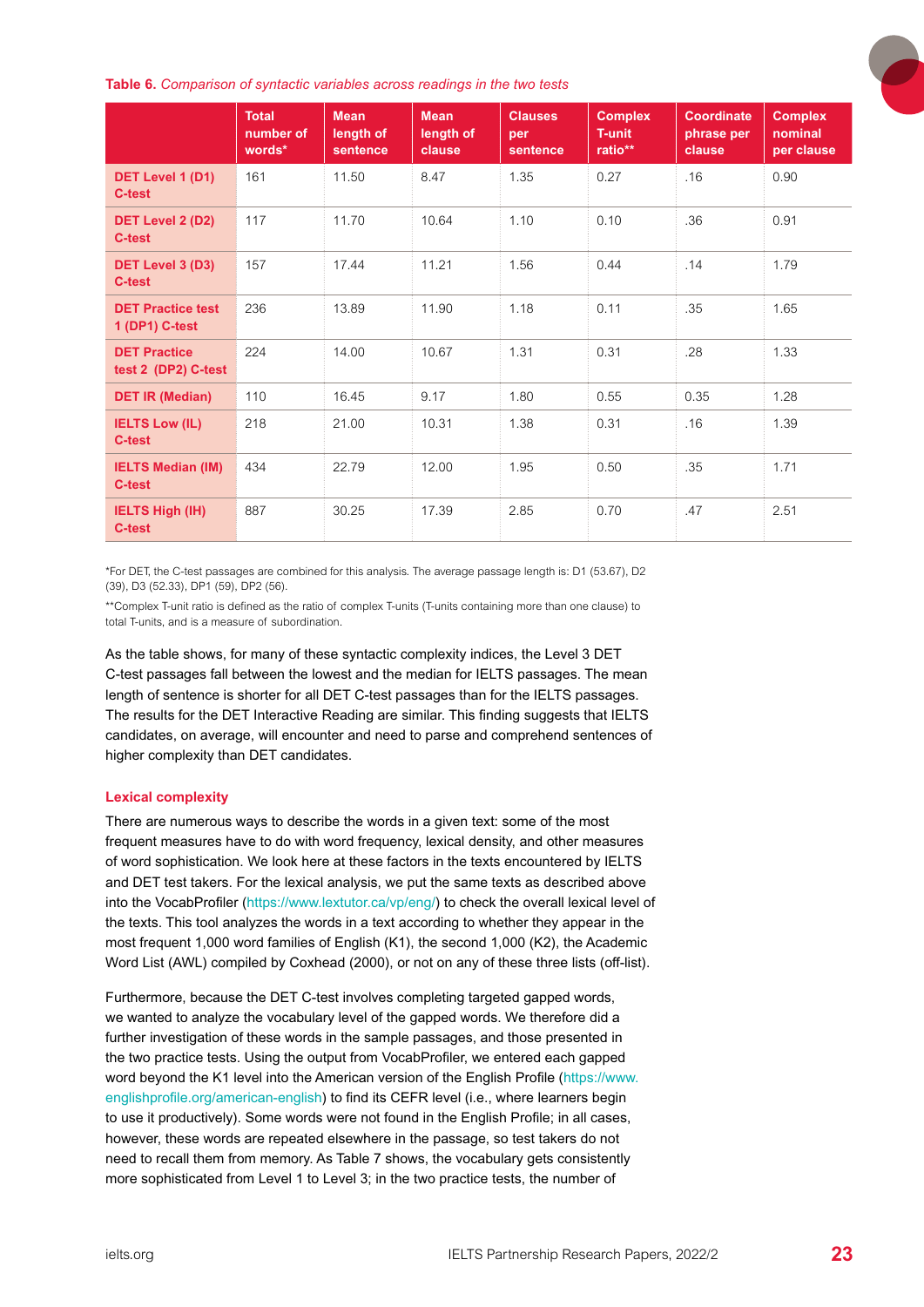<span id="page-23-0"></span>off-list words was substantially higher than in the sample items, and the percentage of academic words lower, but the passages were presumably of mixed difficulty. However, approximately half of all gapped words are function words, and very few gapped words are not in the 1,000 most frequent word families, and very unfamiliar or text-specific words (e.g., dengue, opera) tend not to be gapped unless they appear elsewhere in the text. Thus, the C-test appears to target function words more than content words, making it perhaps more of a test of syntactic knowledge than lexical knowledge.

|                                 | Level 1          | Level 2                             | Level 3                                             | <b>Practice test 1</b>                       | <b>Practice test 2</b>         |
|---------------------------------|------------------|-------------------------------------|-----------------------------------------------------|----------------------------------------------|--------------------------------|
| K1 words                        | 87.5%            | 79.49%                              | 69.48%                                              | 74.04%                                       | 74.63%                         |
| K <sub>2</sub> words            | 2.5%             | 5.98%                               | 10.39%                                              | 3.83%                                        | 4.88%                          |
| <b>AWL words</b>                | .62%             | 5.98%                               | 9.74%                                               | 1.70%                                        | 3.41%                          |
| <b>Off-list words</b>           | 9.38%            | 8.55%                               | 10.39%                                              | 20.43%                                       | 17.01%                         |
| <b>Content words</b><br>gapped  | 43%              | 56%                                 | 48%                                                 | 38%                                          | 46%                            |
| K <sub>2</sub> words<br>gapped  | freezing (B1)    | birth $(A2)$                        | combined (B2)<br>electrical* (B1)<br>satisfied (B1) |                                              | modesty (C1)<br>treatment (B2) |
| <b>AWL words</b><br>gapped      | environment (B2) | migrate (N/A)<br>psychological (B2) | community (B2)<br>vision (C1)                       | predominantly (C2)                           | conducts (C2)                  |
| <b>Off-list words</b><br>gapped |                  | symptom (B2)<br>medications (C2)    | opera <sup>*</sup> (A2)                             | orbits* (N/A)<br>vulture* (N/A)<br>oval (B2) | dengue* (N/A)                  |

#### **Table 7.** *Vocabulary range of DET C-test passages (distribution of word frequencies for total passages and CEFR levels of gapped words beyond the 1K level)*

\*These words are found elsewhere in the passage.

Table 8 shows the vocabulary range of the vocabulary in the sample IELTS Reading passages and the DET Interactive Reading passages. Comparing the median IELTS text with the DET sample items, the IELTS texts appear to fall in the range between Level 2 and Level 3 of the DET items, suggesting that the vocabulary presented to candidates may be slightly more advanced at the highest level of the DET. However, as noted above, DET C-tests tend not to focus on advanced vocabulary in the items that are gapped.

#### **Table 8.** *Vocabulary range of IELTS Reading and DET Interactive Reading passages\**<sup>5</sup>

|                      | <b>IELTS</b>   |               |                | <b>DET</b>     |               |                |
|----------------------|----------------|---------------|----------------|----------------|---------------|----------------|
|                      | <b>Minimum</b> | <b>Median</b> | <b>Maximum</b> | <b>Minimum</b> | <b>Median</b> | <b>Maximum</b> |
| K1 words             | 64.35%         | 72.15%        | 85.14%         | 68.69%         | 77.15%        | 84.94%         |
| K <sub>2</sub> words | 3.91%          | 6.21%         | 8.75%          | 1.01%          | 2.05%         | 10.68          |
| <b>AWL words</b>     | 3.85%          | 6.57%         | 13.06%         | $0\%$          | 6.58%         | 18.18          |
| <b>Offlist words</b> | 3.15%          | 14.45%        | 21.45%         | 2.91%          | 12.41%        | 17.24%         |

\*Based on 9 IELTS passages and 4 DET passages

In summary, a detailed comparison between the IELTS Academic Reading and the Reading section on the DET reveals that the DET assesses a much narrower range of reading purposes and cognitive processes, with only the C-test and Interactive Reading tasks coming close to assessing reading as it is generally defined by scholars. The new

<sup>5</sup> IELTS is based on nine sample passages; DET IR is based on four.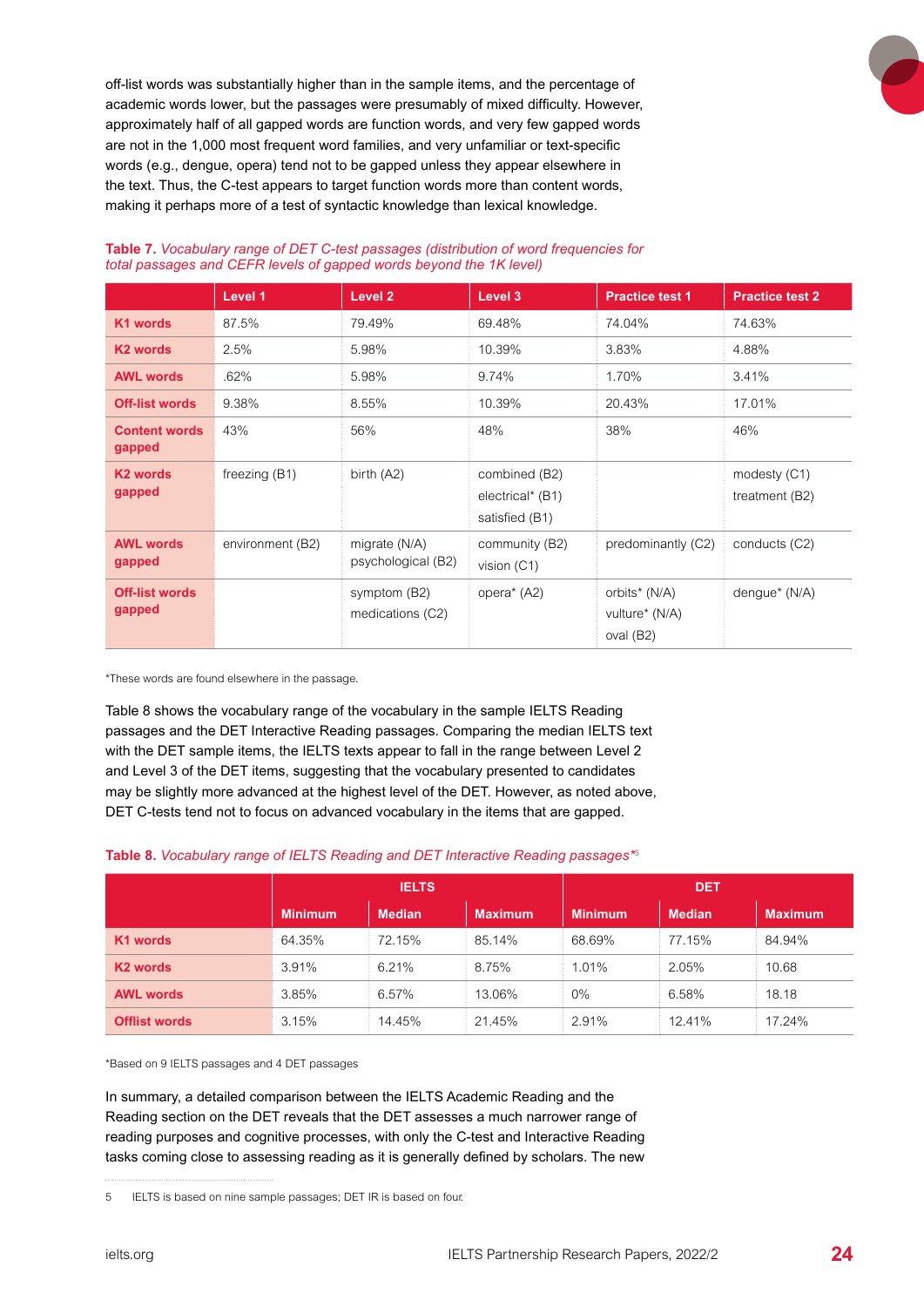<span id="page-24-0"></span>Interactive Reading items expands the reading construct assessed in DET and is more clearly academic in nature than the C-test items. However, we had access to only four texts and their associated items, so it is difficult to make generalizations about the lexical and syntactic features of the Interactive Reading texts. The C-test tasks at the highest level tend to be syntactically somewhat less complex than IELTS Reading passages, and of course much shorter. The vocabulary in the highest level tends to be somewhat less frequent or familiar than that in typical IELTS passages; however, the C-test tends not to assess these less frequent words (i.e., they are not gapped). Finally, the texts presented in IELTS reflect academic texts more closely, in the sense that they include argumentation, a very common rhetorical mode in academic writing, and are often more abstract.

## **Listening**

As with the reading analysis, we follow Taylor and Chan's (2015) framework for the listening analysis, which includes task features (including cognitive criteria), features of input, and language content. This model was expanded and modified from the evaluating criteria for the reading task to take into consideration the specific skills involved in processing audio input (Field, 2013).

Unlike the Reading and Writing tasks, IELTS Listening does not distinguish between academic and general training purposes. The four parts in the IELTS Listening section cover both social and academic contexts in the format of conversations and monologues.

The IELTS Listening section consists of 40 comprehension questions based on four passages, on average one question per 75 words. The question types include the following: three-option multiple choices, gap/form completion, labeling diagrams and maps, multiple matching, and choosing from a list. Responses in gap-filling are a maximum of three words. All question types may appear with any of the passages. The test-takers are instructed to read the questions first before the audio passages start. The audio passages are of various lengths with an average of 152 seconds (based on the sample IELTS passages published on the official website), and the test takers have 30 minutes to complete all questions.

Since the DET tasks do not separate a listening section on its own, we reviewed the relevant tasks that include a listening element: aural yes-no questions (Listen and Select) and dictation (Listen and Type). Although there is an aural prompt for some of the extended Speaking tasks, listening is not the main construct and is not graded; therefore, we did not include the DET extended Speaking task in our analysis of listening items. Table 9 summarizes the tasks and the skills assessed in these tasks.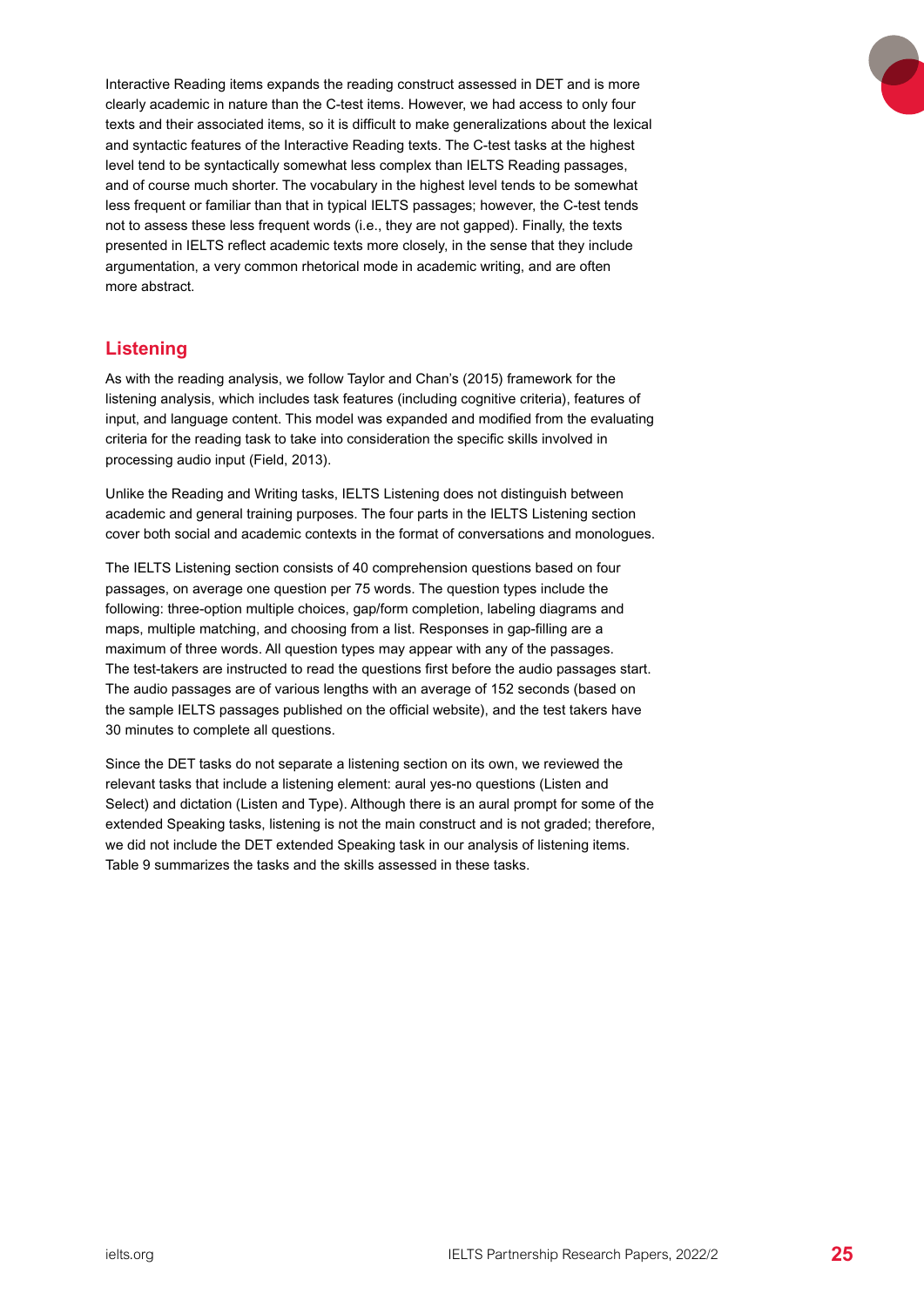

#### <span id="page-25-0"></span>**Table 9.** *Comparison between IELTS and DET Listening*

|                         | <b>IELTS</b>                                                                                                                                                                                       | <b>DET</b>                                                                                                                                                                                                                               |
|-------------------------|----------------------------------------------------------------------------------------------------------------------------------------------------------------------------------------------------|------------------------------------------------------------------------------------------------------------------------------------------------------------------------------------------------------------------------------------------|
| <b>Task description</b> | Four passages with 10 questions each. A variety<br>of question types is used. Listening passages are<br>approximately 269 words in length on average.                                              | Aural yes-no: Candidates determine<br>whether a string of sounds is a real English<br>word or not. Words are presented in blocks<br>of nine.<br><b>Elicited imitation:</b> Test takers listen to a<br>spoken sentence and transcribe it. |
| <b>Timing</b>           | Passages are 152 seconds long on average.<br>Around 30 minutes for the entire Listening section.                                                                                                   | <b>Aural yes-no:</b> 90 seconds to identify<br>real words among nine spoken words/<br>pseudowords.<br><b>Elicited imitation:</b> One minute per item.                                                                                    |
| <b>Presentation</b>     | Audio is played one time only.<br>Candidates can preview the items for 45 seconds<br>before audio is played.                                                                                       | Aural yes-no: no limit on repeating the audio<br>within the time limit.<br><b>Elicited imitation:</b> Audio can be repeated up<br>to three times.                                                                                        |
| <b>Skills focus</b>     | Understand main ideas and detailed factual<br>information.<br>Understand the opinions and attitudes of<br>speakers.<br>Understand the purpose of an utterance.<br>Follow the development of ideas. | <b>Aural yes-no:</b> Distinguish words from<br>non-words presented aurally.<br><b>Elicited imitation:</b> Transcribe sentences<br>presented aurally; hold input in short-term<br>memory long enough to transcribe sentence.              |

As seen in Table 9, the IELTS Listening section assesses a wider range of listening skills with more extended listening input for test takers to process. IELTS Listening tasks also require a higher level of retention of information from listening to each passage only once, while the DET Listening tasks typically allow test takers to listen to the materials more than once. The difference in task types and task features addresses different levels of underlying cognitive processes, which we elaborate on in the following sections.

#### **Cognitive processing**

Field's (2013) cognitive model of listening includes five levels of processing: input decoding, lexical search, parsing, meaning construction, and discourse construction. These levels illustrated the cognitive progress from recognizing individual sounds to pragmatic decoding of utterances in the discourse and social context. The framework we adopted to compare the two tests takes into consideration how task features as well as external factors may influence these cognitive processes. Although the core concept of cognitive validity does not differ from that of other skills such as reading, writing, and speaking, Field highlights the fact that listening is far more complex than the other skills.

Specifically, according to Field (2013), the first three levels – input decoding, lexical search, and parsing – are referred to as lower-level processes, which are invoked when listeners encode input signals into language. Figure 5 illustrates the principal processes and the linguistic knowledge source used to support the three levels. Although the graphic representation of these levels seems sequential, it is worth noting that recent research has shown that one or more levels in these processes can occur simultaneously. Moreover, the upwards arrows linking the three processes indicate an overruling effect for positive information from a higher level to cancel out negative information at a lower level.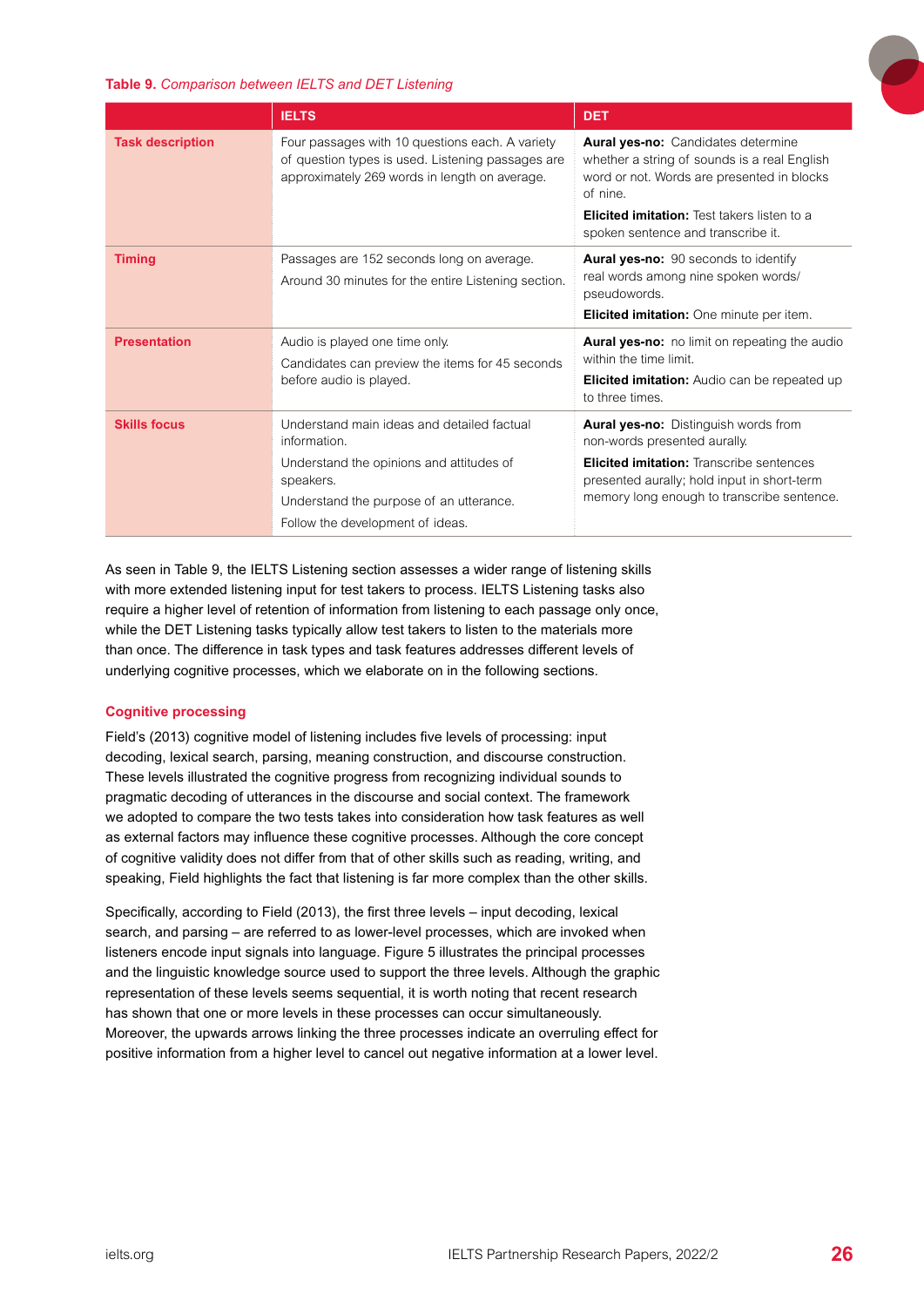<span id="page-26-0"></span>Figure 5. Model of lower-level processes in listening, from Field (2013), drawing upon **Cutler and Clifton (1999) and Field (2009)** 



*Proposition*

For the steps listed at the input decoding level, it has been argued that the core of this process is the syllable-level decoding (Field, 2013, p. 96). By incorporating phonological knowledge while decoding the cues in the input, the listener arrives at an output that is beyond a string of phonemes, but constructed with suprasegmentally marked syllables. The lexical search process requires the listener to draw upon lexical knowledge to identify a string of words – or a range of senses to be confirmed at a later stage – from the sequences of sounds from the input decoding level. All information is processed online at the parsing level while the utterance is being produced. As shown in Figure 5, this level includes not only syntactic parsing, where the listener imposes a syntactic structure to 97 the words, but also narrowing down the previously identified range of word senses to suit the appropriate context. Meanwhile, at this stage, the intonation contour of the utterance becomes available for constructing a literal proposition, foregrounding the meaning and discourse building during higher-level processing.

Higher-level processes start with the literal, abstract, and context-independent proposition produced by the lower-level processes. These processes can be best understood with consideration of what typically happens in speech processing. In a conversation, listening is made easier by the fact that most utterances are short, with relatively simple syntactic structure. At the same time, much of ordinary speech is encoded in highly abbreviated forms (deictics, contractions, etc.), leaving a more challenging task for listeners to connect the speech with referents available from the context and to infer meaning. As Field (2013) pointed out, "the raw meaning of the speaker's words is insufficient to convey the significance of what is being said or why it has been said" (p. 100). The process of constructing propositional information derived from the aforementioned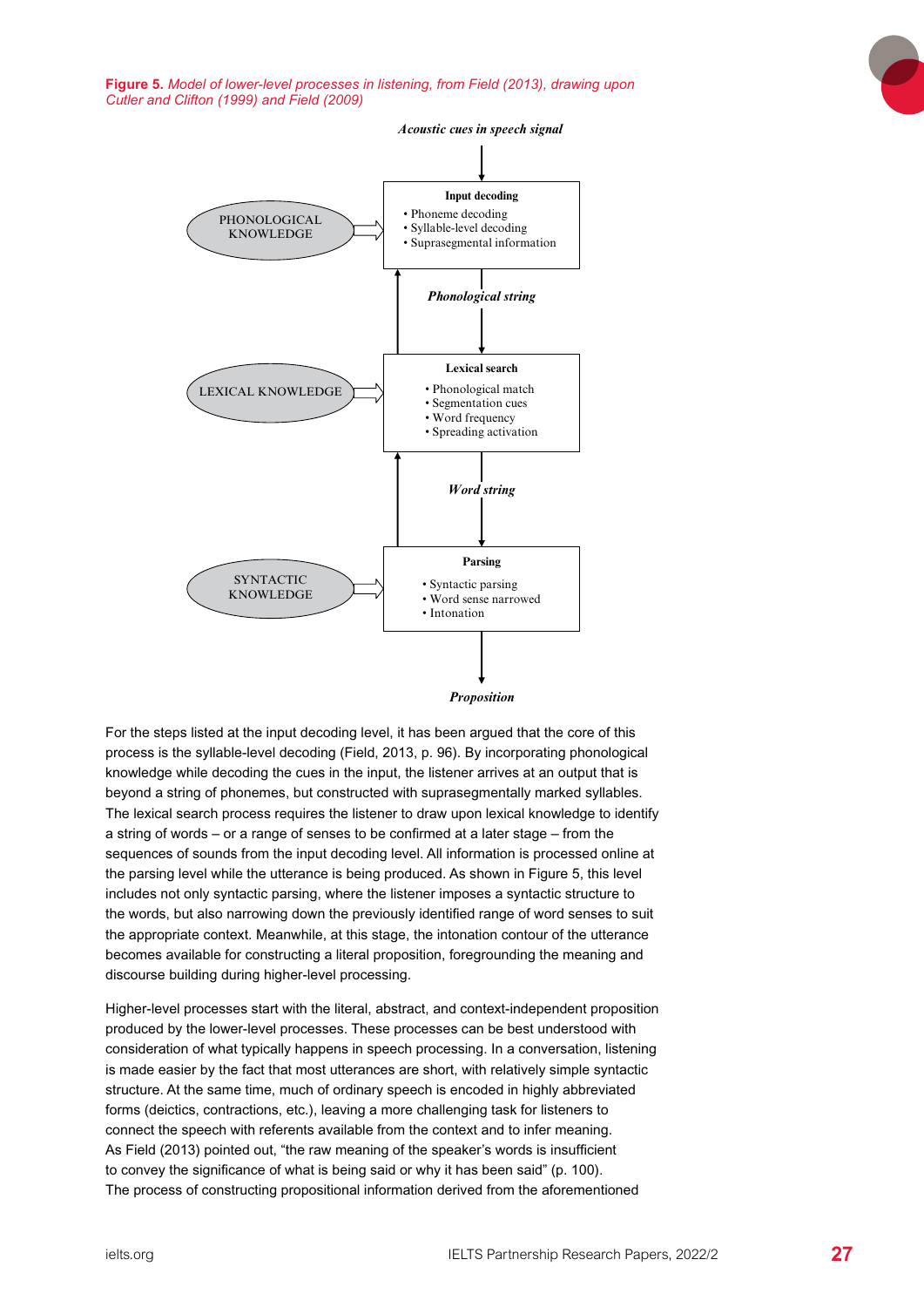<span id="page-27-0"></span>lower-level processes is referred to as meaning construction. Figure 6 illustrates the model for meaning construction and the knowledge sources used to support these processes. essarily separate in the secure in close construction. The construction operator in conduction – for example, <br>In close control of the control of the control of the control of the control of the control of the control of t





The boxes in the middle of the graph represent the types of information the listener needs to supply to enrich the literal propositional information constructed at the lower-level to supply to similar the literal propositional information sonstracted at the lower love.<br>processes. The oval shapes to the left are knowledge required to accomplish these processes. Insufficiency of any supporting knowledge of skills to process the knowledge may lead to incomplete understanding of the message.

Beyond meaning construction, discourse construction as another high-level process requires the listener to take account of all relevant information and events to interpret the meaning representation from the meaning construction level. These processes are illustrated in the middle squares of Figure 7.





For example, the listener may select certain information that is relevant to the refers the manner of the current discourse for future use, detect implicit logical connections development of the current discourse for future use, detect implicit logical connections development of the carrent discourse for fatule dse, detect implicit legical connections<br>between pieces of information, evaluate previous judgement of ongoing discourse based a much greater religionship and religionship was determined to perspect the perspective perspective perspectiv<br>Perspective perspective perspective perspective perspective perspective perspective perspective perspective pe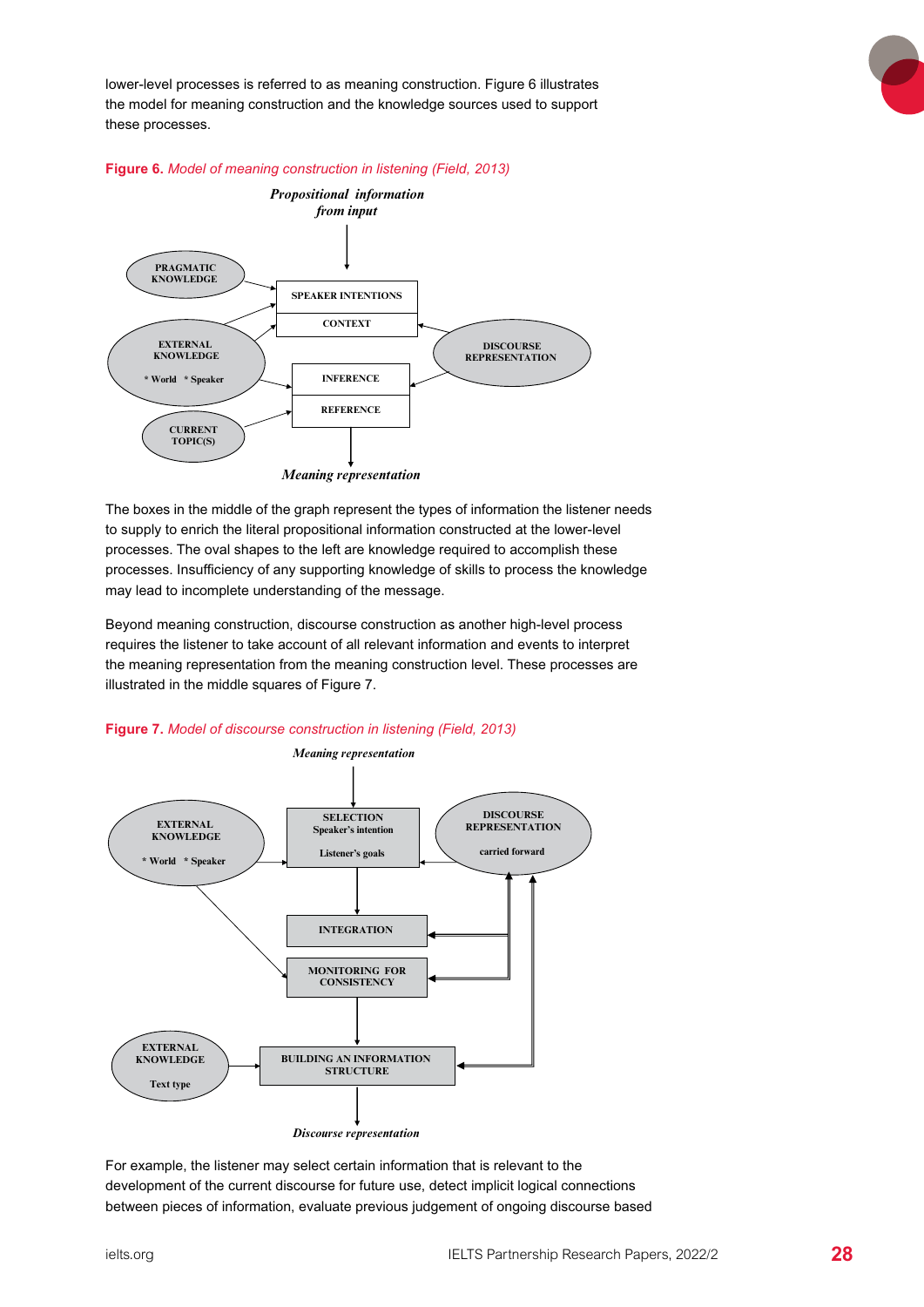<span id="page-28-0"></span>on new incoming information, and create a hierarchical structure of the main points being said in the discourse. As seen in Figure 7, interpretation of the meaning representation requires a similar range of knowledge types as required for meaning construction (Figure 6).

#### **Cognitive validity**

The final comparison using the above model is shown in Table 10, which shows that the two tests differ in their cognitive processes. The most obvious difference between the two tests is that the DET does not go beyond the level of parsing, while IELTS Listening items require meaning construction. Based on our analysis of the published sample tests, IELTS Listening questions typically target detailed information that has been framed with signaling language in the listening materials. Upon reading the questions prior to listening to the audio, test takers need to build an incomplete mental model and actively seek the missing information while decoding, interpreting, and selecting all the incoming pieces of information from test audios. In contrast, the DET Listen and Select items have a specific focus on input decoding and lexical search, for which test takers decode the input to match the phoneme, syllable, and suprasegmental features that are possible in English and identify whether they are existing words in the English language. The Listen and Type task in DET also targets similar skills, while potentially involving parsing, which facilitates the holding of words and phrases in short-term memory long enough to transcribe them. The DET tasks do not assess higher-level processing skills.

|                                                                                 | <b>IELTS</b>                                                                                               | <b>DET</b>                                                                                                      |
|---------------------------------------------------------------------------------|------------------------------------------------------------------------------------------------------------|-----------------------------------------------------------------------------------------------------------------|
| <b>Cognitive processing:</b><br><b>Goal setting</b>                             | Listen for specific information<br>Constructing meaning in<br>context<br>Constructing a discourse<br>model | Distinguish words from<br>non-words<br>Hold input in short-term<br>memory long enough to<br>transcribe sentence |
| <b>Cognitive processing:</b><br><b>Levels of listening</b><br>targeted by items | Input decoding*<br>Lexical search<br>Parsing<br><b>Meaning construction</b><br>Discourse construction      | Input decoding<br>Lexical search<br>Parsing<br>Meaning construction<br>Discourse construction                   |

#### **Table 10.** *Cognitive validity of IELTS and DET Listening*

\*Bold face indicates the skills that are invoked in responding to test items.

#### **Context validity**

We provide a detailed discussion of context validity in the Reading section, which is to a large degree applicable to the analysis of the Listening tasks, except that for the listening assessment, we also need to consider speaker characteristics associated with the audio input. Features that consider the speakers for context validity include:

- Speech rate
- Length of individual utterances (words between pauses) and entire listening text
- Variety of accent
- Sociolinguistic considerations
- Number of speakers.

Therefore, we organize our comparison into two categories: "input as text", which considers the textual features of the input texts, and "input as recorded material", which considers mostly the speaker features. Table 11 compares the key elements of input as text for context validity of the Listening tasks in the two tests. For the relevance of this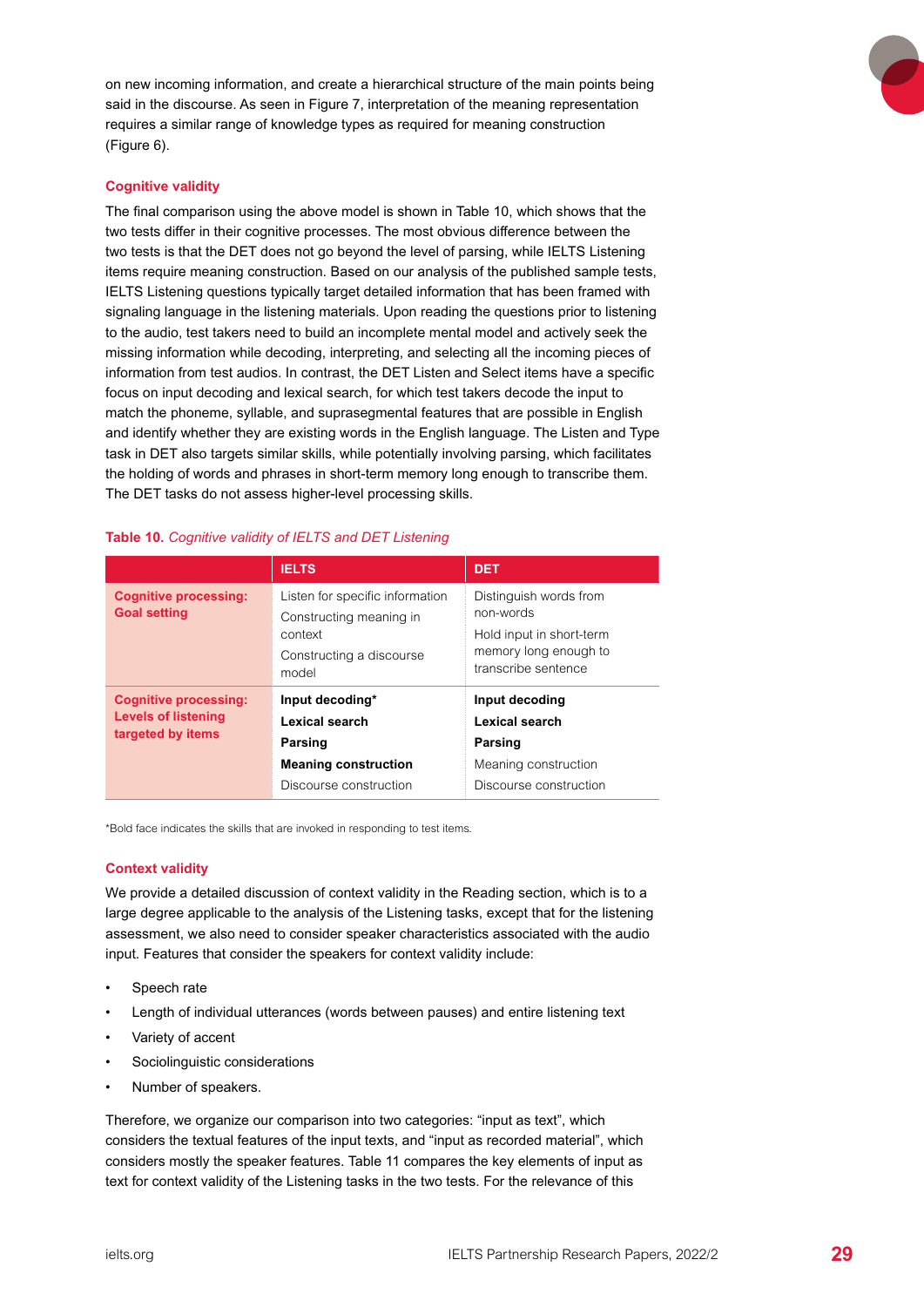<span id="page-29-0"></span>comparison, we select the DET Listen and Type question type, since the individual words in the Listen and Select task do not provide information relevant to this comparison.



#### **Table 11.** *Analysis of IELTS and DET context validity variables for Listening (input as text)*

|                       | <b>IELTS</b>                        | <b>DET</b>                          |
|-----------------------|-------------------------------------|-------------------------------------|
| <b>Domain</b>         | Social                              | Social                              |
|                       | Work                                | Work                                |
|                       | Academic                            | Academic                            |
| <b>Discourse mode</b> | <b>Descriptive</b>                  | <b>Descriptive</b>                  |
|                       | Historical/biographical             | Historical/biographical             |
|                       | Expository                          | Expository                          |
|                       | Argumentative                       | Argumentative                       |
|                       | Instructive                         | Instructive                         |
| <b>Content</b>        | General                             | General                             |
| knowledge             | More general than specific          | More general than specific          |
|                       | <b>Balanced</b>                     | <b>Balanced</b>                     |
|                       | More specific than general          | More specific than general          |
|                       | Specific                            | Specific                            |
| <b>Cultural</b>       | Neutral                             | <b>Neutral</b>                      |
| <b>specificity</b>    | Mostly neutral                      | Mostly neutral                      |
|                       | <b>Balanced</b>                     | Balanced                            |
|                       | Mostly culturally specific          | Mostly culturally specific          |
|                       | Culturally specific                 | Culturally specific                 |
| <b>Nature of</b>      | Only concrete                       | Only concrete                       |
| <b>information</b>    | <b>Mostly concrete</b>              | Mostly concrete                     |
|                       | Fairly abstract                     | Fairly abstract                     |
|                       | Mainly abstract                     | Mainly abstract                     |
| <b>Presentation</b>   | Verbal                              | Verbal                              |
|                       | Non-verbal (e.g., graphs, pictures) | Non-verbal (e.g., graphs, pictures) |
|                       | <b>Both</b>                         | <b>Both</b>                         |

In terms of input as texts, even though texts in both tests cover social and academic domains, IELTS Listening input is significantly longer and is presented in much more varied discourse modes. The amount of information test takers need to process to answer IELTS Listening questions is significantly denser and more context-specific than that required by the DET. The two scored listening task types in the DET, namely word recognition and dictation, do not require processing of longer texts, although, according to the DET Manual, the phonological features measured by these tasks are strong predictors of listening comprehension ability (p. 9).

Table 12 provides a summary of context validity for listening input as recorded materials (audios). For this analysis, again, only the DET elicited imitation question type was used. The DET Official Guide provided prompt sentences in the elicited imitation items at each level, which were analyzed and presented separately in the table.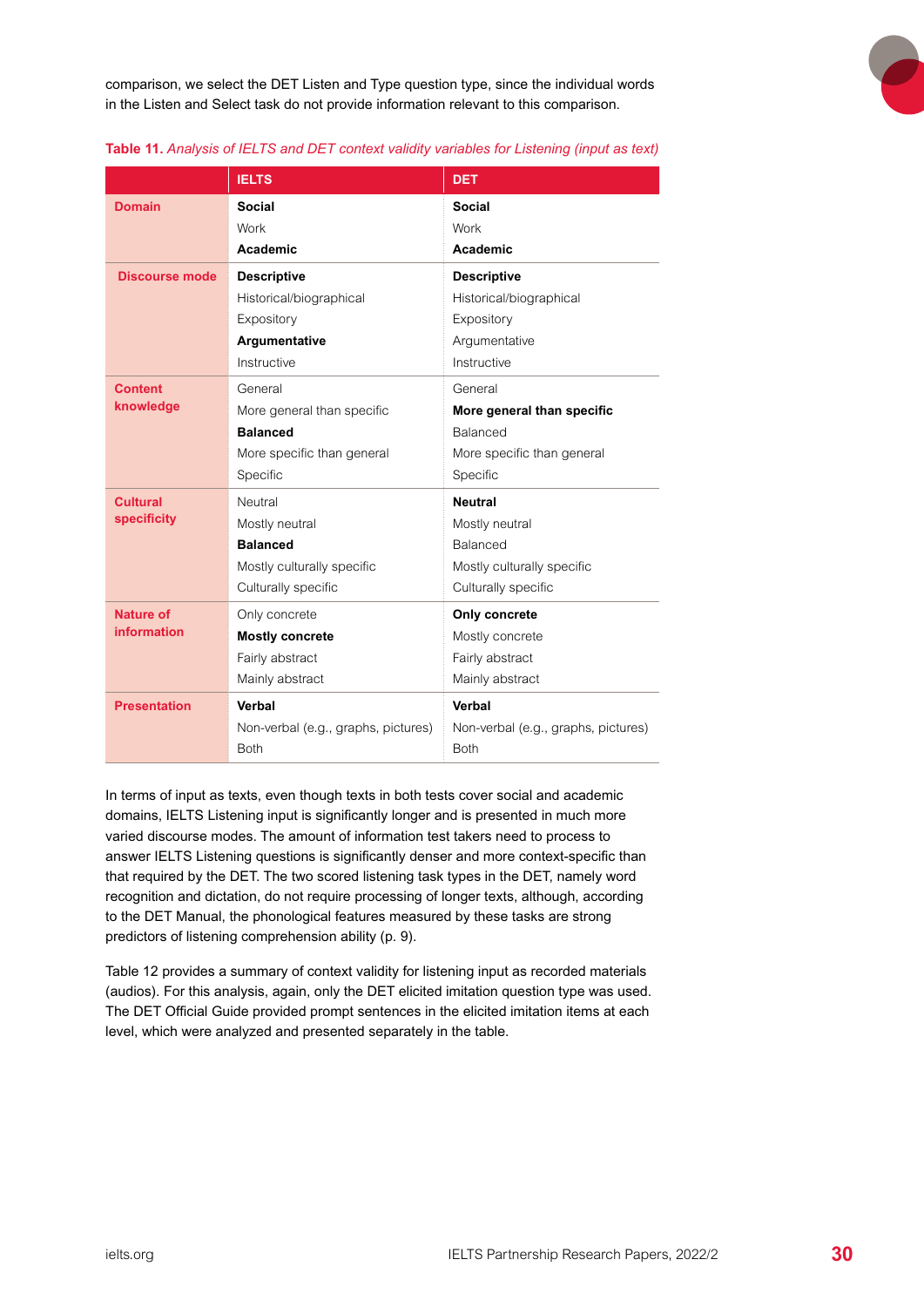

#### <span id="page-30-0"></span>**Table 12.** *Analysis of context validity variables for listening on both tests (input as recorded material)*

|                               | <b>IELTS</b>                                                                                                                  | <b>DET</b>                                                                                                            |
|-------------------------------|-------------------------------------------------------------------------------------------------------------------------------|-----------------------------------------------------------------------------------------------------------------------|
| <b>Transmission</b>           | Audio. No visual support. Context and topic<br>provided in instructions.                                                      | Audio. No visual support. No context or topic<br>provided.                                                            |
| <b>Articulation</b>           | Natural in intonation and pausing                                                                                             | Natural in intonation and pausing                                                                                     |
| <b>Speech rate</b>            | Dialogue: 3.34 syllable/sec<br>Monologue: 3.78 syllable/sec                                                                   | Average for dictation task:<br>Level 1: 4.55 syllable/sec<br>Level 2: 4.78 syllable/sec<br>Level 3: 5.48 syllable/sec |
| Utterance* and text<br>length | Up to 16 words per utterance; average 270<br>words per passage                                                                | Levels 1 & 2: average 6 words per sentence<br>Level 3: average 14 words per sentence                                  |
| <b>Accent</b>                 | Range of accents: British, American, Australian/<br>NZ                                                                        | American                                                                                                              |
| <b>Gender</b>                 | Mix of male and female voices                                                                                                 | Mix of male and female voices                                                                                         |
| Lexical level**               | $K1-K3$                                                                                                                       | Level 1: A1, some A2<br>Level 2: Mostly B2, some B1<br>Level 3: Mostly C2, some B2/C1                                 |
| <b>Grammatical level</b>      | A high level of syntactic complexity. A high<br>proportion of subordination, both within<br>utterances and across utterances. | Level 3 sentences include subordination.<br>passive voice, and less common tense/aspect<br>combinations.              |

\*An utterance is defined as the words spoken between pauses in oral discourse. This measure is more relevant to IELTS than to DET, since the DET texts are individual sentences, not stretches of discourse.

\*\*Lexical and grammatical levels for IELTS are those reported by Taylor and Chan (2015). Because DET items are discrete sentences rather than extended texts, we felt it was more appropriate to evaluate the lexical levels in terms of their CEFR level based on the English Profile.

In terms of audio input features, the IELTS test passages include a variety of speaker accents while the DET listened texts appear to include standard American accents only. Meanwhile, although the IELTS Listening texts are significantly longer, it appears that the DET Listening texts are spoken at a faster rate (for all three levels). The speech rates for the sentences (ranging from six to 14 words) in the DET dictation task are spoken at about five syllables per second, while both monologues and conversations in the IELTS test are about three to four syllables per second, at the length of 270 words per text.

Based on our analysis, we found a clear progression on the DET from Level 1 to Level 3 in terms of the vocabulary levels. As for grammatical level, there is a similar progression, with Level 1 and 2 texts consisting primarily of simple sentences and questions, and Level 3 texts containing less frequently encountered tense/aspect combinations such as future perfect (e.g., "They will have tried to talk to you by the time the story has published [*sic*].").

To summarize, the listening construct for DET appears to be based solely on intensive listening for vocabulary and grammatical structure, rather than listening for meaning or to understand the gist of extended discourse, which are essential skills for academic success. Thus the listening construct appears to be the most under-represented of all the skills in DET, compared with IELTS.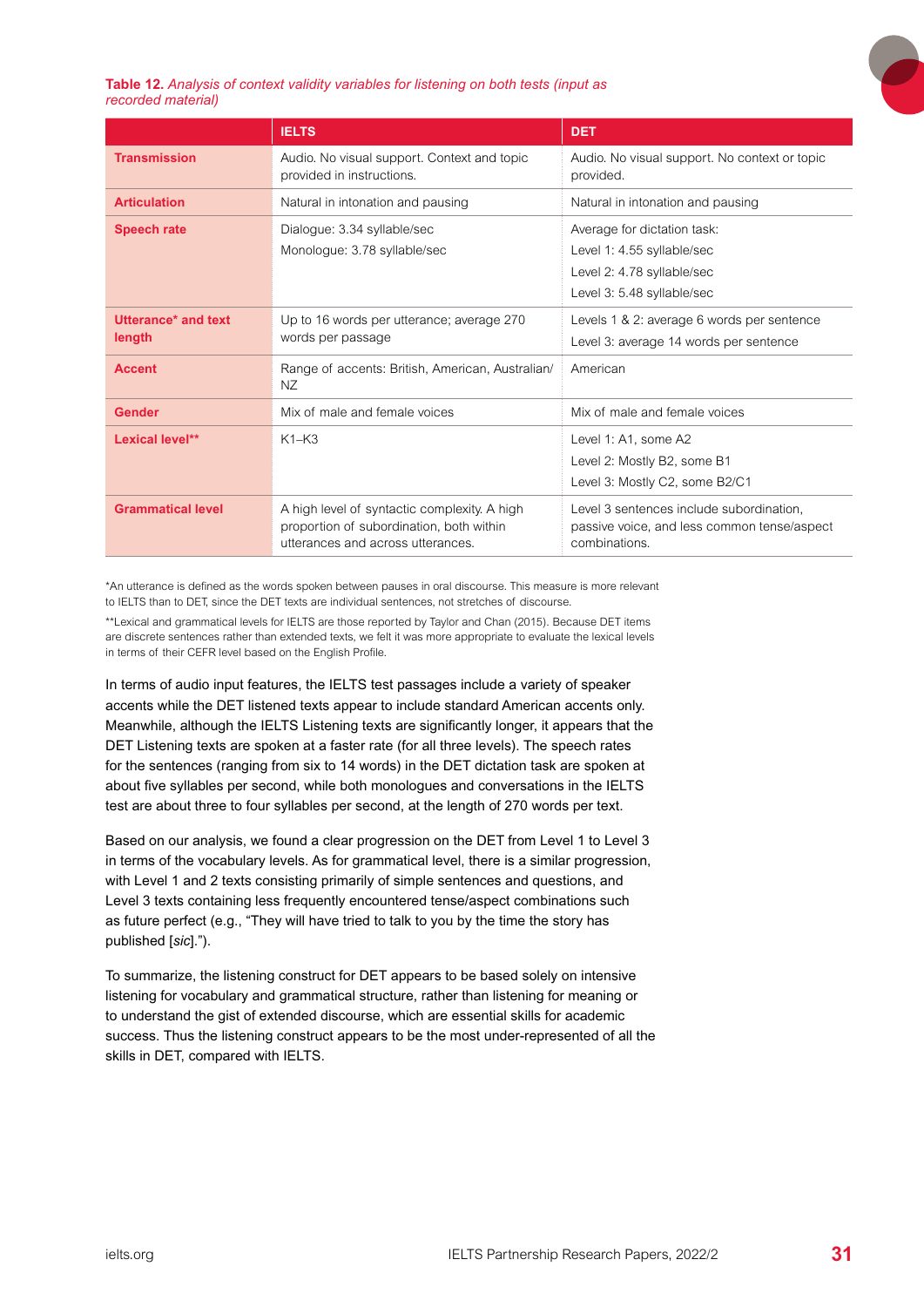## <span id="page-31-0"></span>**Speaking**

The Taylor and Chan (2015) framework for evaluating the cognitive and context validity of speaking tests, which we follow here, was adapted from Weir (2005) and Field (2011). The IELTS Speaking test consists of an 11–14-minute face-to-face oral interview with a trained examiner. The DET requires speaking in three task types: reading aloud, extended Speaking, and the unscored 1–3-minute Speaking tasks. For the purposes of this paper, we are only looking at the extended Speaking tasks, as the read aloud task does not require the generation of any original speech, and the unscored tasks are simply intended as speaking samples for test users and do not contribute to the final score. Table 13 presents a comparison of the speaking tasks in the two tests.

|                           | <b>IELTS</b>                                                                                                                                                                                                                                                                                                 | <b>DET</b>                                                                                                                                                                                                                     |
|---------------------------|--------------------------------------------------------------------------------------------------------------------------------------------------------------------------------------------------------------------------------------------------------------------------------------------------------------|--------------------------------------------------------------------------------------------------------------------------------------------------------------------------------------------------------------------------------|
| <b>Number of tasks</b>    | Three tasks                                                                                                                                                                                                                                                                                                  | Two task types; four total tasks                                                                                                                                                                                               |
| <b>Task description</b>   | All three tasks are embedded within an oral<br>interview with an examiner.<br>Task 1: introduction and interview (general<br>questions on familiar topics)<br>Task 2: Long turn (candidate is asked to speak<br>for 1–2 minutes on a topic)<br>Task 3: Discussion (elaborate on issues related<br>to Task 2) | All tasks are computer-based.<br>Picture description (three): Speak for at least<br>30 seconds about a photo.<br>Question response: Respond orally to a short<br>aural or written prompt. Prompts are graded in<br>difficulty. |
| <b>Functions elicited</b> | providing personal information, expressing<br>and justifying opinions, explaining, suggesting,<br>speculating, expressing preferences,<br>comparing, summarizing, narrating*                                                                                                                                 | describing, providing personal information,<br>expressing and justifying opinions, explaining,<br>narrating                                                                                                                    |
| <b>Timing</b>             | 11–14 minutes total, including 1 minute of<br>preparation time (Task 2)                                                                                                                                                                                                                                      | 20 seconds of preparation time per task;<br>candidates must speak for 30–90 seconds; total<br>speaking time 2–6 minutes                                                                                                        |

#### **Table 13.** *Comparison of Speaking tasks on IELTS and DET*

\*This list comes from Taylor and Chan's (2015) analysis; other discourse management functions may be possible.

Table 14, from Taylor & Chan (2015), summarizes the levels, outputs, and information sources involved in the cognitive process of speaking. The middle column lists the six stages of cognitive processes in speaking. The conceptualization stage marks the initial generation of an idea the speaker intends to express, which is then processed to form a general framework for the utterance (grammatical encoding) and converted to phonologically realized word strings (morpho-phonological encoding). The speaker then forms a set of neural instructions to the articulators (phonetic encoding) to finally produce the intended utterance (articulation). Finally, at the self-monitoring stage, the speaker evaluates the utterance, which may lead to self-repair. The rightmost column summarizes the outputs of each processing stage, which immediately become the information sources feeding into the next stage of the processing system. Together with the output of a previous processing stage, we see a list of information sources for each stage in the left column of Table 14. A speaker's command of these information sources plays an important role in the quality of their produced utterance.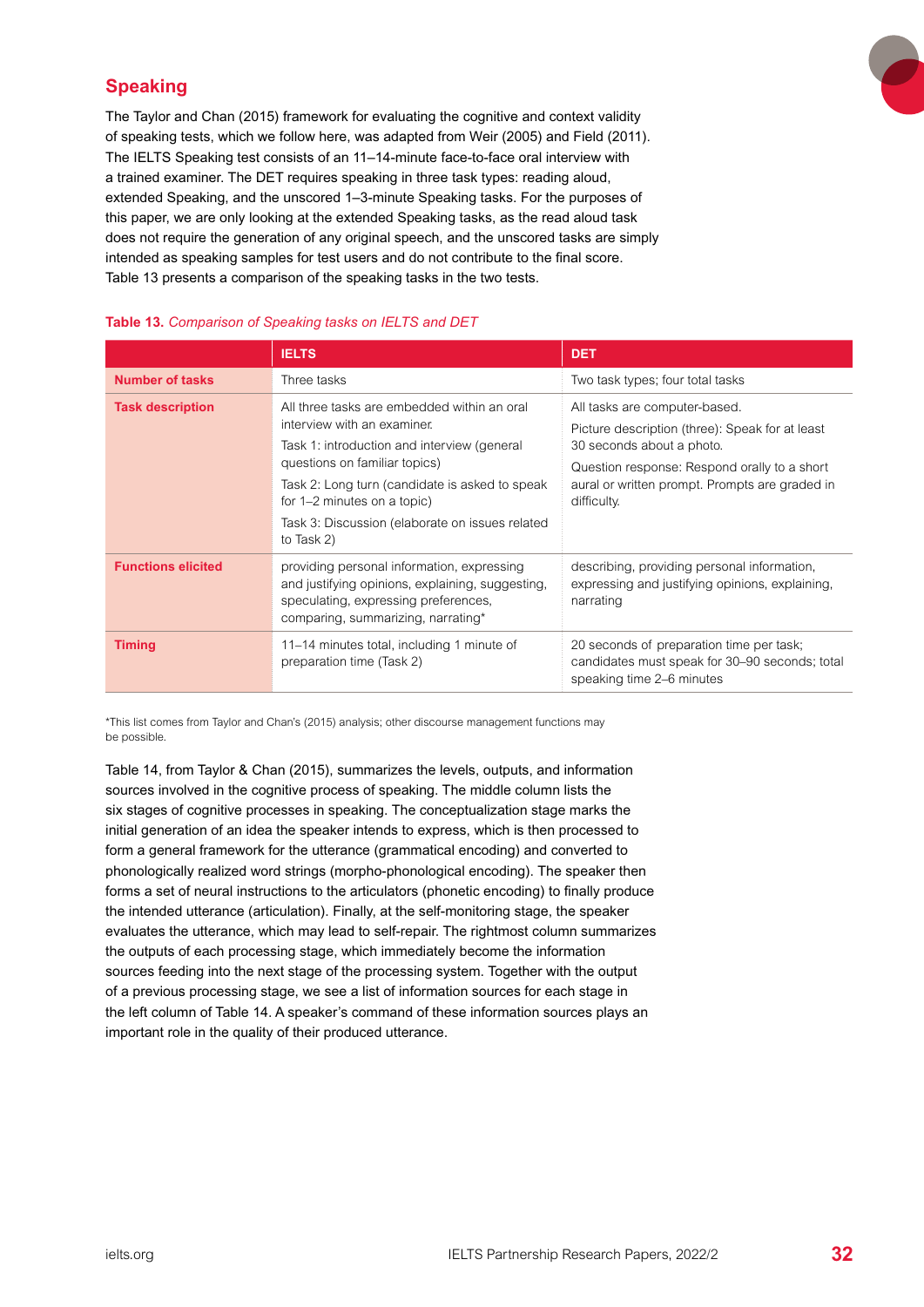<span id="page-32-0"></span>**Table 14.** *Cognitive processing model of speaking ability (Taylor & Chan, 2015, adapted from Field, 2011, pp. 74-77)*

| Information sources feeding into<br>phases of the processing system                                                                                                         | <b>Cognitive processes</b>                                                                                  | <b>Outputs of processing</b> |
|-----------------------------------------------------------------------------------------------------------------------------------------------------------------------------|-------------------------------------------------------------------------------------------------------------|------------------------------|
| Speaker's general goals<br>World knowledge<br>Knowledge of listener<br>Knowledge of situation<br>Recall of discourse so far<br>Rhetoric and discourse patterns              | <b>CONCEPTUALISATION</b>                                                                                    | Pre-verbal message           |
| Recall of ongoing topic<br>Syntax<br>Lexical knowledge<br>Pragmatic knowledge<br>Knowledge of formulaic chunks<br>Combinatorial possibilities (syntactic/<br>collocational) | <b>GRAMMATICAL ENCODING:</b><br>constructing a syntactic frame forming<br>links to lexical entries          | Abstract surface structure   |
| Lexical knowledge<br>Phonological knowledge                                                                                                                                 | <b>MORPHO-PHONOLOGICAL</b><br><b>ENCODING:</b> conversion to linguistic<br>form                             | Phonological plan            |
| Syllabary: Knowledge of articulatory<br>settings                                                                                                                            | <b>PHONETIC ENCODING: conversion to</b><br>instructions to articulators; cues stored<br>in a speech buffer. | Phonetic plan                |
|                                                                                                                                                                             | <b>ARTICULATION: execution of</b><br>instructions                                                           | Overt speech                 |
| Speaker's general goals<br>Target utterance stored in buffer<br>Recall of discourse so far                                                                                  | <b>SELF-MONITORING</b>                                                                                      | Self-repair                  |

Field's model is limited in that it only considers the act of producing an utterance, and does not take into account the skills required for spoken interaction, or what is known as interactional competence. Interactional competence is defined by Galaczi and Taylor (2018) as "the ability to co-construct interaction in a purposeful and meaningful way, taking into account sociocultural and pragmatic dimensions of the speech situation and event" (p. 226). While a detailed discussion of interactional competence is beyond the scope of this paper, aspects of interactional competence include topic and turn management, interactive listening, breakdown repair, and non-verbal/visual behaviors, all of which contribute to successful oral communication.

In evaluating the cognitive validity of IELTS and DET Speaking test tasks, we focus on how the cognitive processes employed by the test takers may differ between the two tests. Table 15 summarizes the relevant features for the two tests.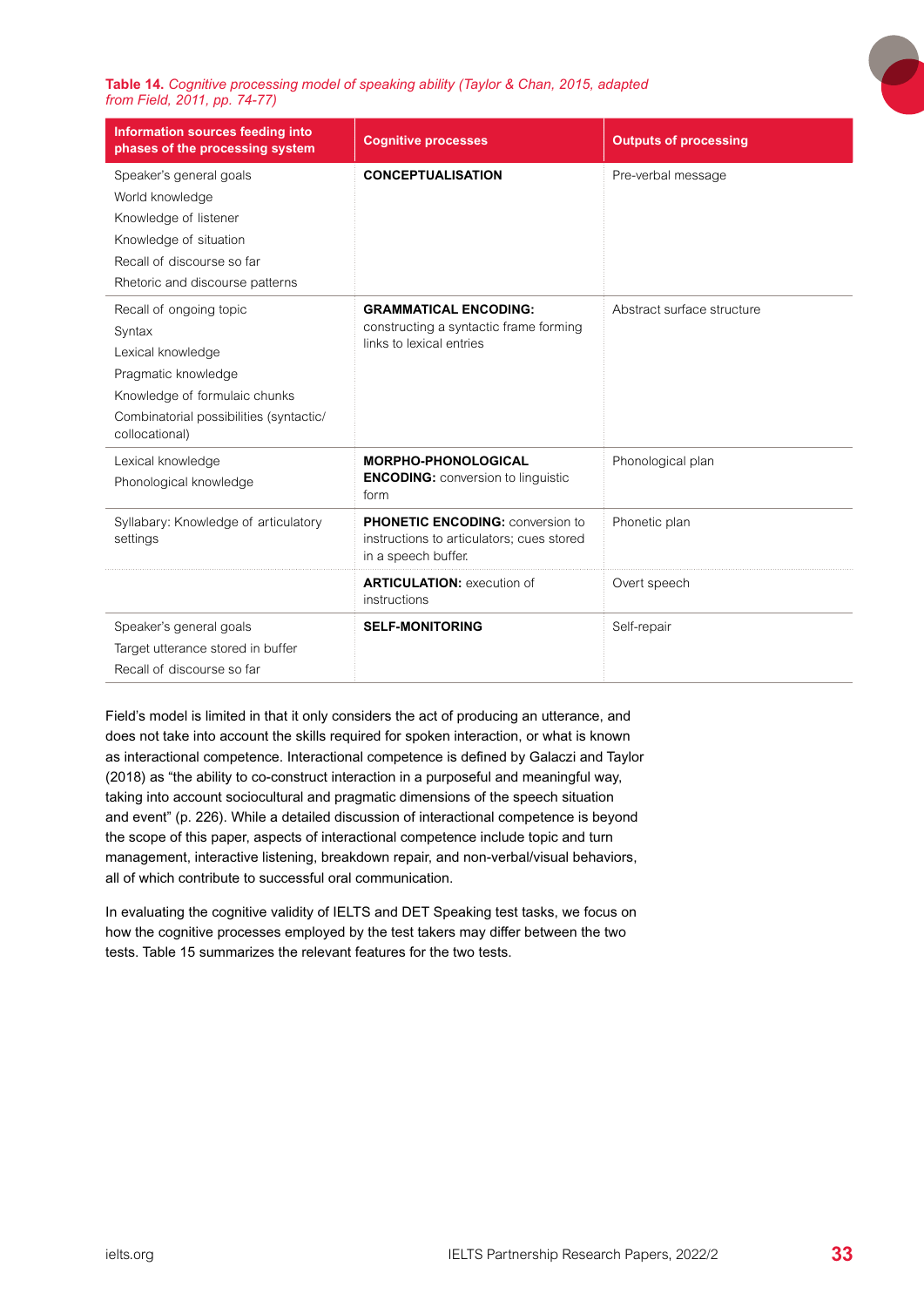#### <span id="page-33-0"></span>**Table 15.** *Comparison of cognitive processes in speaking on IELTS and DET*



|                                          | <b>IELTS</b>                     | <b>DET</b>                          |
|------------------------------------------|----------------------------------|-------------------------------------|
| <b>Cognitive processing:</b>             | Conceptualization                | (Conceptualization)*                |
| Levels of speaking                       | <b>Grammatical encoding</b>      | <b>Grammatical encoding</b>         |
|                                          | Morpho-phonological encoding     | Morpho-phonological encoding        |
|                                          | <b>Phonetic encoding</b>         | <b>Phonetic encoding</b>            |
|                                          | <b>Articulation</b>              | <b>Articulation</b>                 |
|                                          | Self-monitoring                  | (Self-monitoring)                   |
| <b>Cognitive processing:</b>             | Reciprocal (face-to-face)        | Non-reciprocal (computer-delivered) |
| Interaction pattern and<br>planning time | Planning time allowed (1 minute) | Planning time allowed (20 seconds)  |

\*Parentheses indicate that these processes may be invoked only minimally, given the brevity of the task. Bold face indicates that these processes are invoked in responding to the task.

While both tests do require spoken production, and thus invoke at some level all of the cognitive processes involved in speaking monologically, it can be argued that the shorter time for preparation and shorter overall speaking time in DET leaves less of an opportunity for either conceptualization or self-monitoring. DET does not require sustained speaking on a topic for more than 30 seconds; while 90 seconds are allowed for the task, the "submit" button is enabled as soon as the 30-second mark is reached, and the DET Guide encourages test takers to "come to a natural conclusion" (p. 28) once the submit button is enabled.

Furthermore, it is clear from Table 15 that the tests are not at all equivalent in terms of their interaction patterns. Crucially, there is no opportunity to demonstrate the ability to interact with another speaker in real time on the test (see also Wagner (2020) for a critique of this aspect of DET).

Table 16 summarizes the relevant contextual factors that affect speaking, i.e., the nature of the topics to be discussed. The IELTS analysis comes from Taylor and Chan (2015); for the DET, the two researchers independently coded the few DET Speaking tasks that are publicly available and then discussed any discrepancies to come to a consensus.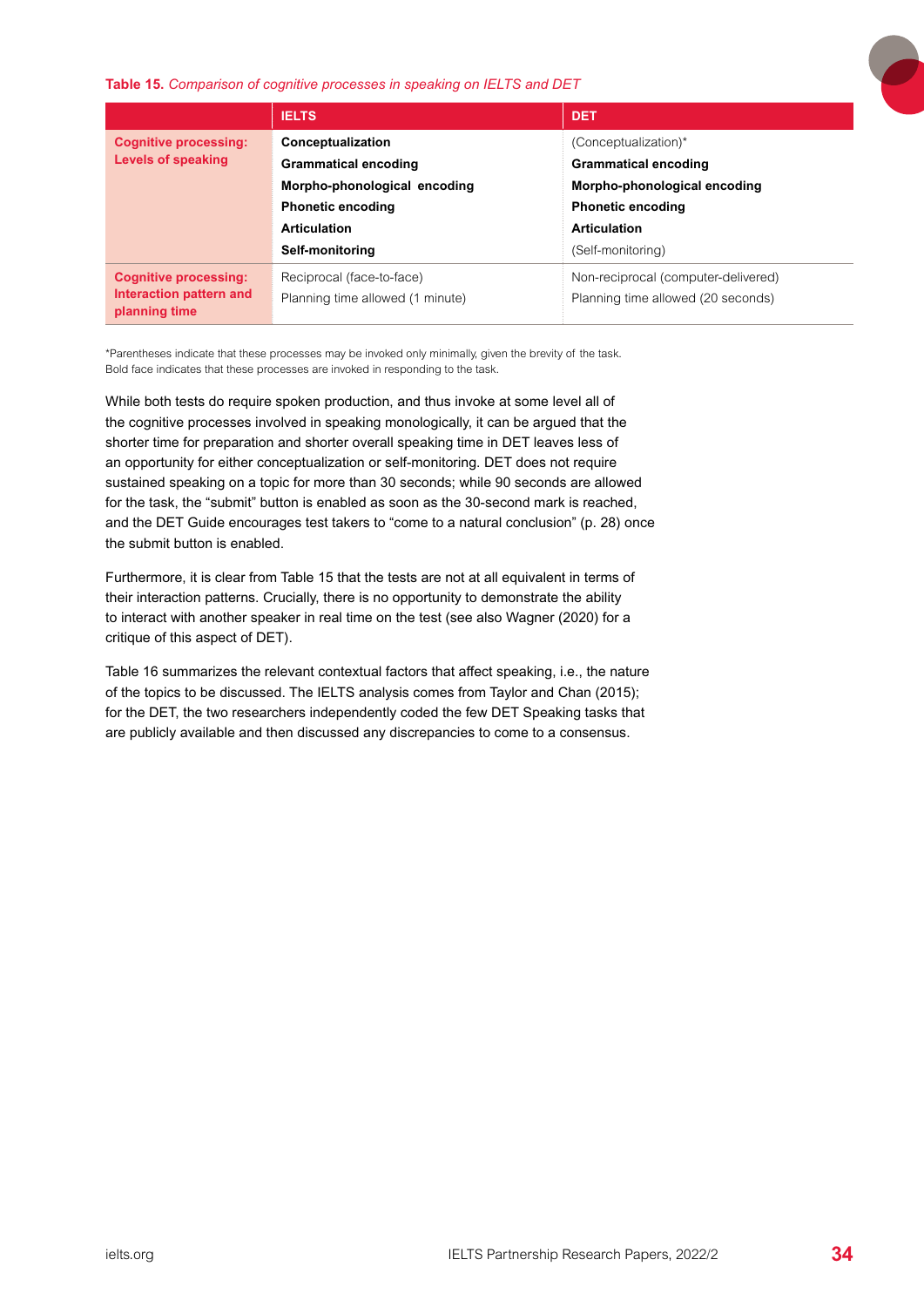#### <span id="page-34-0"></span>**Table 16.** *Analysis of context validity variables in speaking on IELTS and DET*

|                              | <b>IELTS</b>                                | <b>DET</b>                                                                             |
|------------------------------|---------------------------------------------|----------------------------------------------------------------------------------------|
| <b>Domain</b>                | <b>Social</b>                               | <b>Social</b>                                                                          |
|                              | Work                                        | Work                                                                                   |
|                              | Academic                                    | Academic                                                                               |
| <b>Discourse mode</b>        | <b>Descriptive</b>                          | <b>Descriptive</b>                                                                     |
|                              | Historical/biographical                     | Historical/biographical                                                                |
|                              | <b>Expository</b>                           | <b>Expository</b>                                                                      |
|                              | Argumentative                               | Argumentative                                                                          |
|                              | <b>Instructive</b>                          | Instructive                                                                            |
| <b>Content knowledge</b>     | General                                     | General                                                                                |
|                              | More general than specific                  | More general than specific                                                             |
|                              | <b>Balanced</b>                             | Balanced                                                                               |
|                              | More specific than general                  | More specific than general                                                             |
|                              | Specific                                    | Specific                                                                               |
| <b>Cultural specificity</b>  | <b>Neutral</b>                              | <b>Neutral</b>                                                                         |
|                              | Mostly neutral                              | <b>Mostly neutral</b>                                                                  |
|                              | Balanced                                    | Balanced                                                                               |
|                              | Mostly specific                             | Mostly specific                                                                        |
|                              | Specific                                    | Specific                                                                               |
| <b>Nature of information</b> | Only concrete                               | Only concrete                                                                          |
|                              | <b>Mostly concrete</b>                      | <b>Mostly concrete</b>                                                                 |
|                              | <b>Fairly abstract</b>                      | Fairly abstract                                                                        |
|                              | Mainly abstract                             | Mainly abstract                                                                        |
| <b>Topic familiarity</b>     | <b>Familiar</b>                             | <b>Familiar</b>                                                                        |
|                              | <b>Fairly familiar</b>                      | Fairly familiar                                                                        |
|                              | <b>Neutral</b>                              | Neutral                                                                                |
|                              | Somewhat unfamiliar                         | Somewhat unfamiliar                                                                    |
|                              | <b>Unfamiliar</b>                           | Unfamiliar                                                                             |
| <b>Knowledge of criteria</b> | Band descriptors are made public on website | Grammar, vocabulary, and mechanics<br>emphasized in materials intended for test takers |

As can be seen in the table, DET Speaking topics appear to be more familiar, less abstract, and in general less academically oriented than the IELTS Speaking tasks. Particularly at the lower levels, prompts tend to be descriptive in nature (e.g., "describe aloud the image below"; "talk about a hobby or activity that you enjoy"). Combined with the lower cognitive demands of the DET Speaking relative to IELTS, this analysis suggests that IELTS Speaking has greater construct coverage than DET.

## **Writing**

The socio-cognitive framework outlined in Weir (2005) and expanded in Shaw and Weir (2007) describes six main cognitive processes involved in writing, similar to those for speaking outlined earlier. These are the following:

- 1. Macro-planning: gathering ideas and identifying the task constraints (genre, readership, goals)
- 2. Organization: ordering ideas, identifying relationships among them, and prioritizing them in terms of their importance to the overall thesis
- 3. Micro-planning: planning at both the sentence and paragraph level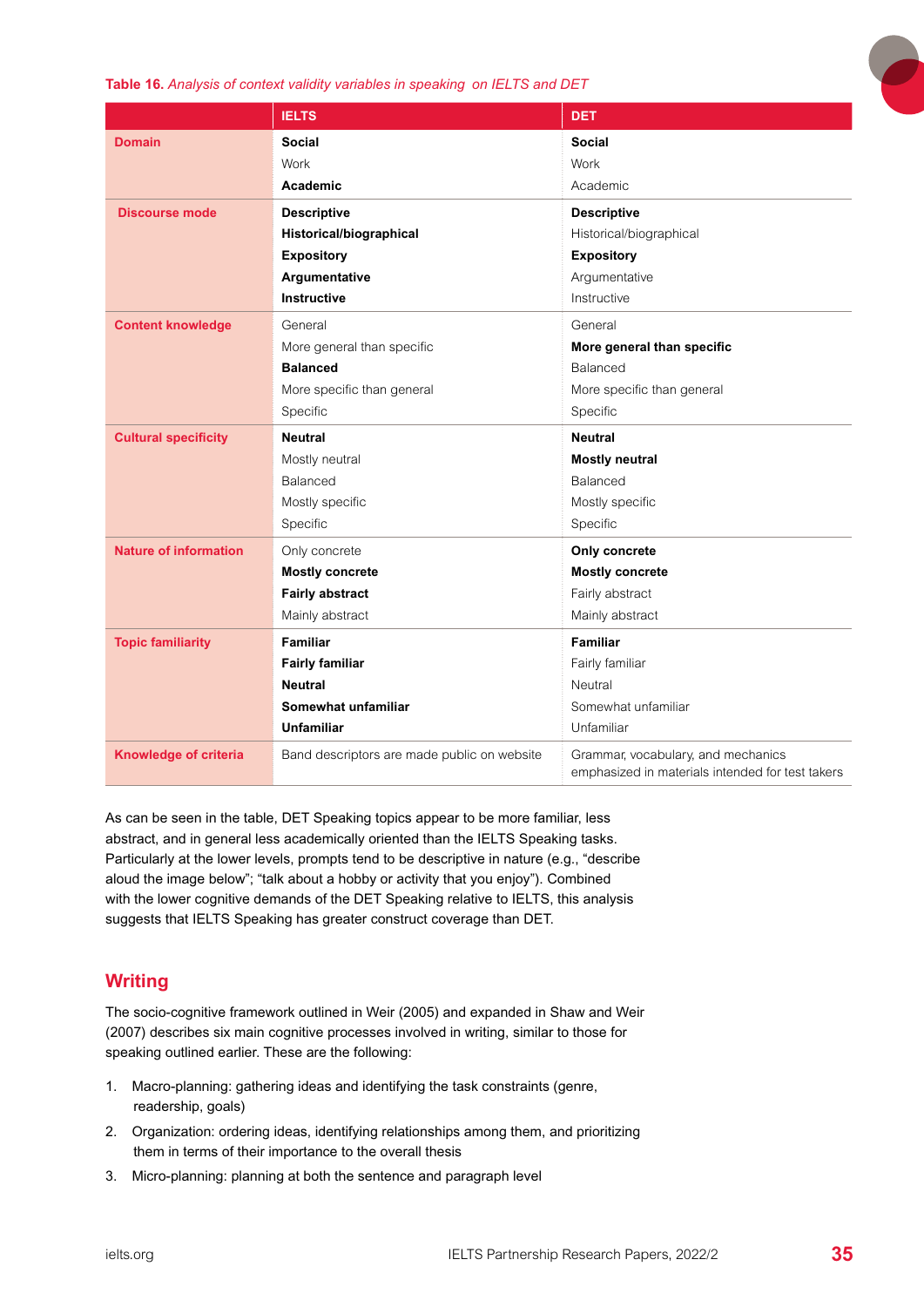- <span id="page-35-0"></span>4. Translation: converting abstract ideas into linguistic form
- 5. Monitoring: evaluating the text for mechanical accuracy, and at more advanced levels, for adherence to the writer's intention and intended argument structure
- 6. Revising: making corrections or adjustments to the text as a result of monitoring

The only scored task in DET that elicits any of these cognitive processes are the four extended Writing tasks presented to each candidate (we are ignoring the dictation task for this analysis, as it does not involve the generation of any original content). As a reminder, these tasks include one picture description task and three prompted short responses. Each task has a five-minute limit. In contrast, the IELTS Writing section consists of two longer tasks, for a total of 60 minutes (see comparison in Table 17). Thus, the contextual features of the two tests will determine the degree to which these cognitive processes are evoked; in particular, the shorter tasks in DET presumably offer less scope for macroplanning and revision (see Table 18).

|                                | <b>IELTS</b>                                                                                                                              | <b>DET</b>                                                                                        |
|--------------------------------|-------------------------------------------------------------------------------------------------------------------------------------------|---------------------------------------------------------------------------------------------------|
| <b>Number of tasks</b>         | Two                                                                                                                                       | Five                                                                                              |
| <b>Task description</b>        | Task 1: Describe or explain information<br>presented in a chart, graph, or table.                                                         | Picture description (3): Write at least one<br>sentence describing a photo.                       |
|                                | Task 2: Write an essay in response to a point of<br>view, argument, or problem.                                                           | Question response: Write a short response to a<br>question prompt.                                |
| <b>Purpose</b>                 | Task 1: Transfer information from multiple<br>sources to describe, summarise or explain.<br>Task 2: Write a persuasive essay to defend or | Demonstrate vocabulary and syntactic<br>knowledge.<br>Provide an opinion or personal information. |
|                                | attack an argument or opinion.                                                                                                            |                                                                                                   |
| <b>Timing</b>                  | 60 minutes total<br>Recommended: 20 minutes on Task 1.<br>40 minutes on Task 2                                                            | Five minutes per task, 20 minutes total                                                           |
| <b>Text length of expected</b> | Task 1: at least 150 words                                                                                                                | Picture description: at least one sentence                                                        |
| response                       | Task 2: at least 250 words                                                                                                                | Question response: at least 50 words                                                              |
|                                |                                                                                                                                           | Writing sample: Write for at least three minutes<br>(no minimum word count)                       |
| Weighting                      | Task 2 is weighted twice as much as Task 1                                                                                                | Unclear how writing tasks figure into the final<br>score                                          |

#### **Table 17.** *Comparison of Writing tasks*

#### **Table 18.** *Cognitive processing in Writing tasks*

|                             | <b>IELTS</b>       | <b>DET</b>           |
|-----------------------------|--------------------|----------------------|
| <b>Cognitive processing</b> | Macroplanning      | Macroplanning        |
|                             | Organization       | Organization         |
|                             | Microplanning      | <b>Microplanning</b> |
|                             | <b>Translation</b> | <b>Translation</b>   |
|                             | <b>Monitoring</b>  | <b>Monitoring</b>    |
|                             | <b>Revising</b>    | Revising             |

The important contextual features include the number of tasks, response format and genre, source texts, domain, topic, purpose, knowledge of criteria, writer-reader relationship, timing, text length, and skills focus. Some of this information is in the description above. A comparison can be found in Table 19.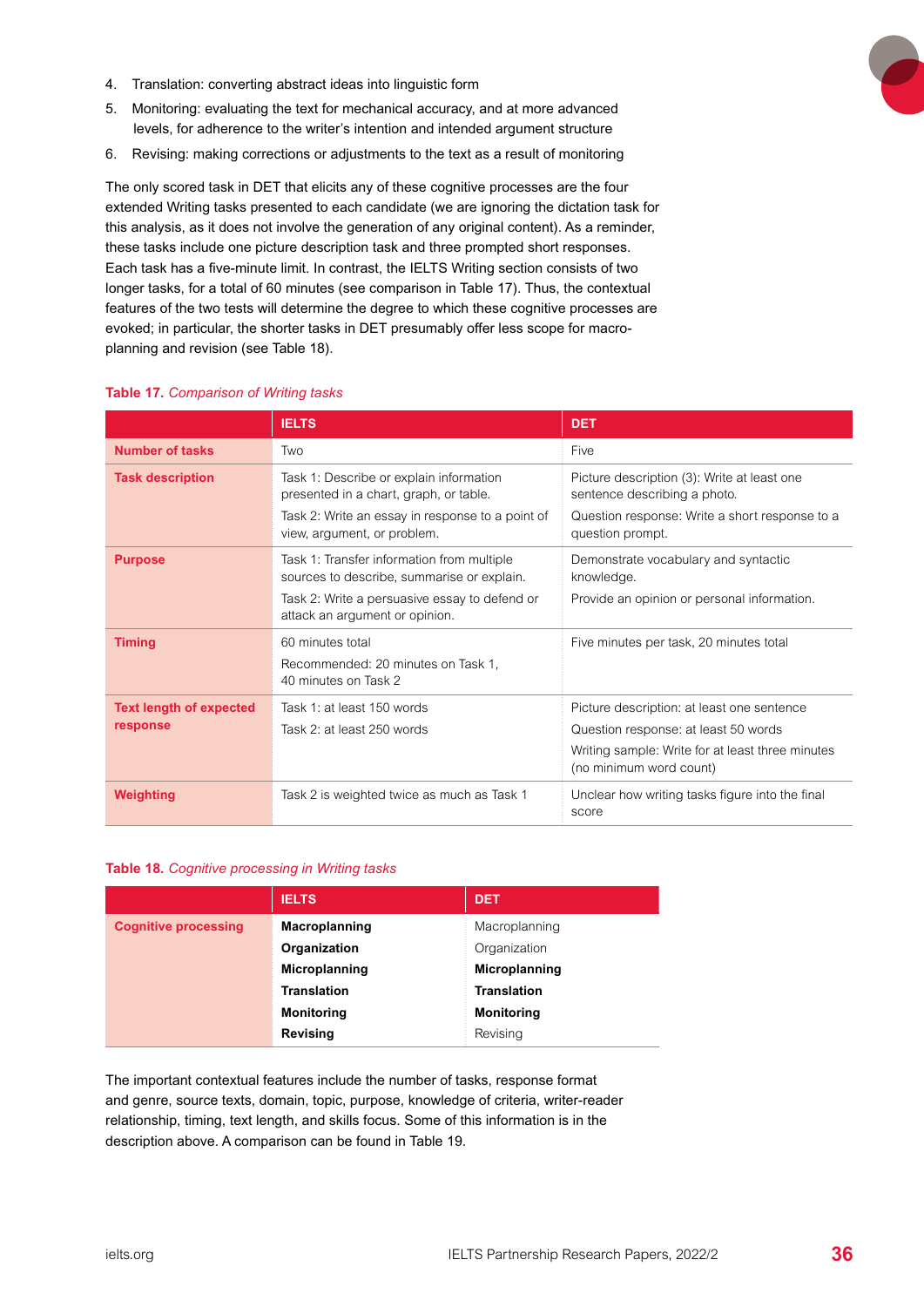<span id="page-36-0"></span>**Table 19.** *Analysis of context validity variables in Writing on IELTS and DET*

|                              | <b>IELTS</b>                                   | <b>DET</b>                                                                                   |
|------------------------------|------------------------------------------------|----------------------------------------------------------------------------------------------|
| <b>Domain</b>                | Social                                         | Social                                                                                       |
|                              | Work                                           | Work                                                                                         |
|                              | Academic                                       | Academic                                                                                     |
| Discourse mode               | <b>Descriptive</b>                             | <b>Descriptive</b>                                                                           |
|                              | Historical/biographical                        | Historical/biographical                                                                      |
|                              | <b>Expository</b>                              | <b>Expository</b>                                                                            |
|                              | Argumentative                                  | Argumentative                                                                                |
|                              | Instructive                                    | Instructive                                                                                  |
| <b>Content knowledge</b>     | General                                        | General                                                                                      |
|                              | More general than specific                     | More general than specific                                                                   |
|                              | <b>Balanced</b>                                | <b>Balanced</b>                                                                              |
|                              | More specific than general                     | More specific than general                                                                   |
|                              | Specific                                       | Specific                                                                                     |
| <b>Cultural specificity</b>  | <b>Neutral</b>                                 | <b>Neutral</b>                                                                               |
|                              | <b>Mostly neutral</b>                          | <b>Mostly neutral</b>                                                                        |
|                              | <b>Balanced</b>                                | <b>Balanced</b>                                                                              |
|                              | Mostly specific                                | Mostly specific                                                                              |
|                              | Specific                                       | Specific                                                                                     |
| <b>Nature of information</b> | Only concrete                                  | Only concrete                                                                                |
|                              | <b>Mostly concrete</b>                         | <b>Mostly concrete</b>                                                                       |
|                              | <b>Fairly abstract</b>                         | Fairly abstract                                                                              |
|                              | Mainly abstract                                | Mainly abstract                                                                              |
| <b>Knowledge of criteria</b> | Band descriptors are made<br>public on website | Grammar, vocabulary, and<br>mechanics emphasized in<br>materials intended for test<br>takers |

Taylor and Chan (2015) present data from Banerjee, Franceschina and Smith (2007) that summarize the lexical and syntactic complexity of IELTS Writing responses that are scored at bands 7 and 8 as a way of verifying that the scripts match the band descriptors. For example, lexical variables examined include the percentages of words that fall into the first 1,000 and 2,000 most frequently used words, percentages of words found in the Academic Word List (AWL), type/token ratio, and lexical density. These variables are related to the band descriptor, which states that for band 7, "candidates are expected to use a sufficient range of vocabulary to allow some flexibility and precision and use less common lexical items with some awareness of style and collocation." Similar evidence for syntactic complexity, cohesion, and accuracy is provided.

To our knowledge, Duolingo does not provide examples of scripts from any of their Writing tasks, so it is impossible to provide comparative data. However, given the general nature of the prompts and the brevity of the expected response (at least 50 words, maximum of five minutes), it is unlikely that most responses exceed 150 words<sup>6</sup>. It would therefore be somewhat surprising to find similar levels of lexical and syntactic complexity, as well as a variety of cohesive devices, in DET written responses.

<sup>6</sup> Barkaoui (2016) found that L2 English students with high keyboarding skills typed an average of 40 words per minute on a 2-minute typing test, which only includes copying, not composing.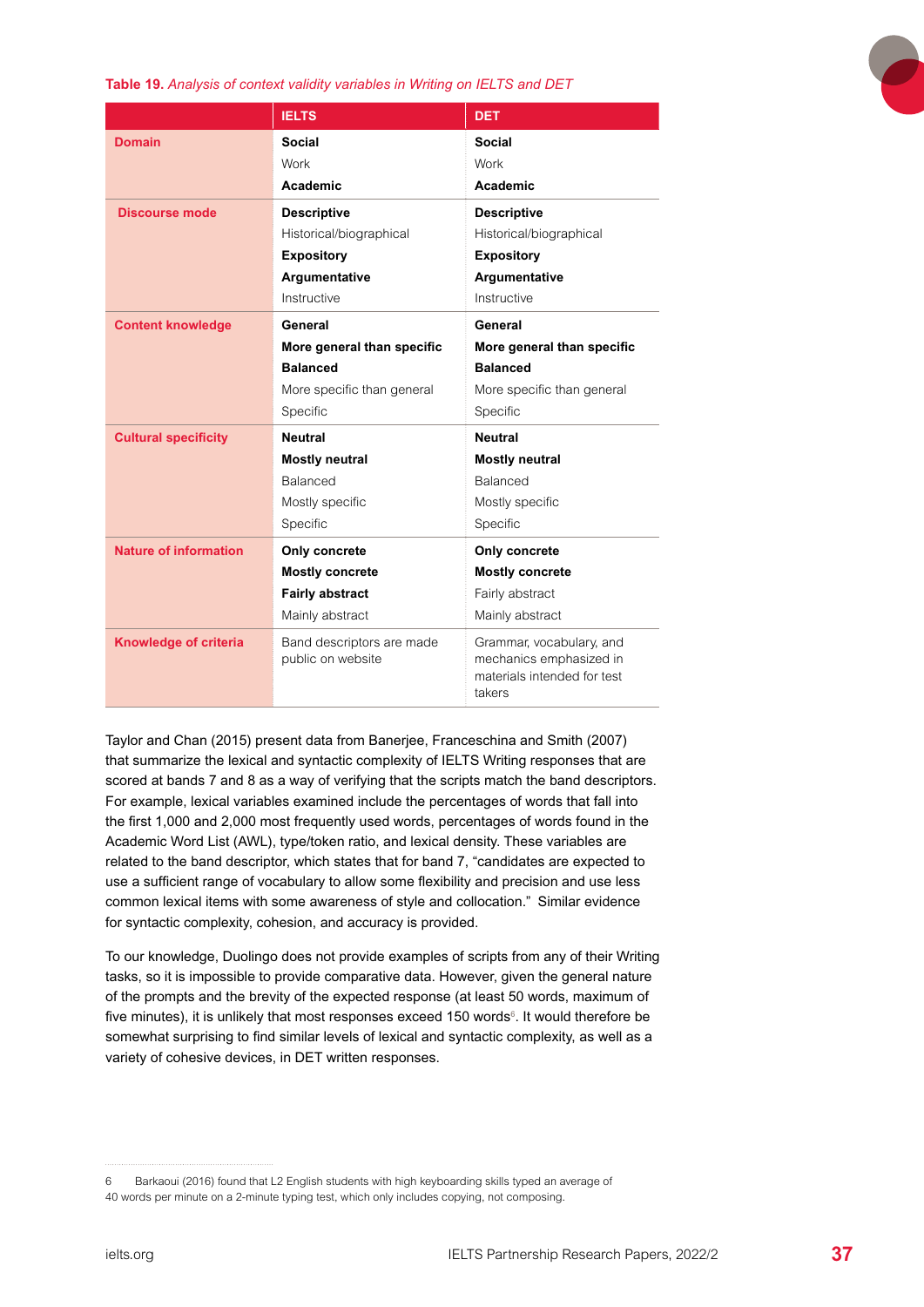<span id="page-37-0"></span>

## **V. Scoring validity**

In this section of the report, we discuss the scoring validity of IELTS and DET. We have elected to discuss scoring validity for both tests here, rather than within the discussion of each skill, principally because all items on the DET are scored automatically and there is no easy way to separate out the scoring of distinct skills. As noted earlier, DET provides a total score, along with subscores that combine skills along the axes of oral/written, on the one hand, and reception/production, on the other (see Figure 1 above). In this section, we provide an overview of scoring validity, then discuss the scoring of each test and provide a comparison. Finally, we look at relationships between the two tests.

Scoring validity can be considered a superordinate term for the various aspects of the testing process that can impact the reliability (consistency) of scores (Taylor & Galaczi, 2011, p. 171). Quoting Shaw and Weir (2007), Taylor and Galaczi further state that scoring validity "accounts for the extent to which test scores are based on appropriate criteria, exhibit consensual agreement in marking, are as free as possible from measurement error, stable over time, consistent in terms of content sampling and engender confidence as reliable decision-making indicators" (2007:143).

For speaking and writing, which are typically evaluated by human raters using a rating scale, relevant aspects of scoring validity include the following (Taylor & Galaczi, 2011):

- Criteria/rating scale
- Rating process
- Rating conditions
- Rater characteristics
- Rater training
- Post-exam adjustments
- Grading and awarding.

While all these elements are important, perhaps the most critical factor in scoring productive items is the degree to which independent raters agree with each other. A variety of inter-rater reliability statistics can be reported, including a simple correlation coefficient, a Kappa coefficient, or the percentage of cases in which raters agree on the exact score (e.g., both raters give a 7 out of 9) or an adjacent score (e.g., one rater scores 6 and another scores 7, with the reported score being the average of the two scores). Other statistical methods for investigating inter-rater reliability include Generalizability Theory (e.g., Brennan, 1992; Huang, 2012) and Many-Facet Rasch measurement (e.g., McNamara, Fan, Knoch & Rossner, 2019).

For listening and reading, which are typically assessed using item types that can be scored correct/incorrect, important considerations include the following (Khalifa & Weir, 2009):

- Item difficulty
- Item discrimination
- Internal consistency
- Error of measurement
- Marker reliability
- Grading and awarding.

Overall test reliability is an essential component of a test. For objectively scored items, an internal consistency coefficient is typically reported, indicating the degree to which test items are functioning in a similar fashion (Popham, 1990, p. 55). Conceptually similar, but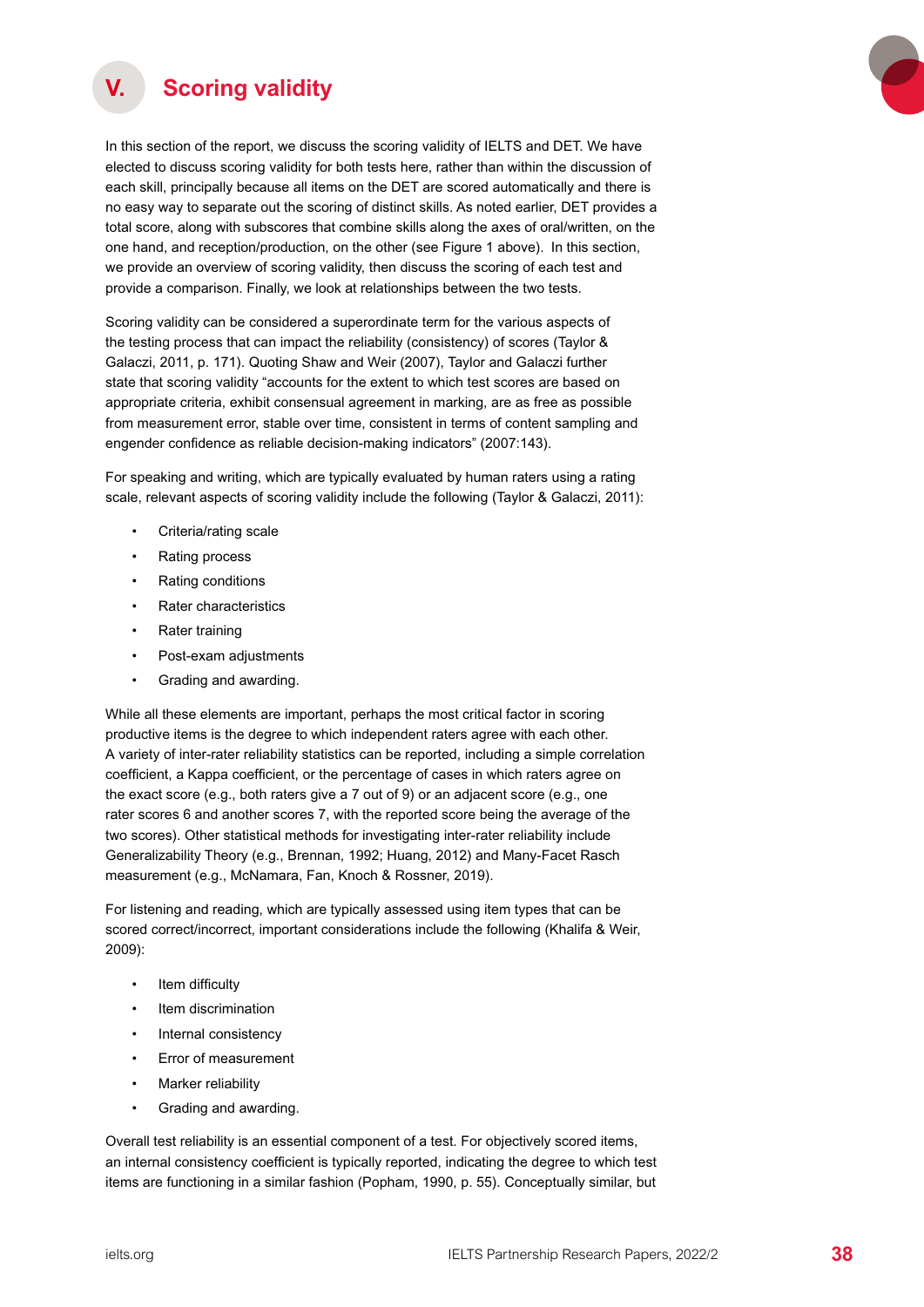<span id="page-38-0"></span>more difficult to obtain in real-life situations, are test-retest reliability, and alternate forms reliability. Test-retest reliability refers to the situation where candidates take the same test at two different times, while alternate forms reliability is calculated when different forms of the test are administered to the same population. In all cases, what is reported is the equivalent of a correlation coefficient, with values closer to 1 indicating higher reliability.

In Tables 20 through 22, we present a comparison of scoring across the four skills. For IELTS, scoring is done separately by section. For DET, Writing and Speaking scores are based on extended Writing and extended Speaking, respectively. For reading and listening, we present a single table since the considerations are similar for both tests, and DET does not report by section. Note that the reliability statistics (test-retest and internal consistency) are reported for production in Tables 20 and 21 and for the other subscores in Table 22.

#### **Table 20.** *Writing scoring validity*

|                           | <b>IELTS</b>                                                          | <b>DET</b>                                                                                                                                                  |
|---------------------------|-----------------------------------------------------------------------|-------------------------------------------------------------------------------------------------------------------------------------------------------------|
| <b>Raters</b>             | <b>Trained examiners</b>                                              | Automated scoring                                                                                                                                           |
| <b>Scoring approach</b>   | Analytical; four separate scores are generated<br>for each task.      | Based on machine learning algorithm; single<br>score generated for all writing items together                                                               |
| <b>Number of raters</b>   | Single rater; double rated under some<br>circumstances                | Single computer-generated score                                                                                                                             |
| <b>Setting of scoring</b> | Tests are scored at test centers worldwide and<br>monitored centrally | No information; presumably scored by<br>computers housed on Duolingo's campus                                                                               |
| <b>Scoring criteria</b>   | Task achievement/response                                             | Grammatical accuracy                                                                                                                                        |
|                           | Coherence and cohesion                                                | Grammatical complexity                                                                                                                                      |
|                           | Lexical resource                                                      | Lexical sophistication                                                                                                                                      |
|                           | Grammatical range and accuracy                                        | Lexical diversity                                                                                                                                           |
|                           |                                                                       | Task relevance                                                                                                                                              |
|                           |                                                                       | Length                                                                                                                                                      |
| <b>Score reporting</b>    | Skill scores are reported as whole or half<br>bands from 0-9          | Scores are not reported separately but<br>combined with other scores to calculate overall<br>scores along with relevant subscores (literacy,<br>production) |
| <b>Reliability</b>        | Generalisability coefficients based on examiner                       | Machine-human agreement:* +                                                                                                                                 |
|                           | certification data: .81-.89                                           | Human: Human $\kappa = 68$                                                                                                                                  |
|                           |                                                                       | Human: Machine $\kappa = .82$                                                                                                                               |
|                           |                                                                       | Human: Machine $kxy = .73$                                                                                                                                  |
|                           |                                                                       | Internal consistency:                                                                                                                                       |
|                           |                                                                       | Production: .75 <sup>+</sup>                                                                                                                                |
|                           |                                                                       | Test-retest reliability:                                                                                                                                    |
|                           |                                                                       | Production: .88                                                                                                                                             |
|                           |                                                                       | SEM: Production: 7.74 40.85                                                                                                                                 |

\*Kappa  $(k)$  is a measure of the probability of agreement of scores with chance agreement factored out.  $\kappa x v$  represents the agreement when 10-fold cross validation is used; that is, ten different combinations of training and testing responses.

† Not reported in latest DET Manual. Statistics from LaFlair & Settles (2020).

Source: IELTS performance statistics can be found at https://www.ielts.org/for-researchers/test-statistics; Unless otherwise specified, DET statistics are from DET Manual.

† Updated in 2022 manual: Test-retest reliability – Production: .88 § Updated in 2022 manual: SEM – Production: 7.74

Source: IELTS performance statistics can be found at [https://www.ielts.org/for](https://www.ielts.org/for-researchers/test-statistics)[researchers/test-statistics](https://www.ielts.org/for-researchers/test-statistics); DET statistics are from the DET Manual.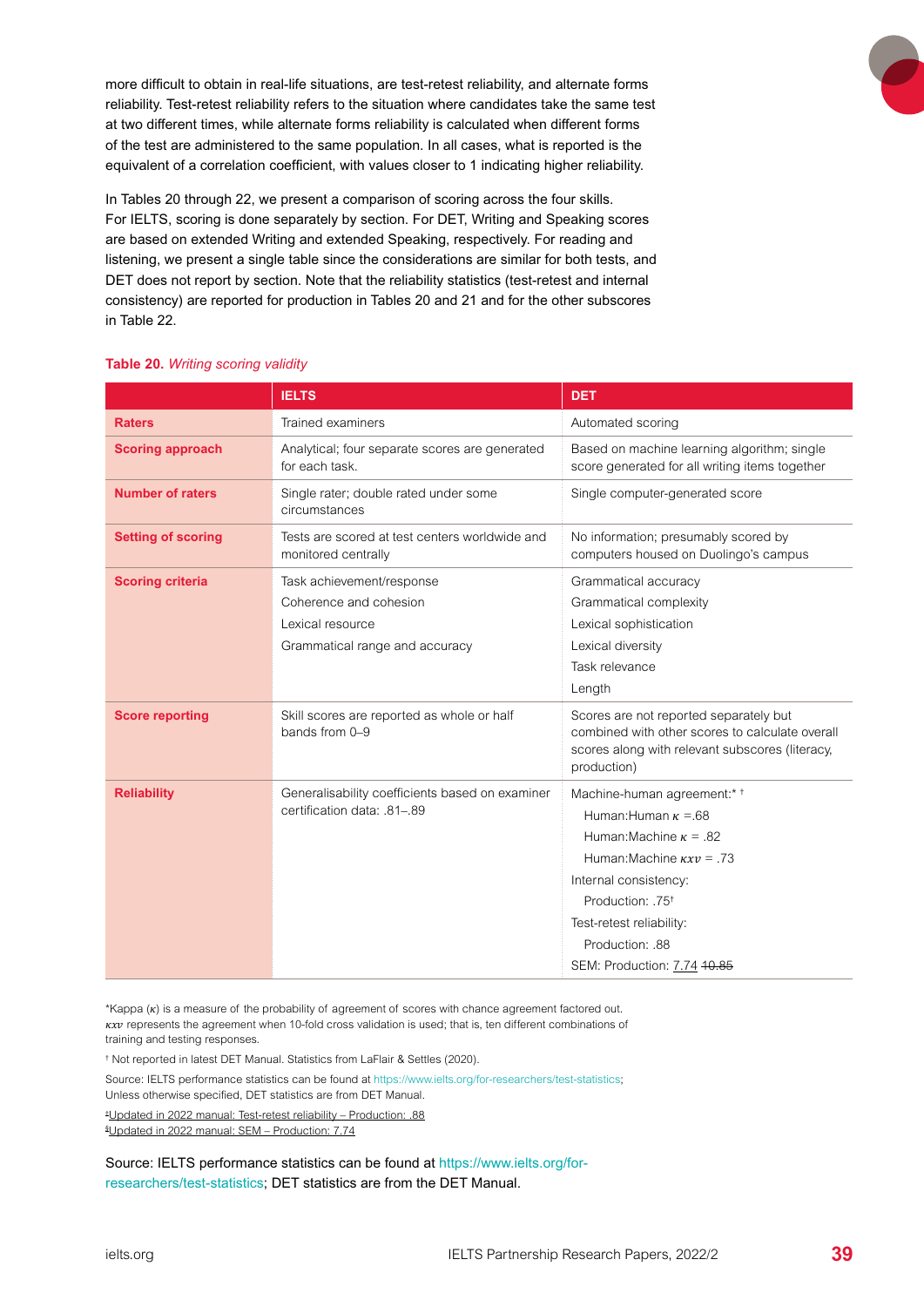#### <span id="page-39-0"></span>**Table 21.** *Speaking scoring validity*

|                           | <b>IELTS</b>                                                                                 | <b>DET</b>                                                                                                                                                                                                                                                |
|---------------------------|----------------------------------------------------------------------------------------------|-----------------------------------------------------------------------------------------------------------------------------------------------------------------------------------------------------------------------------------------------------------|
| <b>Raters</b>             | Trained examiners                                                                            | Automated scoring                                                                                                                                                                                                                                         |
| <b>Scoring approach</b>   | Analytical; four separate scores are generated<br>for each task                              | Based on machine learning algorithm; single<br>score generated for all speaking items together                                                                                                                                                            |
| <b>Number of raters</b>   | Single rater; double-rated under some<br>circumstances                                       | Single computer-generated score                                                                                                                                                                                                                           |
| <b>Setting of scoring</b> | Tests are scored at test centers worldwide and<br>monitored centrally                        | No information; presumably scored by<br>computers housed on Duolingo's campus                                                                                                                                                                             |
| <b>Scoring criteria</b>   | Fluency and coherence<br>Lexical resource<br>Grammatical range and accuracy<br>Pronunciation | Grammatical accuracy<br>Grammatical complexity<br>Lexical sophistication<br>Lexical diversity<br>Task relevance<br>Length<br>Fluency & acoustic features                                                                                                  |
| <b>Score reporting</b>    | Skill scores are reported as whole or half<br>bands from 0-9                                 | Scores are not reported separately but<br>combined with other scores to calculate<br>overall scores along with relevant subscores<br>(conversation, production)                                                                                           |
| <b>Reliability</b>        | Generalizability coefficients based on examiner<br>certification data: .83-.86               | Machine-human agreement:* +<br>Human: Human $\kappa = .77$<br>Human: Machine $\kappa$ = .79<br>Human: Machine $kxy = .77$<br>Internal consistency: <sup>†</sup><br>Production: .75<br>Test-retest reliability<br>Production: .81<br>SEM: Production: 7.74 |

\*Kappa  $(k)$  is a measure of the probability of agreement of scores with chance agreement factored out.  $kxv$  represents the agreement when 10-fold cross-validation is used; that is, ten different combinations of training and testing responses.

† Not reported in latest DET Manual. Statistics from LaFlair & Settles (2020).

#### Source: IELTS performance statistics can be found at https://www.ielts.org/forresearchers/test-statistics; DET statistics are from the DET Manual.

The tables above must be interpreted in light of the differences in task. As a reminder, IELTS Writing and Speaking scores are based on much longer stretches of discourse produced by test-takers, while DET tasks are much shorter and more constrained. IELTS scores, being produced by single raters, may come in for some criticism in terms of reliability, but the reported generalizability statistics for IELTS are somewhat higher than the various reliability measures reported by Duolingo, though the statistics are not directly comparable. The differences between aspects of texts that are salient to human raters and those that can be measured automatically have been pointed out by numerous scholars (see Deane, 2013 for a summary); at best, as even Duolingo admits, those features of a text that can be measured can only serve as a proxy for factors that are important to human raters. As Deane (2013, p. 18) states, "if the focus of the assessment is to quality of argumentation, sensitivity to audience, and other such elements to differentiate among students who have already achieved fundamental control of text production processes, the case for automated essay scoring is relatively weak.'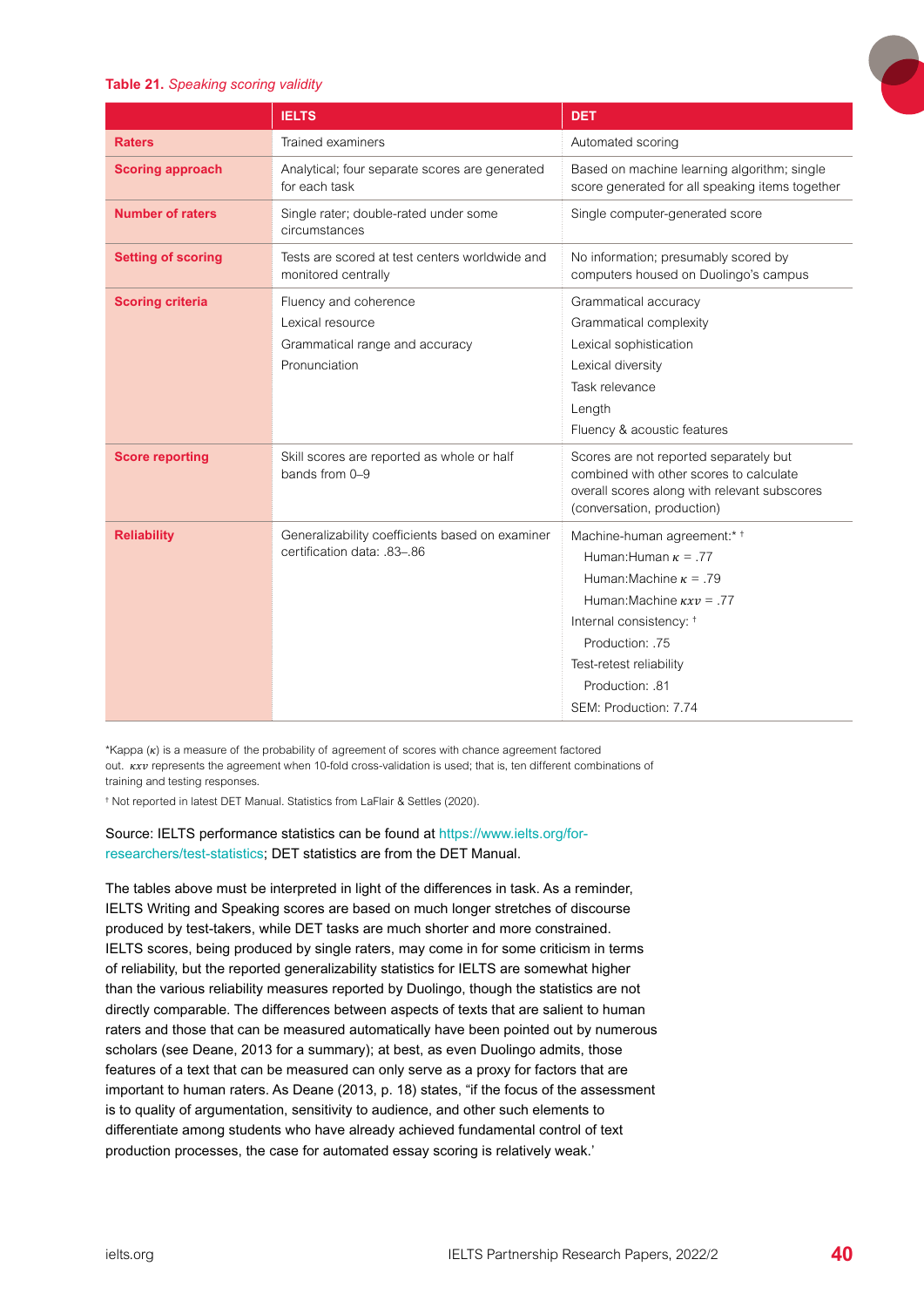<span id="page-40-0"></span>As for listening and reading, the reliability indices in Table 22 suggest that both tests are sufficiently reliable in terms of internal consistency. IELTS has no data for test-retest reliability, so it is not possible to make direct comparisons of the tests in this area.

|  | Table 22. Listening and reading scoring validity* |  |  |  |
|--|---------------------------------------------------|--|--|--|
|  |                                                   |  |  |  |

|                                                | <b>IELTS</b>                                                                                                                     | <b>DET</b>                                                                                                                                                                                                   |  |  |
|------------------------------------------------|----------------------------------------------------------------------------------------------------------------------------------|--------------------------------------------------------------------------------------------------------------------------------------------------------------------------------------------------------------|--|--|
| <b>Scoring approach</b>                        | Scanned answer sheets for dichotomous items;<br>trained raters using a mark scheme for section<br>2                              | Automated scoring                                                                                                                                                                                            |  |  |
| Weighting                                      | All items equally weighted                                                                                                       | Weighted averages are calculated for each CAT<br>item type and are used to create a total score<br>and subscores. Manual does not clearly say<br>how speaking and writing tasks are factored<br>into scores. |  |  |
| <b>Reliability</b>                             | Listening: Average Alpha across 16 versions<br>(2020 data): .92<br>Reading: Average Alpha across 16 versions<br>(2020 data): .90 | Test-retest<br>Literacy: .80<br>Conversation: 78<br>Comprehension: .76<br>Total: 82<br>Internal consistency:<br>Literacy: .88<br>Conversation: 93<br>Comprehension: .95<br>Total: .95                        |  |  |
| <b>Standard Error of</b><br><b>Measurement</b> | Listening: .37 (in terms of score bands)<br>Reading: .40                                                                         | Literacy: 6.48<br>Conversation: 5.67<br>Comprehension: 4.12<br>Total: 3.92                                                                                                                                   |  |  |

\*For DET, calculation of total scores and subscores also incorporates extended Speaking and Writing tasks, so these cannot be completely separated out.

Source: IELTS performance statistics can be found at [https://www.ielts.org/for](https://www.ielts.org/for-researchers/test-statistics)[researchers/test-statistics](https://www.ielts.org/for-researchers/test-statistics); DET statistics are from the DET Manual.

# **VI. Criterion-related validity**

Criterion-related validity has to do with the relationship between one test and another of the same ability, and with the ability of a test to predict future performance. In this section of the report, we discuss how the two tests relate to each other and to the CEFR.

Duolingo provided a [concordance table between IELTS and DET](https://englishtest.duolingo.com/scores), partially replicated below in Table 23, based on the performance of 991 test takers who took both tests. Each IELTS band is associated with two score points (10 total points) on DET. The correlation between the two tests, based on 991 test takers, is .78, suggesting that scores on the two tests have a moderate to strong relationship. Correlations between scores on the Writing and Speaking sections of the two tests are lower, at .42 and .54, respectively, showing a weaker relationship. IELTS has not produced similar research, nor has any independent researcher conducted a study comparing the two tests, to the best of our knowledge.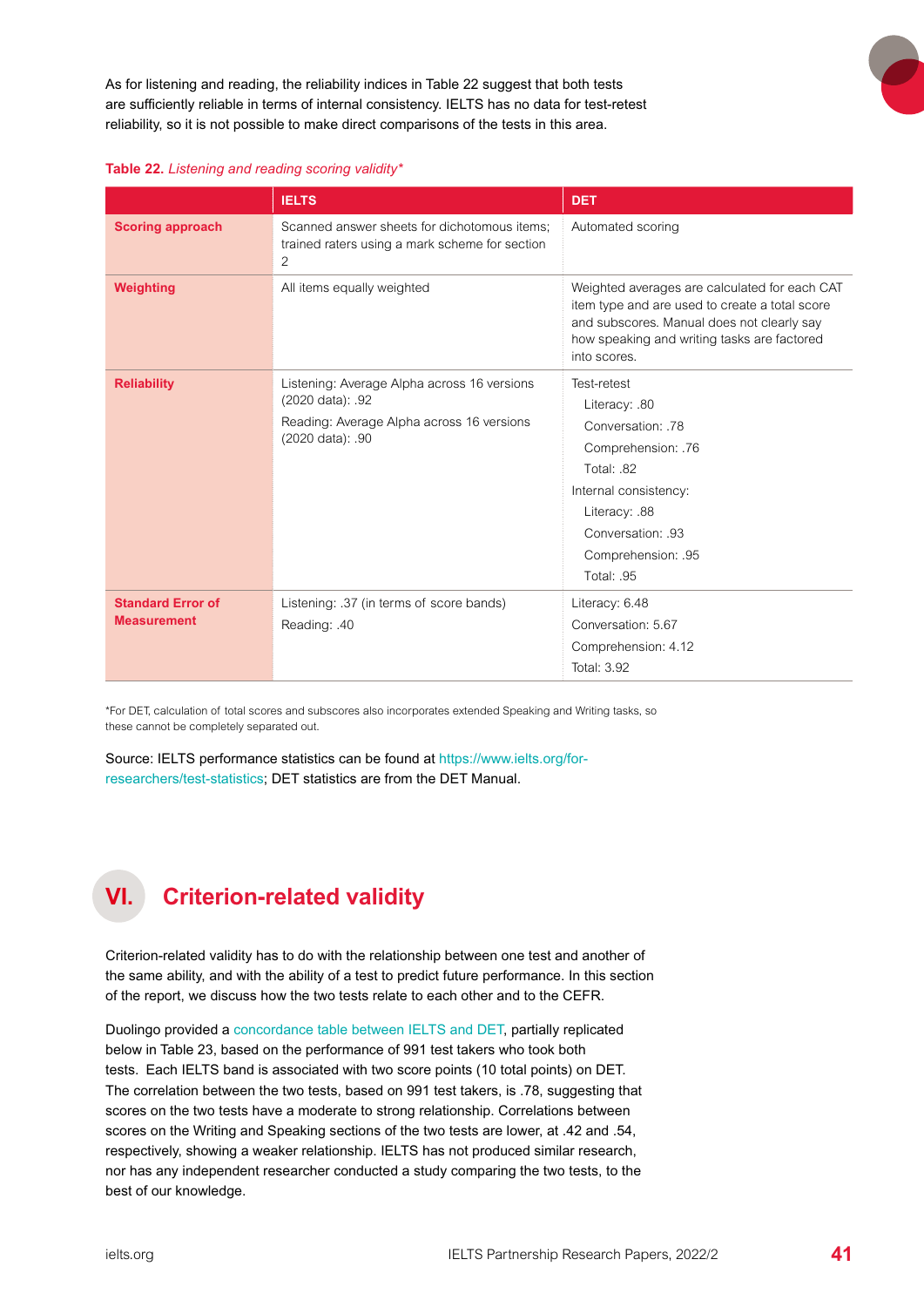<span id="page-41-0"></span>In its concordance table, Duolingo also includes descriptors from the CEFR, though the DET Manual does not give any indication that the recommended procedures for aligning the test to the CEFR were followed by Duolingo (see Figueras, North, Takala, Verhelst, & Van Avermaet, 2005). IELTS, in contrast, has conducted numerous studies exploring the relationship of band scores to the CEFR. Figure 8 [\(https://www.ielts.org/-/media/pdfs/](https://www.ielts.org/-/media/pdfs/comparing-ielts-and-cefr.ashx?la=en) [comparing-ielts-and-cefr.ashx?la=en](https://www.ielts.org/-/media/pdfs/comparing-ielts-and-cefr.ashx?la=en)) shows the comparison of IELTS scores and the CEFR levels.

| <b>IELTS</b>                 | 9                                                                                                                                                                                                                                                                                                                                      | 8.5     | 8       | 7.5                                                                                                                                                                                                                                      |             | 6.5         | 6          | 5.5   |
|------------------------------|----------------------------------------------------------------------------------------------------------------------------------------------------------------------------------------------------------------------------------------------------------------------------------------------------------------------------------------|---------|---------|------------------------------------------------------------------------------------------------------------------------------------------------------------------------------------------------------------------------------------------|-------------|-------------|------------|-------|
| <b>DET</b>                   | 155-160                                                                                                                                                                                                                                                                                                                                | 145–150 | 135–140 | 125–130                                                                                                                                                                                                                                  | $115 - 120$ | $105 - 110$ | $95 - 100$ | 85-90 |
| <b>Description</b><br>(CEFR) | Advanced (120-160)<br>• Can understand a variety of demanding written<br>and spoken language including some specialized<br>language use situations.<br>• Can grasp implicit, figurative, pragmatic, and<br>idiomatic language.<br>• Can use language flexibly and effectively for most<br>social, academic, and professional purposes. |         |         | Upper intermediate (90-120)<br>• Can fulfill most communication goals, even on<br>unfamiliar topics.<br>• Can understand the main ideas of both concrete<br>and abstract writing.<br>• Can interact with proficient users fairly easily. |             |             |            |       |

#### **Table 23.** *Concordance table between IELTS and DET (Source: Duolingo)*

#### **Figure 8.** *Alignment of IELTS scores with the CEFR scale*



While IELTS uses CEFR terminology, distinguishing among basic, independent, and proficient users, Duolingo uses terms that may be more familiar to Americans (advanced; upper intermediate). Additionally, IELTS references the CEFR Can Do statements directly in their literature, but it is not immediately clear what process was used to modify the CEFR statements for the DET or to map them on to scores. Interestingly, while IELTS research suggests that band 7 represents Level C1, the Duolingo table implies that this level is still considered "upper intermediate". For these reasons, the CEFR levels provided by Duolingo are to be interpreted with caution.

Figure 16 of the [DET Technical Manual](https://duolingo-papers.s3.amazonaws.com/other/det-technical-manual-current.pdf) (p29) shows a scatterplot comparing scores on IELTS and DET. The orange line represents the regression line, which can be interpreted as the predicted score on one test given the score on the other. Points on the graph to the left of the line represent cases in which test takers received higher scores than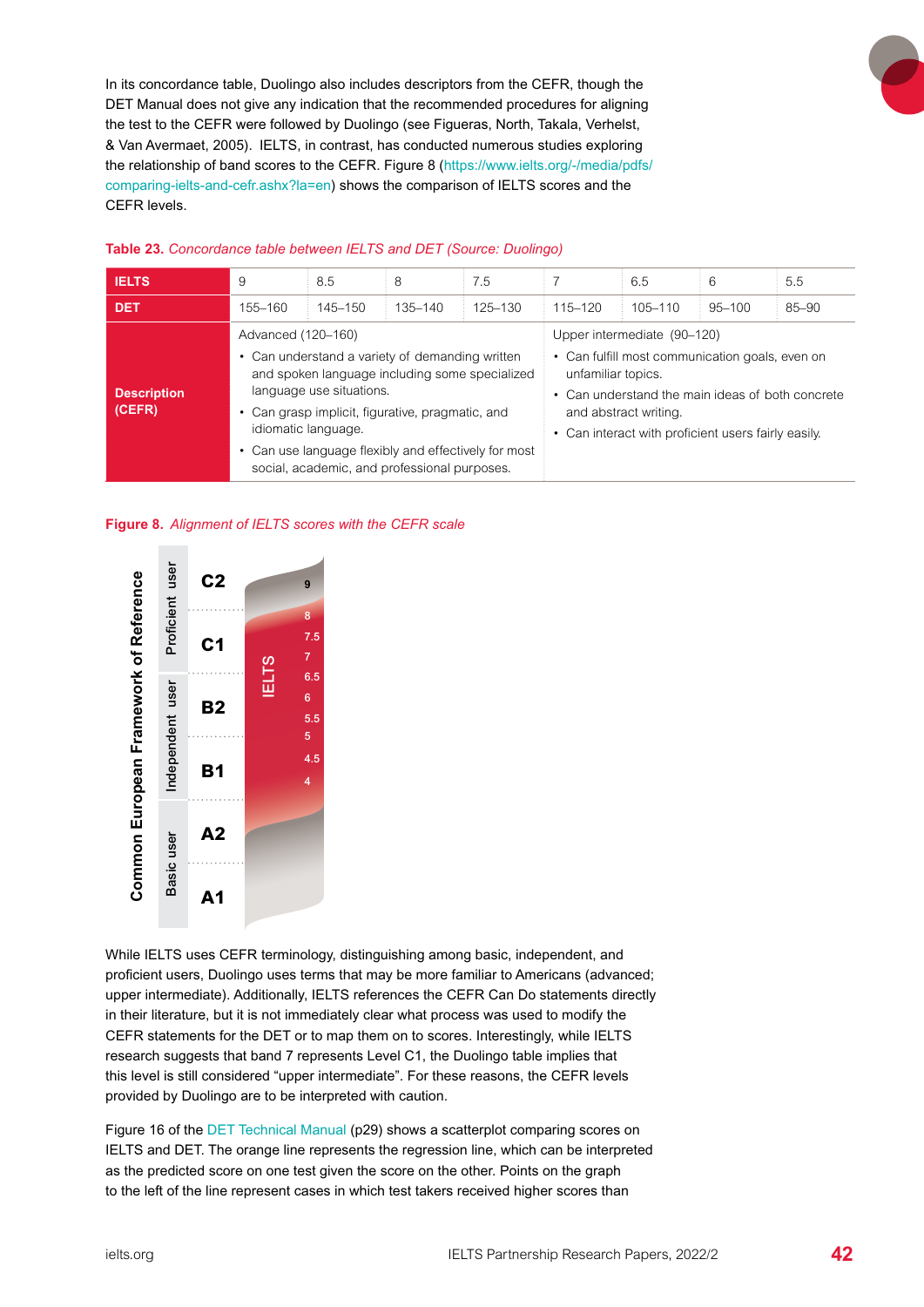<span id="page-42-0"></span>predicted on IELTS than DET, and points to the right represent test takers scoring higher than predicted on DET than IELTS. A close inspection of the scatterplot reveals that there are more test takers scoring higher on DET than IELTS between IELTS bands 4 and 5.5, while more test-takers score higher on IELTS than DET from bands 7 and higher. The area between 5.5 and 7, which is typically the range of scores where highstakes decisions are made, shows the widest variability between scores on the two tests, suggesting that the relationship between the two tests may not be as straightforward as Duolingo implies.



# **VII. Consequential validity**

A thorough investigation of test consequences is beyond the scope of this paper. However, one way to gain insight into how tests affect teaching and learning is to examine what test-takers themselves say about the tests. Since China is a major market for both tests, we collected information about test taker perceptions of both tests from 10 Chinese online discussion platforms (14 posts in total) between 2020 and 2021. $^7$  These sites were chosen because they are popular among test takers of both tests to communicate their test preparation strategies as well as their unfiltered opinions about the tests. All 14 posts chosen for this project compared DET with IELTS. While this is a small sample, it does provide some insights into the potential washback of the tests in terms of how test-takers prepare for the test.

Perhaps unsurprisingly, test-takers do not seem to discuss the validity of the tests. Most online discussions of the comparison between IELTS and DET focus on three main areas, as shown in Table 24.

| <b>Discussion topic</b>   | <b>Mentioned in posts</b>                     |
|---------------------------|-----------------------------------------------|
| <b>Test difficulty</b>    | $N = 11$ (1, 2, 3, 4, 6, 7, 8, 9, 10, 11, 14) |
| <b>Test accessibility</b> | $N = 10$ (1, 2, 3, 4, 5, 7, 8, 9, 11, 12)     |
| <b>Test preparation</b>   | $N = 7(1, 2, 8, 9, 12, 13, 14)$               |

#### **Table 24.** *Online posts comparing IELTS with DET*

### **Test difficulty**

The most frequently discussed comparative aspect of the two tests was the relative difficulty, as reflected in the scores. Most posters who took both tests within a short amount of time reported that the score they received on DET was higher than their IELTS score. For example, one poster stated that she scored a 7 on IELTS and 125 on DET (post 1). Another post indicated that a test taker who "received a score of 5 on IELTS was able to score 120 on DET" (post 10, translated by author 2). Note that, according to the concordance reported above (Table 23), these DET scores should correspond to a higher IELTS score.

The impression that DET is easier than IELTS appears to be shared by at least some institutions. Two posters reported that the schools they applied to advised them to take the DET after receiving a score on IELTS, implying that they would more easily reach the required minimum score on DET. Speaking is frequently perceived as a skill that is easier

<sup>7</sup> These posts were collected before the addition of Interactive Reading to the DET.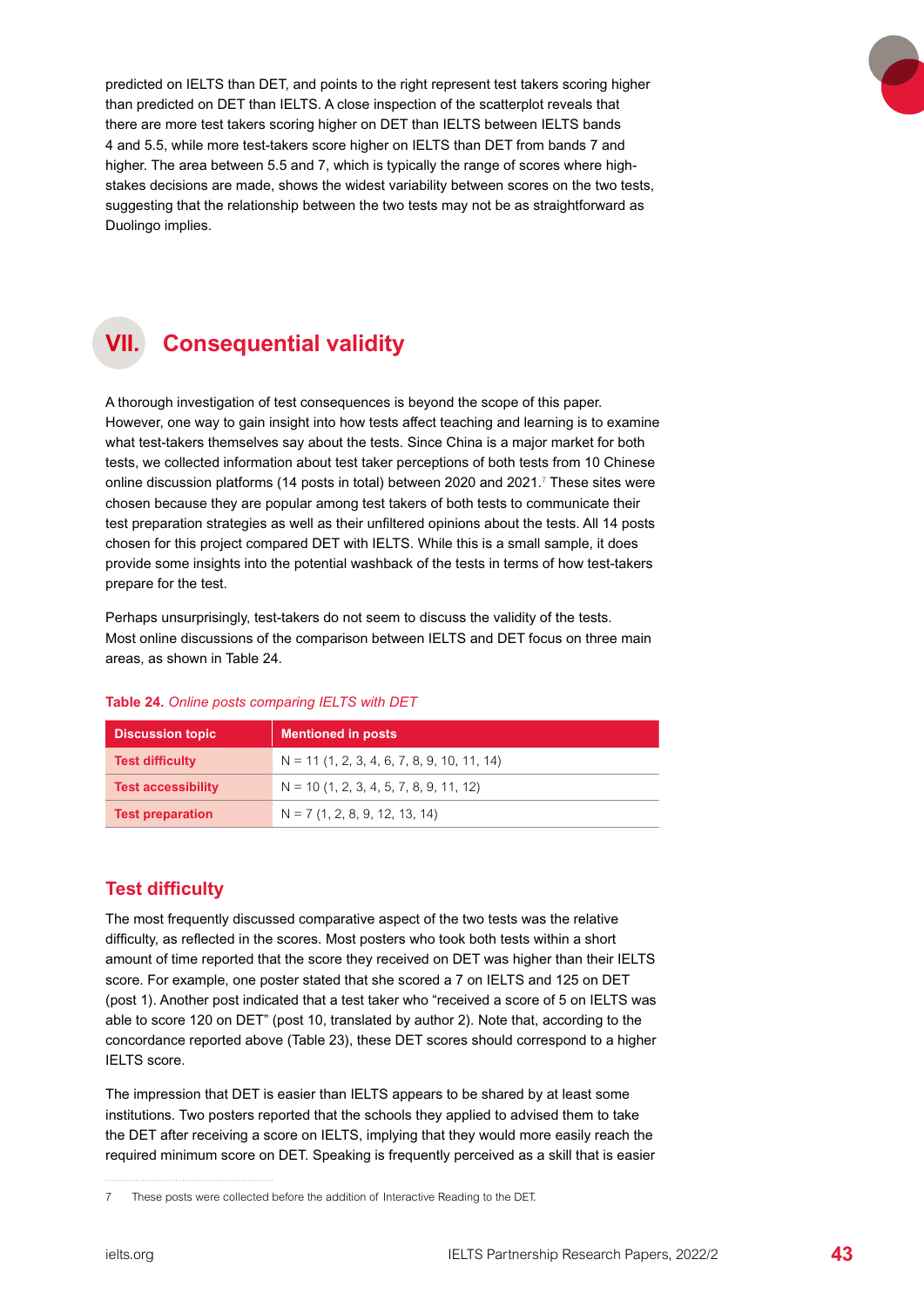<span id="page-43-0"></span>on DET than IELTS. One poster wrote: "the DET provides just as much instruction for the Speaking tasks as IELTS and TOEFL, but requires much less input from the test takers" (post 3, translated by author 2).

## **Test accessibility**

Not surprisingly, since many posters took or were considering the DET as an alternative to the conventionally in-person IELTS test, many posts focus on the comparison of test accessibility. These discussions include comparisons of cost, test length, ease of understanding of the online interface, and the reliability of the technology.

A majority of posters who commented on this aspect of the test favor the DET because of its much lower registration fee, shorter test length, and shorter wait time for the score reports. In terms of cost, many posters reported taking DET multiple times due to its lower registration fee and the convenience of taking it from home. In addition, all posts mention the fact that the online format of the test is much less time and labor consuming than the in-person test. On the other hand, several posts mentioned the downside of the DET, specifically on the reliability of the technology. For example, post 2 mentioned that some test takers failed the test because they were wearing jewelry that was identified as a cheating device. A few posts (e.g., post 2 and 5) also mentioned the difficulty in staying still throughout the testing process, since movement can be identified as cheating.

## **Test preparation**

Posters who commented on this aspect of the test indicate that preparation for IELTS involves rigorous drilling of the tasks and analysis of question patterns, but this strategy is not applicable to preparing for the DET. Some posters felt that DET is not as coachable as IELTS and thus required more knowledge of English words and structures. In one post (post 10), a test taker elaborated on their impression of the two tests:

"In my opinion, IELTS and TOEFL are more rigid and focus more on academic content. But there are more strategies we could use for IELTS and TOEFL. For example, if you do not understand the word in question, you could find the answer by searching for other key words or browsing the context. However, DET is more realistic and flexible. Its question types are more varied, and it requires test takers to react fast. We don't have test-taking strategies that help us to answer those questions. If we know the language, we do well. If we don't, we don't."

It seems that the variety of task types and the lack of available test-taking strategies for DET lead some test takers to believe that DET is more relevant to testing language ability, as opposed to test-taking strategies. For example, post 12 stated that "comparing to IELTS, DET has more task types that are not familiar to test takers. It is more difficult to figure out the question patterns, and it requires more solid foundation for language use rather than 'techniques' for test taking." Another post (post 2) echoes this point by emphasizing the importance of vocabulary, listening comprehension, and pronunciation to achieving high scores.

Indeed, in terms of test-taking strategies, since IELTS has been around for decades, test takers have ready access to a plethora of resources on practice tests and test-taking strategies. On the contrary, DET is relatively new and has just started to be used for admission purposes, so not many test takers are familiar with its test format. The only task for which posters had suggestions for preparation was the C-test. One poster (post 5) advises the following strategy: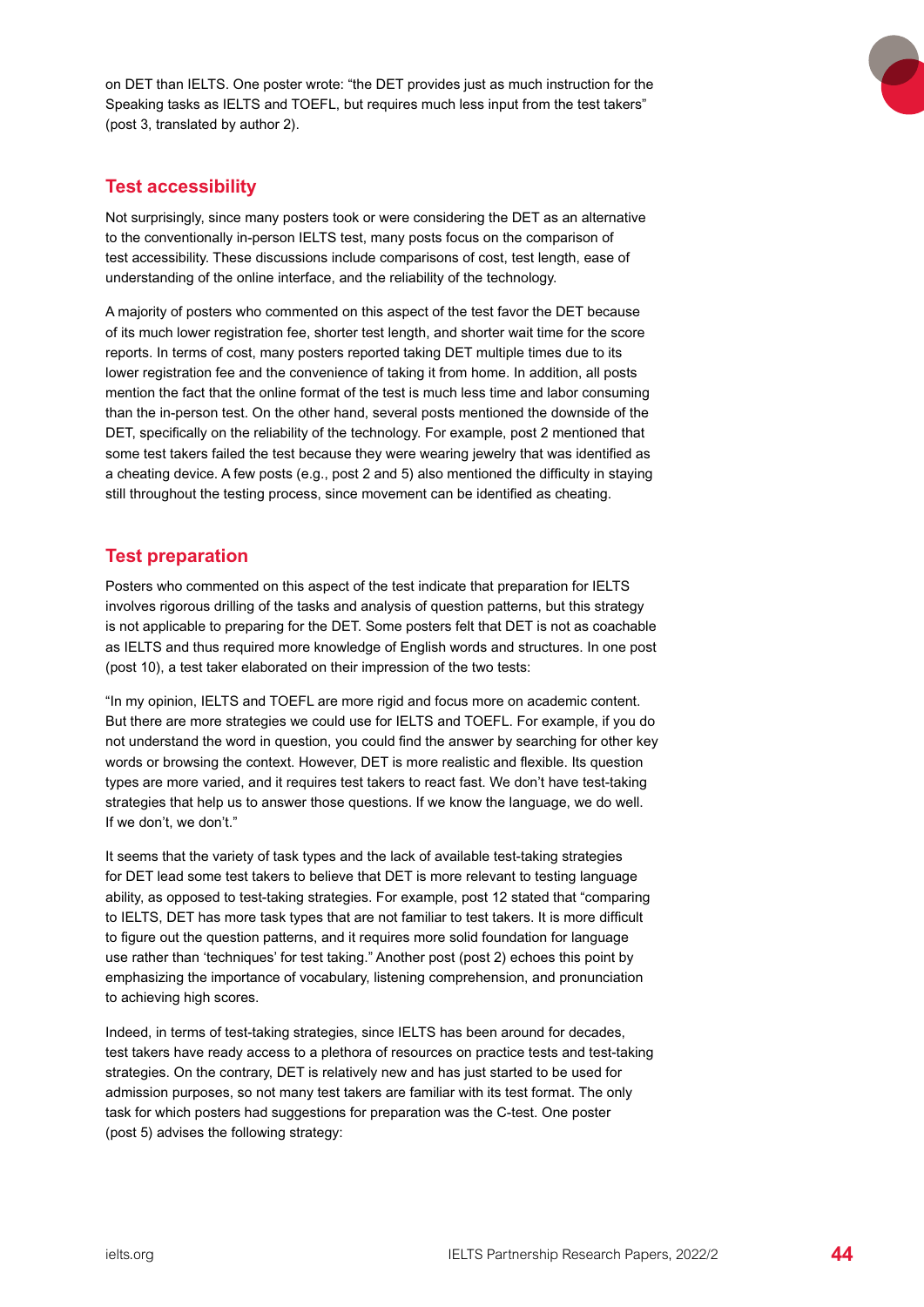- <span id="page-44-0"></span>1. read the first and last sentence first
- 2. fill in the blanks in turn
- 3. pay attention to the structure of sentences and clauses
- 4. identify the part of speech of the target words
- 5. use semantic category to narrow down possible word options

There were no suggestions for preparing for other task types, such as the aural/visual yes-no questions, the dictation task, the elicited imitation task, or the extended Speaking and Writing tasks. However, given the high-stakes nature of admissions testing, it does not seem far-fetched to predict that test preparation schools may soon provide "rigorous drilling" of words vs. non-words, single-sentence dictation, and 30-second oral picture descriptions, to the detriment of practicing essential academic skills such as guessing words in context from a reading passage, listening for key words in a lecture, or writing a well-developed essay, which are strategies often mentioned by test takers preparing for IELTS.

# **VIII. Summary and conclusion**

In this report, we have provided an in-depth comparison of IELTS and DET in terms of the factors that are important for test users to consider when deciding whether a test is appropriate for a given purpose. Our analysis demonstrates that, compared to IELTS, DET test tasks under-represent the construct of academic language proficiency as it is commonly understood, i.e., the ability to speak, listen, read, and write in academic contexts. Most of the DET test tasks are heavily weighted towards vocabulary knowledge and syntactic parsing rather than comprehension or production of extended discourse, though the recent addition of Interactive Reading addresses this lack somewhat. Scores on the two tests are correlated, which might suggest that DET is a reasonable substitute for IELTS, given its accessibility and low cost. Of course, knowledge of lexis and grammar are essential enabling skills for higher-order cognitive skills, and a test that focuses on these lower-level skills can be useful for making broad distinctions between low, intermediate, and high proficiency learners. However, potential test users should be aware of the limitations of DET in terms of predicting academic success.

It may be useful to recall that, some 20 years ago, another well-known large-scale English proficiency test, the TOEFL, underwent a complete overhaul to focus less on the enabling skills of grammar and vocabulary and to emphasize longer, more authentic academic Speaking and Writing tasks. This revision was undertaken in part because ESL and EFL teachers felt that the discrete test tasks, while highly reliable, were not relevant to the language needs of their students, and in part because test users found that students with high scores "arrive[d] on campus with insufficient writing and oral communication skills to participate fully in academic programs" (Jamieson, Jones, Kirsch, Mosenthal, & Taylor, 2000). We note that DET has already begun to modify its content with the addition of the Interactive Reading section and a second scored writing task, perhaps in response to similar pressures. It remains to be seen whether a test that relies primarily on the efficiencies of machine learning and natural language processing at the expense of cognitive and context validity can escape the same fate.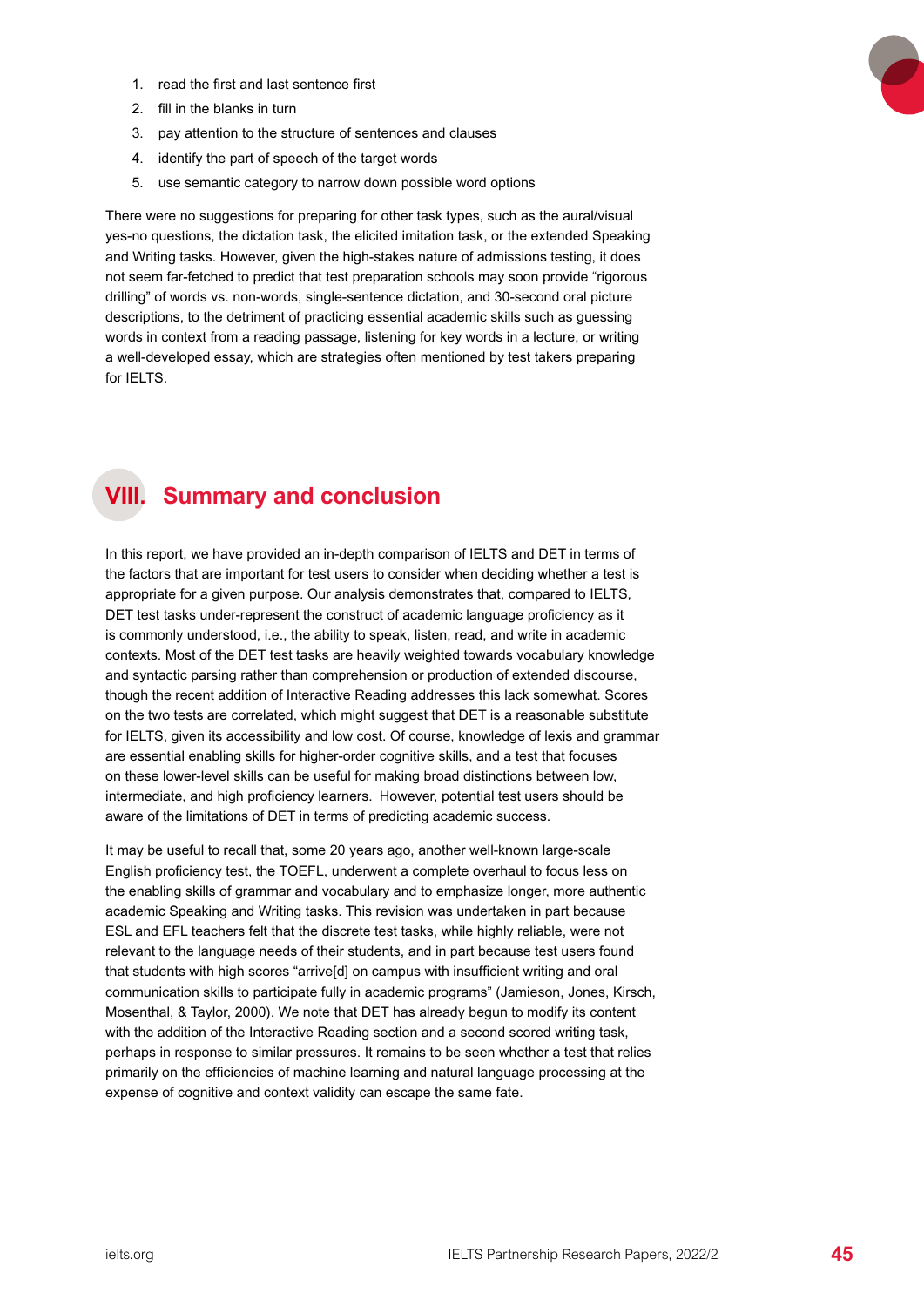<span id="page-45-0"></span>

Banerjee, J., Franceschina, F., & Smith, A. M. (2007). *Documenting features of written language production typical at different IELTS band score levels*. International English Language Testing System (IELTS) Research Reports Volume 7. Retrieved from: [www.](http://www.ielts.org/-/media/research-reports/ielts_rr_volume07_report5.ashx ) [ielts.org/-/media/research-reports/ielts\\_rr\\_volume07\\_report5.ashx](http://www.ielts.org/-/media/research-reports/ielts_rr_volume07_report5.ashx )

Barkaoui, K. (2016). What and when second-language learners revise when responding to timed writing tasks on the computer: The roles of task type, second language proficiency, and keyboarding skills. *The Modern Language Journal*, *100*(1), 320–340.

Brennan, R. L. (1992). Generalizability theory. *Educational Measurement: Issues and Practice*, *11*(4), 27–34.

Cardwell, R., LaFlair, G. T., & Settles, B. (2022). *Duolingo English test: Technical Manual*. Retrieved from: [duolingo-papers.s3.amazonaws.com/other/det-technical-manual-current.](http://duolingo-papers.s3.amazonaws.com/other/det-technical-manual-current.pdf) [pdf](http://duolingo-papers.s3.amazonaws.com/other/det-technical-manual-current.pdf)

Chalhoub-Deville, M., & O'Sullivan, B. (2021). *Validity: Theoretical Development and Integrated Arguments.* Bristol, CT: Equinox Publishing.

Coxhead, A. (2000). *Academic Word List*. Retrieved from: [https://www.wgtn.ac.nz/lals/](https://www.wgtn.ac.nz/lals/resources/academicwordlist) [resources/academicwordlist](https://www.wgtn.ac.nz/lals/resources/academicwordlist)

Cutler, A., & Clifton, C. (1999). Comprehending spoken language: A blueprint of the listener. In C. M. Brown and P. Hagoort (eds.), *The Neurocognition of Language* (pp. 123–166). Oxford: Oxford University Press.

Deane, P. (2013). On the relation between automated essay scoring and modern views of the writing construct. *Assessing Writing*, *18*(1), 7–24.

Duolingo, Inc. (2021). *The Duolingo English Test Official Guide*. Retrieved from: [englishtest.duolingo.com/guide](http://englishtest.duolingo.com/guide)

Field, J. (2009). *Listening in the Language Classroom*. Cambridge: Cambridge University Press.

Field, J. (2011). Cognitive validity. In L. Taylor (ed.), *Examining Speaking: Research and Practice in Assessing Second Language Speaking* (pp. 64–111). Cambridge: UCLES/ Cambridge University Press.

Field, J. (2013). Cognitive validity. In A. Geranpayeh & L. Taylor (eds.), *Examining Listening: Research and Practice in Assessing Second Language Listening* (pp. 77–151). Studies in Language Testing volume 35. Cambridge: UCLES/Cambridge University Press.

Figueras, N., North, B., Takala, S., Verhelst, N., & Van Avermaet, P. (2005). Relating examinations to the Common European Framework: A manual. *Language Testing, 22*(3), 261–279.

Galaczi, E., & Taylor, L. (2018). Interactional competence: Conceptualisations, operationalisations, and outstanding questions. *Language Assessment Quarterly*, *15*(3), 219–236.

Huang, J. (2012). Using generalizability theory to examine the accuracy and validity of large-scale ESL writing assessment. *Assessing Writing*, *17*(3), 123–139.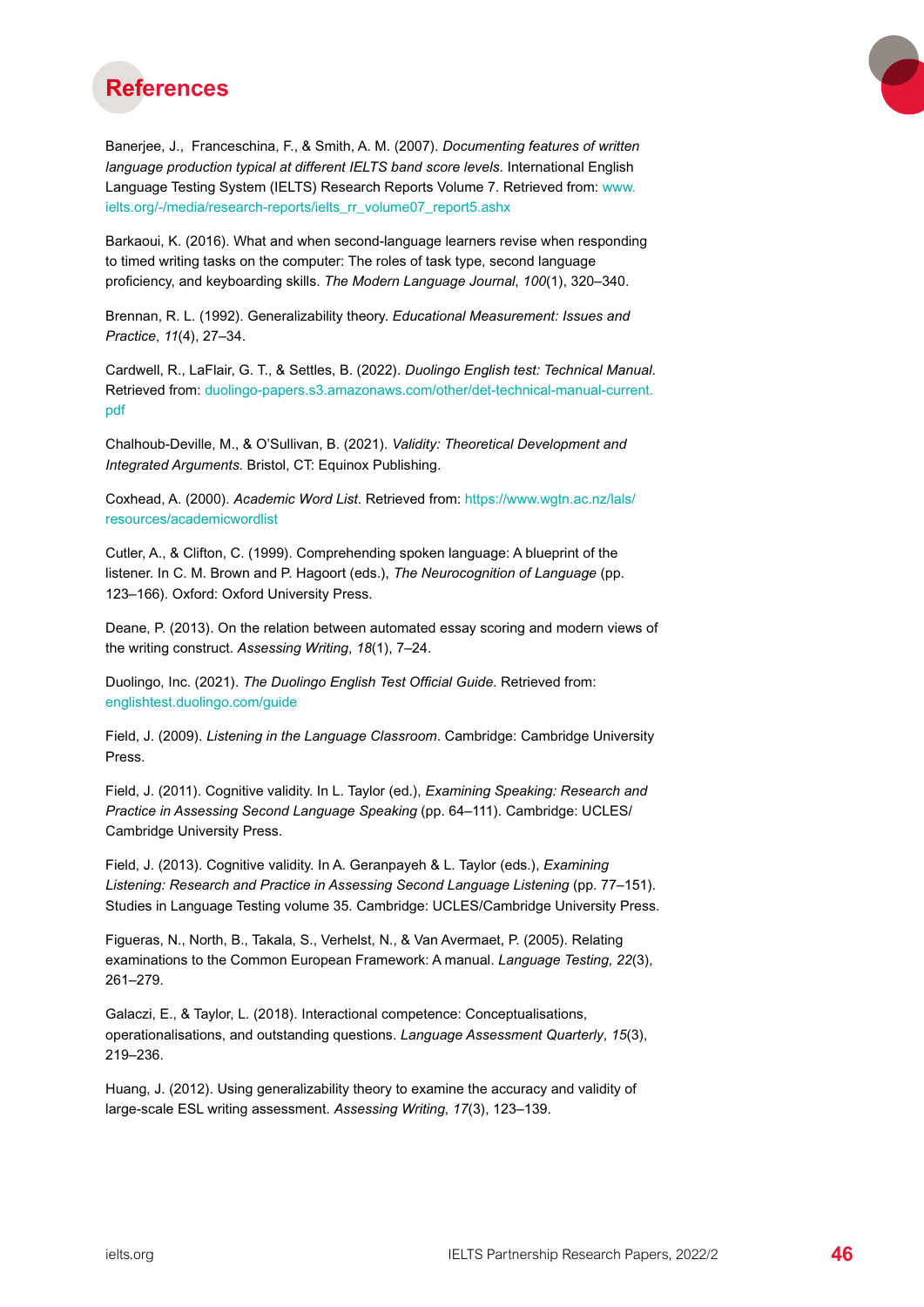Hunt, K. W. (1964). *Differences in grammatical structures written at three grade levels, the structures to be analyzed by transformational methods.* Report No. CRP-1998. Tallahassee: ERIC Document Reproduction Service No. ED 003 322, Florida State University.

Jamieson, J., Jones, S., Kirsch, I., Mosenthal, P., & Taylor, C. (2000). *TOEFL 2000 Framework*. Princeton, NJ: Educational Testing Service.

Jessop, L., Suzuki, W., & Tomita, Y. (2007). Elicited imitation in second language acquisition research. *Canadian Modern Language Review*, *64*(1), 215–238.

Khalifa, H., & Weir, C. J. (2009). *Examining Reading: Research and Practice in Assessing Second Language Reading.* Studies in Language Testing volume 29. Cambridge: UCLES/Cambridge University Press.

Klein-Braley, C. (1997). C-Tests in the context of reduced redundancy testing: An appraisal. *Language Testing*, *14*(1), 47–84.

LaFlair, G. T. (2020). *Duolingo English Test: Subscores*. Duolingo Research Report DRR-20-03. Duolingo, Inc. Retrieved from [https://duolingo-papers.s3.amazonaws.com/reports/](https://duolingo-papers.s3.amazonaws.com/reports/subscore-whitepaper.pdf ) [subscore-whitepaper.pdf](https://duolingo-papers.s3.amazonaws.com/reports/subscore-whitepaper.pdf )

LaFlair, G. T., & Settles, B. (2020). *Duolingo English test: Technical Manual*. Retrieved from: duolingo-papers.s3.amazonaws.com/other/det-technical-manual-current.pdf

Lu, X. (2010). Automatic analysis of syntactic complexity in second language writing. *International Journal of Corpus Linguistics*, *15*(4), 474–496.

McKay, T. (2019). *More on the Validity and Reliability of C-Test Scores: A Meta-Analysis of C-Test Studies*. PhD dissertation, Georgetown University.

McNamara, T., Knoch, U., Fan, J., & Rossner, R. (2019). *Fairness, Justice & Language Assessment*. Oxford University Press.

Pearson, W. S. (2019). Critical perspectives on the IELTS test. *ELT Journal, 73*(2), 197–206.

Pilcher, N., & Richards, K. (2017). Challenging the power invested in the International English Language Testing System (IELTS): Why determining 'English' preparedness needs to be undertaken within the subject context. *Power and Education, 9*(1), 3–17. <https://doi.org/10.1177/1757743817691995>

Popham, W. J. (1990). *Modern Education Measurement: A Practitioner's Perspective.* Boston: Allyn and Bacon.

Raatz, U. and Klein-Braley, C. 1981: The C-Test - a modification of the cloze procedure. In Culhane, T., Klein-Braley, C. and Stevenson, D.K., editors, Practice and problems in language testing, University of Essex Department of Language and Linguistics Occasional Papers No. 26, Colchester: University of Essex.

Settles, B., T LaFlair, G., & Hagiwara, M. (2020). Machine learning–driven language assessment. *Transactions of the Association for Computational Linguistics*, *8*, 247–263.

Shaw, S. D., & Weir, C. J. (2007). *Examining Writing: Research and Practice in Assessing Second Language Writing.* Studies in Language Testing volume 26. Cambridge: UCLES/ Cambridge University Press.

Taylor, L., & Chan, S. (2015). *IELTS Equivalence Research Project (GMC 133).* Retrieved from: [www.gmc-uk.org/-/media/documents/GMC\\_Final\\_Report\\_\\_\\_Main\\_report\\_\\_](http://www.gmc-uk.org/-/media/documents/GMC_Final_Report___Main_report__extended____Final___13May2015.pdf_63506590.pdf) [extended\\_\\_\\_\\_Final\\_\\_\\_13May2015.pdf\\_63506590.pdf](http://www.gmc-uk.org/-/media/documents/GMC_Final_Report___Main_report__extended____Final___13May2015.pdf_63506590.pdf)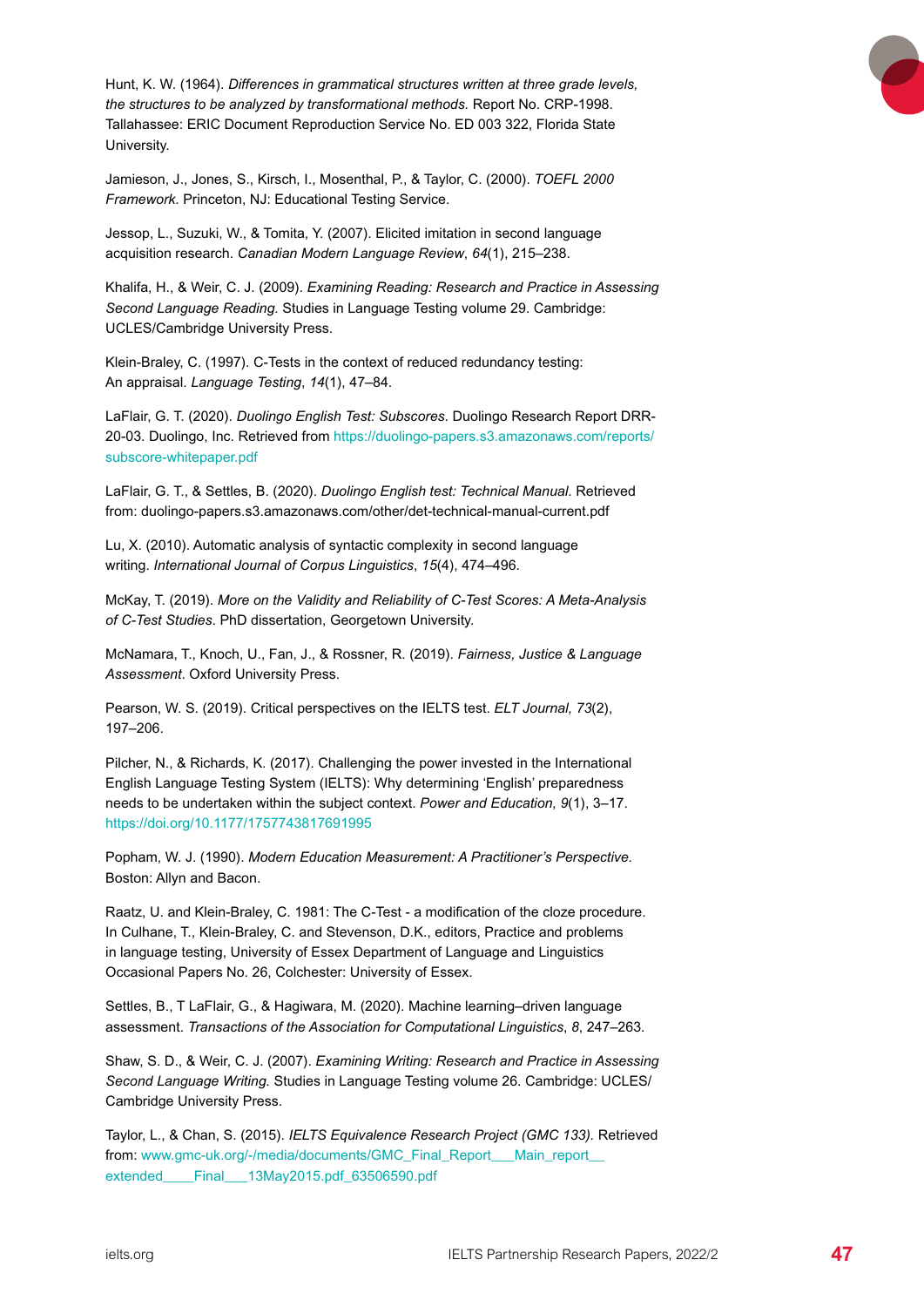<span id="page-47-0"></span>Taylor, L., & Galaczi, E. (2011). Scoring validity. In L. Taylor (ed.) *Examining Speaking: Research and Practice in Assessing Second Language Speaking (pp. 171–233). Studies* in Language Testing volume 30. Cambridge: UCLES/Cambridge University Press.

Wagner, E. (2020). Duolingo English Test, Revised Version July 2019. *Language Assessment Quarterly, 17*(3), 300–315.

Weir, C. J. (2005). *Language Testing and Validation: An Evidence-based Approach*. Basingstoke: Palgrave Macmillan.